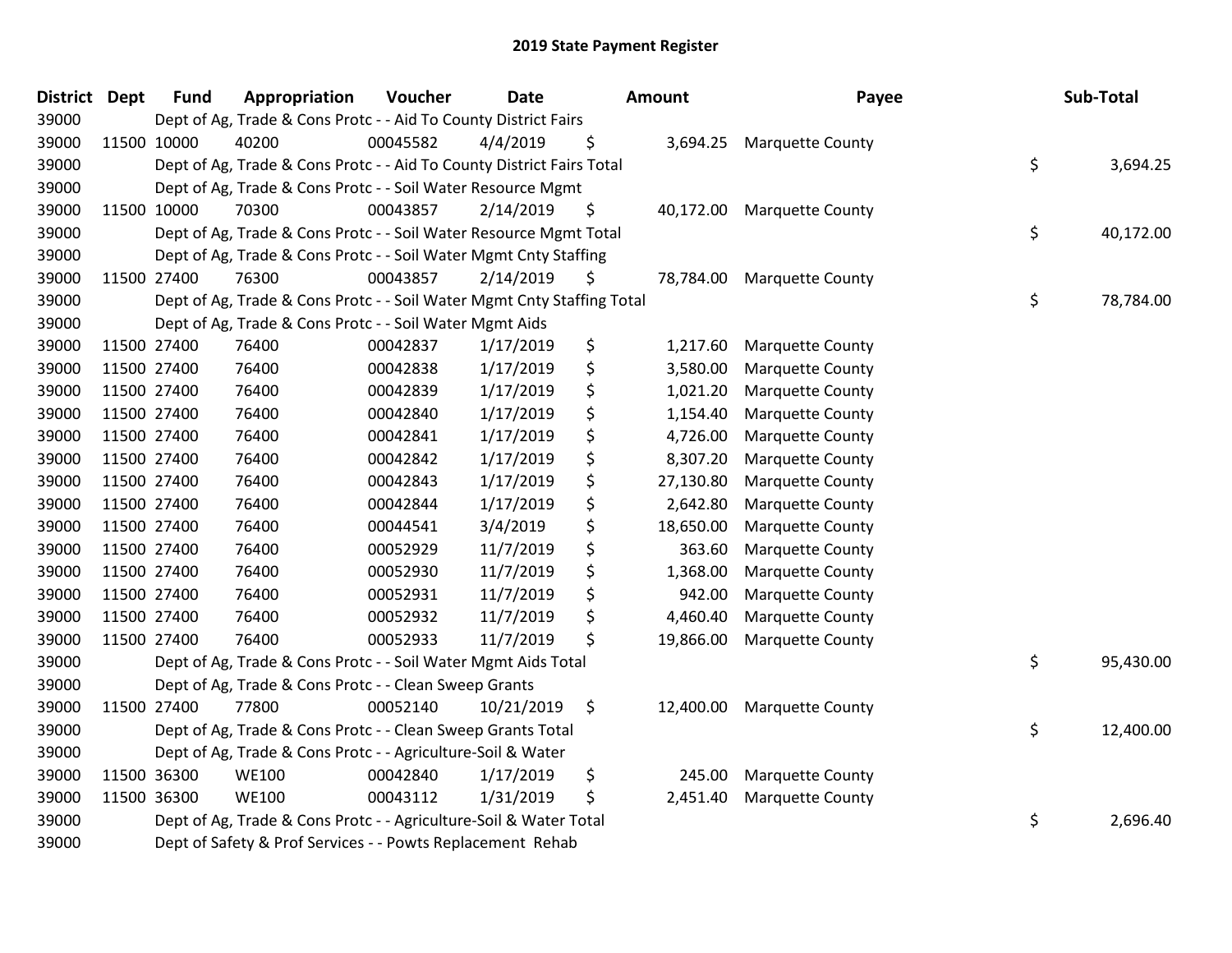| <b>District</b> | <b>Dept</b> | <b>Fund</b> | Appropriation                                                      | Voucher  | <b>Date</b> | Amount          | Payee                   | Sub-Total       |
|-----------------|-------------|-------------|--------------------------------------------------------------------|----------|-------------|-----------------|-------------------------|-----------------|
| 39000           | 16500 10000 |             | 23600                                                              | 00032417 | 8/30/2019   | \$<br>5,949.00  | <b>Marquette County</b> |                 |
| 39000           |             |             | Dept of Safety & Prof Services - - Powts Replacement Rehab Total   |          |             |                 |                         | \$<br>5,949.00  |
| 39000           |             |             | Dept of Natural Resources - - Gen Program Ops-State Funds          |          |             |                 |                         |                 |
| 39000           |             | 37000 21200 | 16100                                                              | 00345690 | 7/30/2019   | \$<br>177.10    | <b>Marquette County</b> |                 |
| 39000           | 37000 21200 |             | 16100                                                              | 00367181 | 11/7/2019   | \$<br>1,926.96  | Marquette County        |                 |
| 39000           |             |             | Dept of Natural Resources - - Gen Program Ops-State Funds Total    |          |             |                 |                         | \$<br>2,104.06  |
| 39000           |             |             | Dept of Natural Resources - - General Program Operations --        |          |             |                 |                         |                 |
| 39000           |             | 37000 21200 | 25400                                                              | 00308905 | 4/2/2019    | \$<br>300.00    | <b>Marquette County</b> |                 |
| 39000           |             | 37000 21200 | 25400                                                              | 00308918 | 4/2/2019    | \$<br>30.00     | <b>Marquette County</b> |                 |
| 39000           |             | 37000 21200 | 25400                                                              | 00341913 | 7/18/2019   | \$<br>30.00     | <b>Marquette County</b> |                 |
| 39000           | 37000 21200 |             | 25400                                                              | 00342905 | 7/19/2019   | \$<br>360.00    | <b>Marquette County</b> |                 |
| 39000           |             |             | Dept of Natural Resources - - General Program Operations -- Total  |          |             |                 |                         | \$<br>720.00    |
| 39000           |             |             | Dept of Natural Resources - - Wildlife Damage Claims & Abat        |          |             |                 |                         |                 |
| 39000           |             | 37000 21200 | 55300                                                              | 00303890 | 3/29/2019   | \$<br>35,196.37 | <b>Marquette County</b> |                 |
| 39000           |             |             | Dept of Natural Resources - - Wildlife Damage Claims & Abat Total  |          |             |                 |                         | \$<br>35,196.37 |
| 39000           |             |             | Dept of Natural Resources - - Resaids - County Cons Aids           |          |             |                 |                         |                 |
| 39000           |             | 37000 21200 | 56300                                                              | 00359617 | 9/23/2019   | \$<br>2,550.00  | <b>Marquette County</b> |                 |
| 39000           |             |             | Dept of Natural Resources - - Resaids - County Cons Aids Total     |          |             |                 |                         | \$<br>2,550.00  |
| 39000           |             |             | Dept of Natural Resources - - Ra- Snowmobile Trail Areas           |          |             |                 |                         |                 |
| 39000           | 37000 21200 |             | 57500                                                              | 00357517 | 9/16/2019   | \$<br>38,940.00 | <b>Marquette County</b> |                 |
| 39000           |             |             | Dept of Natural Resources - - Ra- Snowmobile Trail Areas Total     |          |             |                 |                         | \$<br>38,940.00 |
| 39000           |             |             | Dept of Natural Resources - - GPO-Environmental Fund               |          |             |                 |                         |                 |
| 39000           |             | 37000 27400 | 46100                                                              | 00290314 | 1/10/2019   | \$<br>6.00      | <b>Marquette County</b> |                 |
| 39000           |             |             | Dept of Natural Resources - - GPO-Environmental Fund Total         |          |             |                 |                         | \$<br>6.00      |
| 39000           |             |             | Dept of Natural Resources - - Fin Asst For Responsible Units       |          |             |                 |                         |                 |
| 39000           |             | 37000 27400 | 67000                                                              | 00323285 | 5/22/2019   | \$<br>75,295.16 | <b>Marquette County</b> |                 |
| 39000           |             |             | Dept of Natural Resources - - Fin Asst For Responsible Units Total |          |             |                 |                         | \$<br>75,295.16 |
| 39000           |             |             | Dept of Natural Resources - - Recycling Consolidation Grants       |          |             |                 |                         |                 |
| 39000           | 37000 27400 |             | 67300                                                              | 00323285 | 5/22/2019   | \$<br>3,652.47  | <b>Marquette County</b> |                 |
| 39000           |             |             | Dept of Natural Resources - - Recycling Consolidation Grants Total |          |             |                 |                         | \$<br>3,652.47  |
| 39000           |             |             | Dept of Natural Resources - - Land Acquisition                     |          |             |                 |                         |                 |
| 39000           | 37000 36300 |             | TA100                                                              | 00326038 | 6/4/2019    | \$<br>30.00     | <b>Marquette County</b> |                 |
| 39000           |             |             | Dept of Natural Resources - - Land Acquisition Total               |          |             |                 |                         | \$<br>30.00     |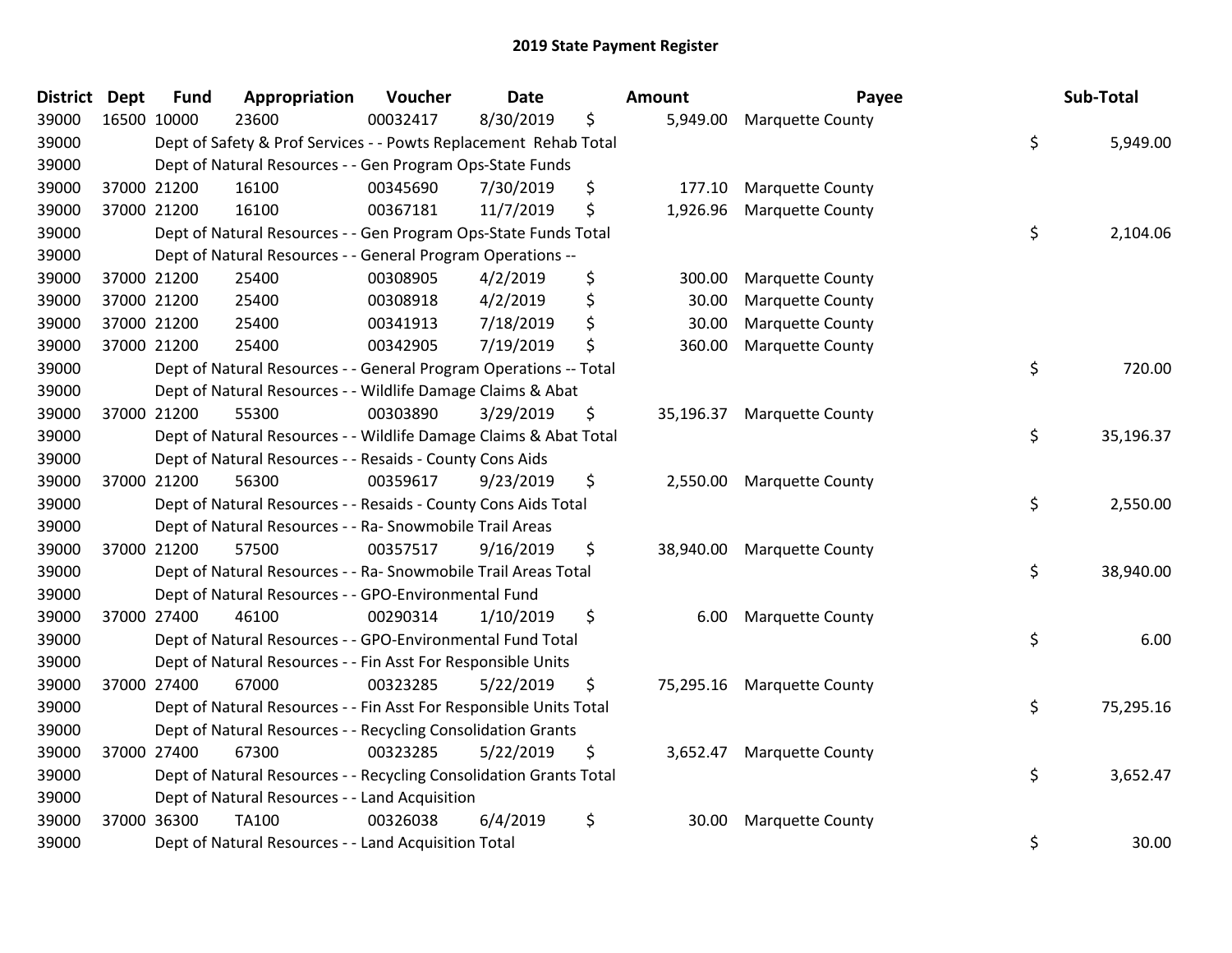| <b>District</b> | <b>Dept</b> | <b>Fund</b> | Appropriation                                            | Voucher  | <b>Date</b> | <b>Amount</b>    | Payee                       | Sub-Total        |
|-----------------|-------------|-------------|----------------------------------------------------------|----------|-------------|------------------|-----------------------------|------------------|
| 39000           |             |             | Dept of Natural Resources - - Dnr-Nonpoint Source        |          |             |                  |                             |                  |
| 39000           |             | 37000 36300 | <b>TF100</b>                                             | 00297996 | 2/12/2019   | \$               | 150,000.00 Marquette County |                  |
| 39000           |             |             | Dept of Natural Resources - - Dnr-Nonpoint Source Total  |          |             |                  |                             | \$<br>150,000.00 |
| 39000           |             |             | WI Dept of Transportation - - Eldly&Disa Co/Aid Sf       |          |             |                  |                             |                  |
| 39000           |             | 39500 21100 | 16800                                                    | 00340238 | 1/9/2019    | \$<br>72,389.00  | <b>Marquette County</b>     |                  |
| 39000           |             |             | WI Dept of Transportation - - Eldly&Disa Co/Aid Sf Total |          |             |                  |                             | \$<br>72,389.00  |
| 39000           |             |             | WI Dept of Transportation - - Hwy Sfty Loc Aid Ffd       |          |             |                  |                             |                  |
| 39000           |             | 39500 21100 | 18500                                                    | 00343530 | 1/17/2019   | \$<br>1,700.80   | <b>Marquette County</b>     |                  |
| 39000           |             | 39500 21100 | 18500                                                    | 00351630 | 2/12/2019   | \$<br>2,705.04   | <b>Marquette County</b>     |                  |
| 39000           |             | 39500 21100 | 18500                                                    | 00355326 | 2/25/2019   | \$<br>3,963.68   | <b>Marquette County</b>     |                  |
| 39000           |             | 39500 21100 | 18500                                                    | 00360371 | 3/15/2019   | \$<br>5,406.14   | Marquette County            |                  |
| 39000           |             | 39500 21100 | 18500                                                    | 00371056 | 4/12/2019   | \$<br>5,450.82   | <b>Marquette County</b>     |                  |
| 39000           |             | 39500 21100 | 18500                                                    | 00383312 | 5/22/2019   | \$<br>6,080.34   | <b>Marquette County</b>     |                  |
| 39000           | 39500 21100 |             | 18500                                                    | 00396325 | 7/3/2019    | \$<br>7,052.92   | <b>Marquette County</b>     |                  |
| 39000           |             | 39500 21100 | 18500                                                    | 00411083 | 7/11/2019   | \$<br>4,000.00   | <b>Marquette County</b>     |                  |
| 39000           |             | 39500 21100 | 18500                                                    | 00411084 | 7/11/2019   | \$<br>7,444.74   | <b>Marquette County</b>     |                  |
| 39000           |             | 39500 21100 | 18500                                                    | 00421179 | 8/12/2019   | \$<br>9,272.66   | <b>Marquette County</b>     |                  |
| 39000           |             | 39500 21100 | 18500                                                    | 00435020 | 9/17/2019   | \$<br>12,032.92  | <b>Marquette County</b>     |                  |
| 39000           |             | 39500 21100 | 18500                                                    | 00443724 | 10/4/2019   | \$<br>7,296.70   | <b>Marquette County</b>     |                  |
| 39000           |             | 39500 21100 | 18500                                                    | 00470464 | 12/12/2019  | \$<br>2,906.92   | <b>Marquette County</b>     |                  |
| 39000           |             | 39500 21100 | 18500                                                    | 00470465 | 12/12/2019  | \$<br>2,572.48   | <b>Marquette County</b>     |                  |
| 39000           |             |             | WI Dept of Transportation - - Hwy Sfty Loc Aid Ffd Total |          |             |                  |                             | \$<br>77,886.16  |
| 39000           |             |             | WI Dept of Transportation - - Trans Aids To Co.-Sf       |          |             |                  |                             |                  |
| 39000           |             | 39500 21100 | 19000                                                    | 00335811 | 1/7/2019    | \$<br>177,565.11 | <b>Marquette County</b>     |                  |
| 39000           |             | 39500 21100 | 19000                                                    | 00401136 | 7/1/2019    | \$<br>355,130.22 | <b>Marquette County</b>     |                  |
| 39000           |             | 39500 21100 | 19000                                                    | 00443954 | 10/7/2019   | \$<br>177,565.11 | <b>Marquette County</b>     |                  |
| 39000           |             |             | WI Dept of Transportation - - Trans Aids To Co.-Sf Total |          |             |                  |                             | \$<br>710,260.44 |
| 39000           |             |             | WI Dept of Transportation - - Local Rds, Grants Sf       |          |             |                  |                             |                  |
| 39000           |             | 39500 21100 | 27000                                                    | 00438664 | 9/27/2019   | \$<br>249,460.62 | <b>Marquette County</b>     |                  |
| 39000           |             |             | WI Dept of Transportation - - Local Rds, Grants Sf Total |          |             |                  |                             | \$<br>249,460.62 |
| 39000           |             |             | WI Dept of Transportation - - Loc Rd Imp Prg St Fd       |          |             |                  |                             |                  |
| 39000           |             | 39500 21100 | 27800                                                    | 00465146 | 11/29/2019  | \$<br>2,374.20   | <b>Marquette County</b>     |                  |
| 39000           |             |             | WI Dept of Transportation - - Loc Rd Imp Prg St Fd Total |          |             |                  |                             | \$<br>2,374.20   |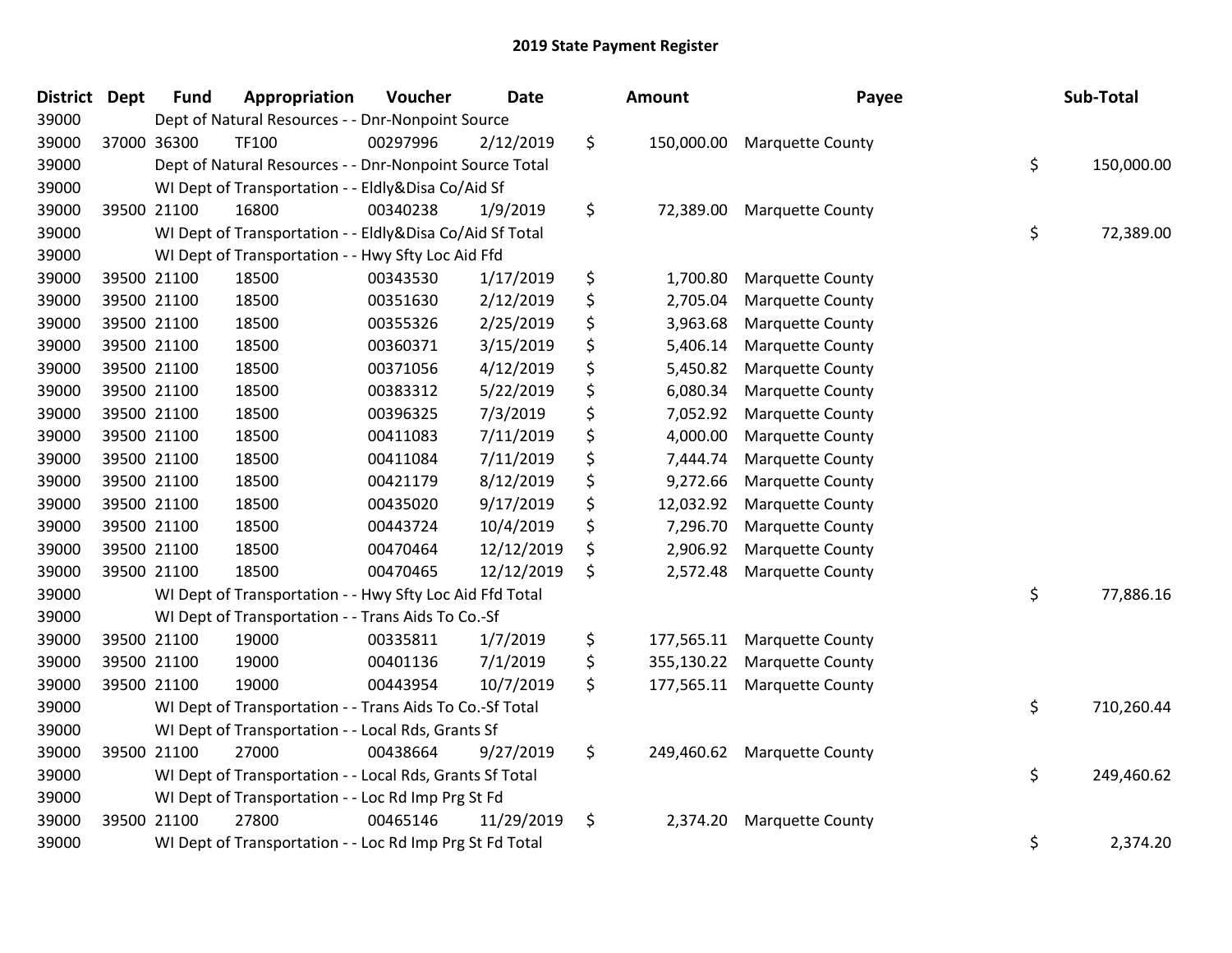| <b>District</b> | <b>Dept</b> | <b>Fund</b> | Appropriation                                            | Voucher  | <b>Date</b> | <b>Amount</b>    | Payee                   | Sub-Total       |
|-----------------|-------------|-------------|----------------------------------------------------------|----------|-------------|------------------|-------------------------|-----------------|
| 39000           |             |             | WI Dept of Transportation - - Loc Trns Facl Impffd       |          |             |                  |                         |                 |
| 39000           |             | 39500 21100 | 28600                                                    | 00418900 | 8/2/2019    | \$<br>12,013.23  | <b>Marquette County</b> |                 |
| 39000           |             | 39500 21100 | 28600                                                    | 00432099 | 9/9/2019    | \$<br>7,905.13   | <b>Marquette County</b> |                 |
| 39000           |             |             | WI Dept of Transportation - - Loc Trns Facl Impffd Total |          |             |                  |                         | \$<br>19,918.36 |
| 39000           |             |             | WI Dept of Transportation - - St Hwy Rehab, Sf           |          |             |                  |                         |                 |
| 39000           |             | 39500 21100 | 36300                                                    | 00418329 | 7/31/2019   | \$<br>15,329.47  | <b>Marquette County</b> |                 |
| 39000           |             |             | WI Dept of Transportation - - St Hwy Rehab, Sf Total     |          |             |                  |                         | \$<br>15,329.47 |
| 39000           |             |             | WI Dept of Transportation - - Hwy Mgmt & Opers Sf        |          |             |                  |                         |                 |
| 39000           |             | 39500 21100 | 36500                                                    | 00335745 | 1/4/2019    | \$<br>135.00     | <b>Marquette County</b> |                 |
| 39000           |             | 39500 21100 | 36500                                                    | 00344514 | 2/1/2019    | \$<br>135.00     | Marquette County        |                 |
| 39000           |             | 39500 21100 | 36500                                                    | 00366773 | 3/28/2019   | \$<br>135.00     | <b>Marquette County</b> |                 |
| 39000           |             | 39500 21100 | 36500                                                    | 00369971 | 4/19/2019   | \$<br>135.00     | <b>Marquette County</b> |                 |
| 39000           |             | 39500 21100 | 36500                                                    | 00375909 | 5/15/2019   | \$<br>135.00     | <b>Marquette County</b> |                 |
| 39000           |             | 39500 21100 | 36500                                                    | 00405221 | 6/28/2019   | \$<br>135.00     | <b>Marquette County</b> |                 |
| 39000           |             | 39500 21100 | 36500                                                    | 00418329 | 7/31/2019   | \$<br>135.00     | <b>Marquette County</b> |                 |
| 39000           |             | 39500 21100 | 36500                                                    | 00431247 | 9/6/2019    | \$<br>369.89     | <b>Marquette County</b> |                 |
| 39000           |             | 39500 21100 | 36500                                                    | 00446881 | 10/10/2019  | \$<br>258.04     | <b>Marquette County</b> |                 |
| 39000           |             | 39500 21100 | 36500                                                    | 00461167 | 11/14/2019  | \$<br>135.00     | Marquette County        |                 |
| 39000           |             | 39500 21100 | 36500                                                    | 00467428 | 12/4/2019   | \$<br>135.00     | <b>Marquette County</b> |                 |
| 39000           |             | 39500 21100 | 36500                                                    | 00475423 | 12/30/2019  | \$<br>135.00     | <b>Marquette County</b> |                 |
| 39000           |             |             | WI Dept of Transportation - - Hwy Mgmt & Opers Sf Total  |          |             |                  |                         | \$<br>1,977.93  |
| 39000           |             |             | WI Dept of Transportation - - Routine Maint Sf           |          |             |                  |                         |                 |
| 39000           |             | 39500 21100 | 36800                                                    | 00335745 | 1/4/2019    | \$<br>54,736.76  | <b>Marquette County</b> |                 |
| 39000           |             | 39500 21100 | 36800                                                    | 00344514 | 2/1/2019    | \$<br>100,102.19 | Marquette County        |                 |
| 39000           |             | 39500 21100 | 36800                                                    | 00361956 | 3/19/2019   | \$<br>65,232.04  | <b>Marquette County</b> |                 |
| 39000           |             | 39500 21100 | 36800                                                    | 00366773 | 3/28/2019   | \$<br>146,278.39 | <b>Marquette County</b> |                 |
| 39000           |             | 39500 21100 | 36800                                                    | 00369971 | 4/19/2019   | \$<br>182,311.93 | Marquette County        |                 |
| 39000           |             | 39500 21100 | 36800                                                    | 00375909 | 5/15/2019   | \$<br>96,673.48  | <b>Marquette County</b> |                 |
| 39000           |             | 39500 21100 | 36800                                                    | 00385914 | 5/23/2019   | \$<br>68,919.77  | <b>Marquette County</b> |                 |
| 39000           |             | 39500 21100 | 36800                                                    | 00390306 | 6/6/2019    | \$<br>983.26     | <b>Marquette County</b> |                 |
| 39000           |             | 39500 21100 | 36800                                                    | 00405221 | 6/28/2019   | \$<br>62,945.37  | <b>Marquette County</b> |                 |
| 39000           |             | 39500 21100 | 36800                                                    | 00417578 | 7/30/2019   | \$<br>121,060.87 | <b>Marquette County</b> |                 |
| 39000           |             | 39500 21100 | 36800                                                    | 00418329 | 7/31/2019   | \$<br>18,808.70  | <b>Marquette County</b> |                 |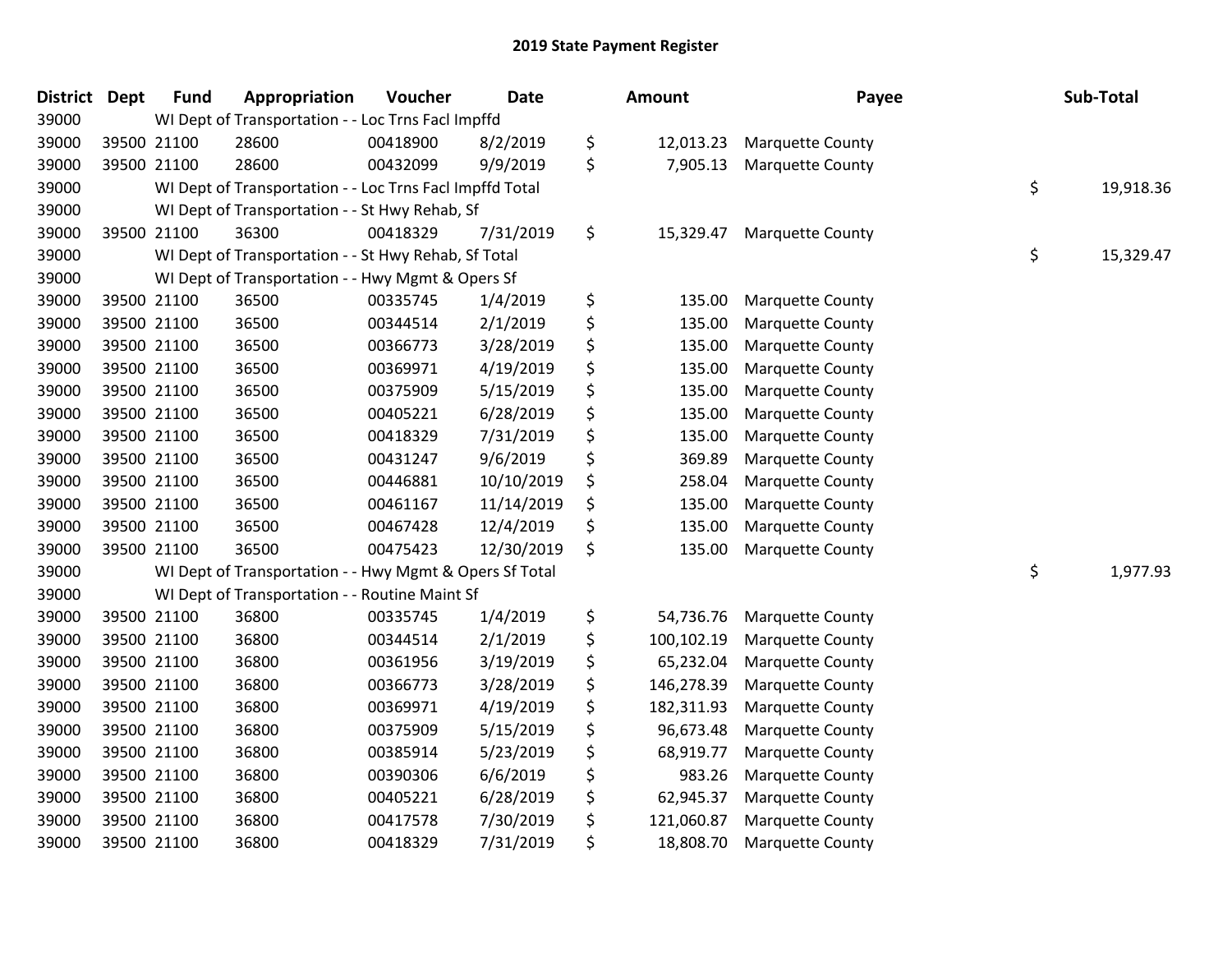| <b>District</b> | <b>Dept</b> | <b>Fund</b> | Appropriation                                                      | Voucher  | <b>Date</b> | <b>Amount</b>    | Payee                                                                                                         | Sub-Total          |
|-----------------|-------------|-------------|--------------------------------------------------------------------|----------|-------------|------------------|---------------------------------------------------------------------------------------------------------------|--------------------|
| 39000           |             | 39500 21100 | 36800                                                              | 00423976 | 8/15/2019   | \$<br>1,571.40   | <b>Marquette County</b>                                                                                       |                    |
| 39000           |             | 39500 21100 | 36800                                                              | 00431247 | 9/6/2019    | \$<br>57,665.55  | <b>Marquette County</b>                                                                                       |                    |
| 39000           |             | 39500 21100 | 36800                                                              | 00446881 | 10/10/2019  | \$<br>86,245.43  | <b>Marquette County</b>                                                                                       |                    |
| 39000           |             | 39500 21100 | 36800                                                              | 00461167 | 11/14/2019  | \$<br>58,135.75  | <b>Marquette County</b>                                                                                       |                    |
| 39000           |             | 39500 21100 | 36800                                                              | 00467428 | 12/4/2019   | \$<br>254,386.47 | <b>Marquette County</b>                                                                                       |                    |
| 39000           |             | 39500 21100 | 36800                                                              | 00475423 | 12/30/2019  | \$<br>48,480.55  | <b>Marquette County</b>                                                                                       |                    |
| 39000           |             |             | WI Dept of Transportation - - Routine Maint Sf Total               |          |             |                  |                                                                                                               | \$<br>1,424,537.91 |
| 39000           |             |             | WI Dept of Transportation - - St Hwy Rehab Fed Fd                  |          |             |                  |                                                                                                               |                    |
| 39000           |             | 39500 21100 | 38300                                                              | 00446881 | 10/10/2019  | \$<br>706.59     | <b>Marquette County</b>                                                                                       |                    |
| 39000           |             |             | WI Dept of Transportation - - St Hwy Rehab Fed Fd Total            |          |             |                  |                                                                                                               | \$<br>706.59       |
| 39000           |             |             | Department of Corrections - - General Program Operations           |          |             |                  |                                                                                                               |                    |
| 39000           |             | 41000 10000 | 10100                                                              | 00308618 | 9/6/2019    | \$<br>3.00       | <b>Marquette County</b>                                                                                       |                    |
| 39000           |             |             | Department of Corrections - - General Program Operations Total     |          |             |                  |                                                                                                               | \$<br>3.00         |
| 39000           |             |             | Department of Corrections - - Corrections Contracts And Agre       |          |             |                  |                                                                                                               |                    |
| 39000           |             | 41000 10000 | 11400                                                              | 00257564 | 1/2/2019    | \$<br>1,132.12   | <b>Marquette County</b>                                                                                       |                    |
| 39000           |             | 41000 10000 | 11400                                                              | 00263100 | 1/28/2019   | \$<br>1,337.96   | <b>Marquette County</b>                                                                                       |                    |
| 39000           |             | 41000 10000 | 11400                                                              | 00271117 | 3/8/2019    | \$<br>1,595.26   | <b>Marquette County</b>                                                                                       |                    |
| 39000           |             | 41000 10000 | 11400                                                              | 00281087 | 4/23/2019   | \$<br>308.76     | <b>Marquette County</b>                                                                                       |                    |
| 39000           |             | 41000 10000 | 11400                                                              | 00289552 | 6/4/2019    | \$<br>1,543.80   | Marquette County                                                                                              |                    |
| 39000           |             | 41000 10000 | 11400                                                              | 00295634 | 7/2/2019    | \$<br>617.52     | <b>Marquette County</b>                                                                                       |                    |
| 39000           |             | 41000 10000 | 11400                                                              | 00298088 | 7/15/2019   | \$<br>2,058.40   | <b>Marquette County</b>                                                                                       |                    |
| 39000           |             | 41000 10000 | 11400                                                              | 00305194 | 8/21/2019   | \$<br>6,329.58   | <b>Marquette County</b>                                                                                       |                    |
| 39000           |             | 41000 10000 | 11400                                                              | 00314059 | 10/2/2019   | \$<br>5,712.06   | <b>Marquette County</b>                                                                                       |                    |
| 39000           |             | 41000 10000 | 11400                                                              | 00318399 | 10/22/2019  | \$<br>3,859.50   | <b>Marquette County</b>                                                                                       |                    |
| 39000           |             | 41000 10000 | 11400                                                              | 00324333 | 11/20/2019  | \$<br>2,109.86   | <b>Marquette County</b>                                                                                       |                    |
| 39000           |             | 41000 10000 | 11400                                                              | 00331203 | 12/23/2019  | \$<br>3,447.82   | <b>Marquette County</b>                                                                                       |                    |
| 39000           |             |             | Department of Corrections - - Corrections Contracts And Agre Total |          |             |                  |                                                                                                               | \$<br>30,052.64    |
| 39000           |             |             |                                                                    |          |             |                  | Department of Corrections - - Reimbursing Counties For Probation, Extended Supervision And Parole Holds       |                    |
| 39000           |             | 41000 10000 | 11600                                                              | 00320913 | 11/4/2019   | \$               | 21,275.90 Marquette County                                                                                    |                    |
| 39000           |             |             |                                                                    |          |             |                  | Department of Corrections - - Reimbursing Counties For Probation, Extended Supervision And Parole Holds Total | \$<br>21,275.90    |
| 39000           |             |             | Department of Corrections - - Probation, Parole And Extended       |          |             |                  |                                                                                                               |                    |
| 39000           |             | 41000 10000 | 18700                                                              | 00320913 | 11/4/2019   | \$<br>8,924.10   | <b>Marquette County</b>                                                                                       |                    |
| 39000           |             |             | Department of Corrections - - Probation, Parole And Extended Total |          |             |                  |                                                                                                               | \$<br>8,924.10     |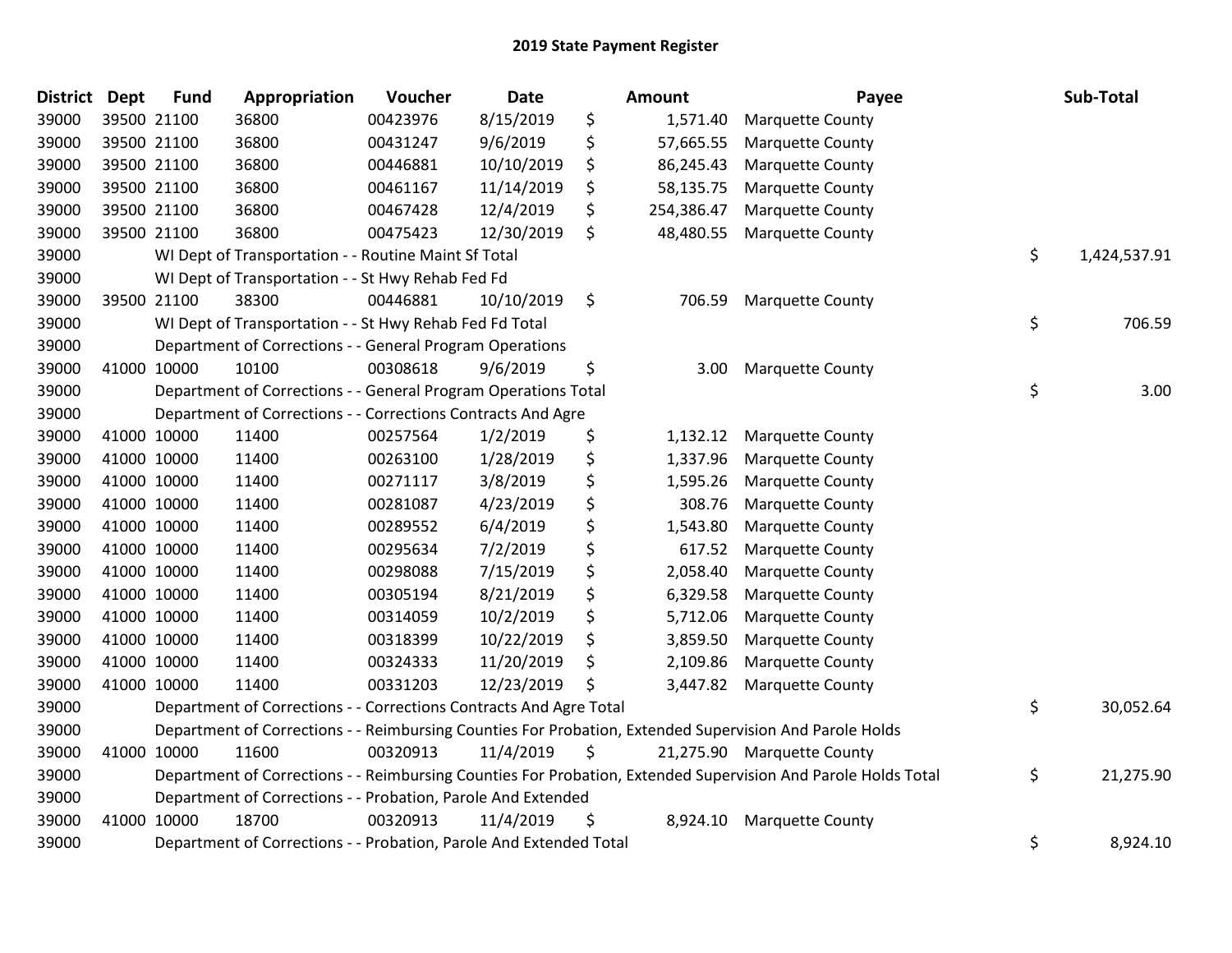| <b>District</b> | <b>Dept</b> | <b>Fund</b> | Appropriation                                                          | Voucher  | <b>Date</b> | Amount             | Payee                   | Sub-Total           |
|-----------------|-------------|-------------|------------------------------------------------------------------------|----------|-------------|--------------------|-------------------------|---------------------|
| 39000           |             |             | Department of Health Services - - State/Federal Aids                   |          |             |                    |                         |                     |
| 39000           | 43500 10000 |             | 00000                                                                  | 90906    | 1/2/2019    | \$<br>588,813.00   | <b>Marquette County</b> |                     |
| 39000           | 43500 10000 |             | 00000                                                                  | 90907    | 2/1/2019    | \$<br>599,151.00   | <b>Marquette County</b> |                     |
| 39000           | 43500 10000 |             | 00000                                                                  | 90909    | 3/1/2019    | \$<br>1,329,386.00 | <b>Marquette County</b> |                     |
| 39000           | 43500 10000 |             | 00000                                                                  | 90910    | 4/1/2019    | \$<br>1,129,943.00 | <b>Marquette County</b> |                     |
| 39000           | 43500 10000 |             | 00000                                                                  | 90911    | 5/1/2019    | \$<br>2,125,623.00 | <b>Marquette County</b> |                     |
| 39000           | 43500 10000 |             | 00000                                                                  | 90913    | 6/3/2019    | \$<br>1,151,396.00 | <b>Marquette County</b> |                     |
| 39000           | 43500 10000 |             | 00000                                                                  | 90914    | 6/17/2019   | \$<br>5,169.00     | <b>Marquette County</b> |                     |
| 39000           | 43500 10000 |             | 00000                                                                  | 92000    | 7/1/2019    | \$<br>2,304,622.00 | <b>Marquette County</b> |                     |
| 39000           | 43500 10000 |             | 00000                                                                  | 92001    | 8/1/2019    | \$<br>1,268,919.00 | <b>Marquette County</b> |                     |
| 39000           | 43500 10000 |             | 00000                                                                  | 92002    | 9/3/2019    | \$<br>595,145.00   | <b>Marquette County</b> |                     |
| 39000           | 43500 10000 |             | 00000                                                                  | 92003    | 10/1/2019   | \$<br>560,504.00   | <b>Marquette County</b> |                     |
| 39000           | 43500 10000 |             | 00000                                                                  | 92004    | 11/1/2019   | \$<br>609,189.00   | <b>Marquette County</b> |                     |
| 39000           | 43500 10000 |             | 00000                                                                  | 92005    | 12/2/2019   | \$<br>1,235,059.00 | <b>Marquette County</b> |                     |
| 39000           |             |             | Department of Health Services - - State/Federal Aids Total             |          |             |                    |                         | \$<br>13,502,919.00 |
| 39000           |             |             | Department of Health Services - - Emergency Medical Services, Ai       |          |             |                    |                         |                     |
| 39000           |             | 43500 10000 | 11900                                                                  | 00307945 | 9/4/2019    | \$<br>7,034.49     | <b>Marquette County</b> |                     |
| 39000           |             |             | Department of Health Services - - Emergency Medical Services, Ai Total |          |             |                    |                         | \$<br>7,034.49      |
| 39000           |             |             | Department of Health Services - - Federal Project Aids                 |          |             |                    |                         |                     |
| 39000           | 43500 10000 |             | 15000                                                                  | 00274311 | 4/19/2019   | \$<br>1,500.00     | <b>Marquette County</b> |                     |
| 39000           |             |             | Department of Health Services - - Federal Project Aids Total           |          |             |                    |                         | \$<br>1,500.00      |
| 39000           |             |             | Department of Health Services - - General Program Operations           |          |             |                    |                         |                     |
| 39000           | 43500 10000 |             | 40100                                                                  | 00261716 | 2/6/2019    | \$<br>1.50         | <b>Marquette County</b> |                     |
| 39000           | 43500 10000 |             | 40100                                                                  | 00291860 | 6/19/2019   | \$<br>1.50         | <b>Marquette County</b> |                     |
| 39000           | 43500 10000 |             | 40100                                                                  | 00299314 | 7/24/2019   | \$<br>1.50         | <b>Marquette County</b> |                     |
| 39000           |             | 43500 10000 | 40100                                                                  | 00309233 | 9/11/2019   | \$<br>1.50         | <b>Marquette County</b> |                     |
| 39000           | 43500 10000 |             | 40100                                                                  | 00314506 | 10/2/2019   | \$<br>1.50         | <b>Marquette County</b> |                     |
| 39000           |             |             | Department of Health Services - - General Program Operations Total     |          |             |                    |                         | \$<br>7.50          |
| 39000           |             |             | Department of Health Services - - Medical Assistance State Admin       |          |             |                    |                         |                     |
| 39000           | 43500 10000 |             | 44000                                                                  | 00261716 | 2/6/2019    | \$<br>1.50         | <b>Marquette County</b> |                     |
| 39000           | 43500 10000 |             | 44000                                                                  | 00291860 | 6/19/2019   | \$<br>1.50         | <b>Marquette County</b> |                     |
| 39000           | 43500 10000 |             | 44000                                                                  | 00299314 | 7/24/2019   | \$<br>1.50         | <b>Marquette County</b> |                     |
| 39000           | 43500 10000 |             | 44000                                                                  | 00309233 | 9/11/2019   | \$<br>1.50         | <b>Marquette County</b> |                     |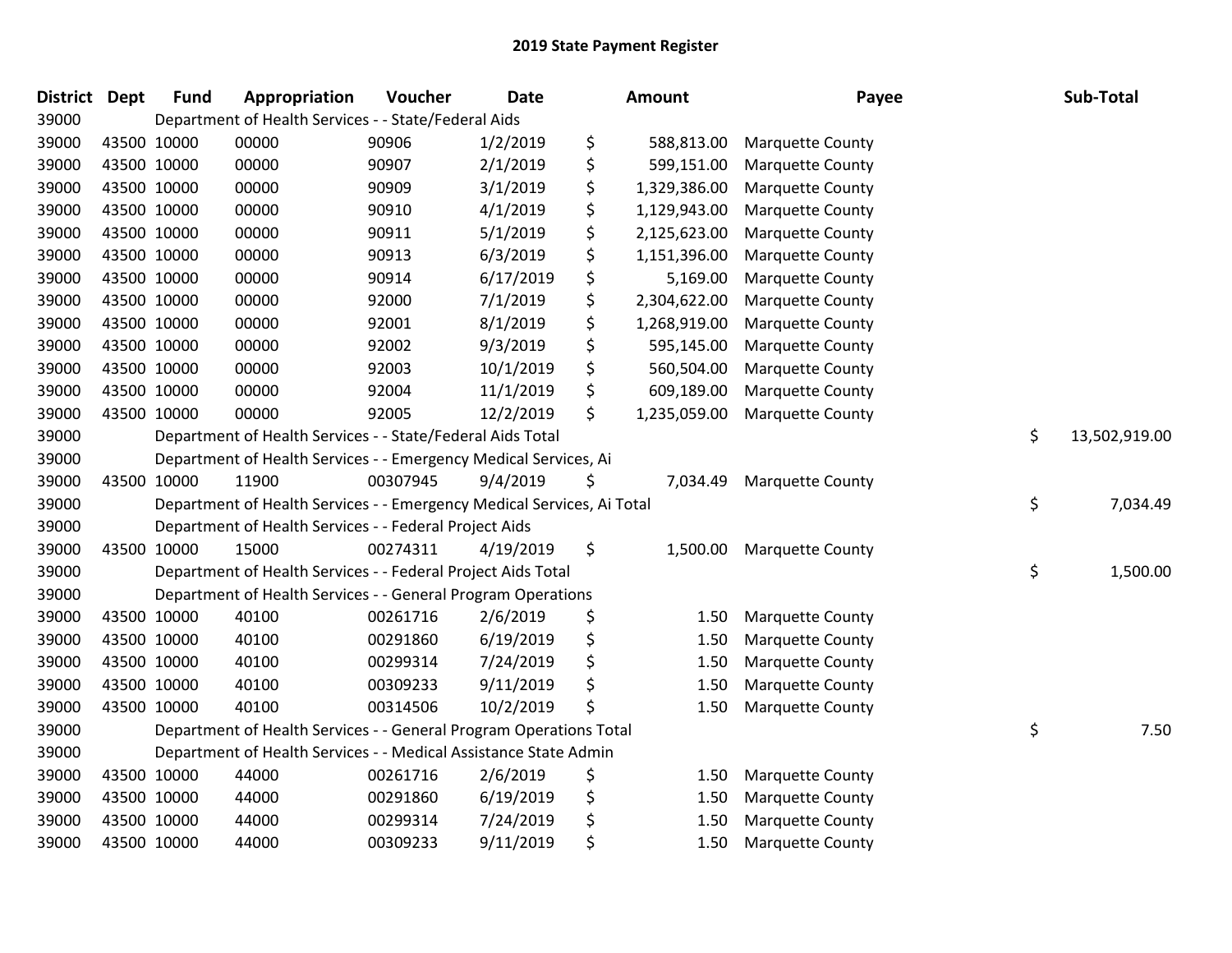| <b>District</b> | <b>Dept</b> | <b>Fund</b> | Appropriation                                                          | Voucher  | <b>Date</b> | Amount             | Payee                   | Sub-Total          |
|-----------------|-------------|-------------|------------------------------------------------------------------------|----------|-------------|--------------------|-------------------------|--------------------|
| 39000           | 43500 10000 |             | 44000                                                                  | 00314506 | 10/2/2019   | \$<br>1.50         | <b>Marquette County</b> |                    |
| 39000           |             |             | Department of Health Services - - Medical Assistance State Admin Total |          |             |                    |                         | \$<br>7.50         |
| 39000           |             |             | Department of Health Services - - Interagency And Intra-Agency A       |          |             |                    |                         |                    |
| 39000           |             | 43500 10000 | 46800                                                                  | 00260357 | 3/19/2019   | \$<br>1,331,740.00 | <b>Marquette County</b> |                    |
| 39000           |             | 43500 10000 | 46800                                                                  | 00317026 | 10/15/2019  | \$<br>1,037,130.00 | <b>Marquette County</b> |                    |
| 39000           |             |             | Department of Health Services - - Interagency And Intra-Agency A Total |          |             |                    |                         | \$<br>2,368,870.00 |
| 39000           |             |             | Department of Health Services - - Administrative And Support-Fis       |          |             |                    |                         |                    |
| 39000           |             | 43500 10000 | 82100                                                                  | 00295522 | 7/11/2019   | \$<br>5.00         | <b>Marquette County</b> |                    |
| 39000           |             |             | Department of Health Services - - Administrative And Support-Fis Total |          |             |                    |                         | \$<br>5.00         |
| 39000           |             |             | Dept of Children and Families - - Fees For Administrative Servic       |          |             |                    |                         |                    |
| 39000           |             | 43700 10000 | 23100                                                                  | 00049864 | 2/5/2019    | \$<br>15.00        | <b>Marquette County</b> |                    |
| 39000           |             | 43700 10000 | 23100                                                                  | 00054485 | 4/30/2019   | \$<br>30.00        | <b>Marquette County</b> |                    |
| 39000           |             | 43700 10000 | 23100                                                                  | 00058408 | 7/26/2019   | \$<br>60.00        | <b>Marquette County</b> |                    |
| 39000           |             | 43700 10000 | 23100                                                                  | 00062299 | 10/31/2019  | \$<br>70.00        | <b>Marquette County</b> |                    |
| 39000           |             |             | Dept of Children and Families - - Fees For Administrative Servic Total |          |             |                    |                         | \$<br>175.00       |
| 39000           |             |             | Dept of Children and Families - - General Aids                         |          |             |                    |                         |                    |
| 39000           |             | 43700 10000 | 99000                                                                  | 00048536 | 1/7/2019    | \$<br>6,629.15     | <b>Marquette County</b> |                    |
| 39000           |             | 43700 10000 | 99000                                                                  | 00049423 | 2/1/2019    | \$<br>21,145.79    | <b>Marquette County</b> |                    |
| 39000           |             | 43700 10000 | 99000                                                                  | 00049661 | 2/5/2019    | \$<br>203.78       | <b>Marquette County</b> |                    |
| 39000           |             | 43700 10000 | 99000                                                                  | 00049732 | 2/5/2019    | \$<br>14,655.69    | <b>Marquette County</b> |                    |
| 39000           |             | 43700 10000 | 99000                                                                  | 00050612 | 2/26/2019   | \$<br>6,106.20     | <b>Marquette County</b> |                    |
| 39000           |             | 43700 10000 | 99000                                                                  | 00050946 | 3/5/2019    | \$<br>40,938.52    | <b>Marquette County</b> |                    |
| 39000           |             | 43700 10000 | 99000                                                                  | 00051131 | 3/7/2019    | \$<br>8,940.24     | <b>Marquette County</b> |                    |
| 39000           |             | 43700 10000 | 99000                                                                  | 00052189 | 3/29/2019   | \$<br>2,419.65     | <b>Marquette County</b> |                    |
| 39000           |             | 43700 10000 | 99000                                                                  | 00052882 | 4/5/2019    | \$<br>32,330.67    | <b>Marquette County</b> |                    |
| 39000           |             | 43700 10000 | 99000                                                                  | 00053274 | 4/16/2019   | \$<br>14,839.38    | <b>Marquette County</b> |                    |
| 39000           |             | 43700 10000 | 99000                                                                  | 00053630 | 4/23/2019   | \$<br>769.00       | <b>Marquette County</b> |                    |
| 39000           |             | 43700 10000 | 99000                                                                  | 00054010 | 4/30/2019   | \$<br>40,311.89    | <b>Marquette County</b> |                    |
| 39000           |             | 43700 10000 | 99000                                                                  | 00054676 | 5/6/2019    | \$<br>10,554.81    | <b>Marquette County</b> |                    |
| 39000           |             | 43700 10000 | 99000                                                                  | 00056108 | 6/5/2019    | \$<br>11,223.13    | <b>Marquette County</b> |                    |
| 39000           |             | 43700 10000 | 99000                                                                  | 00056243 | 6/7/2019    | \$<br>9,497.44     | <b>Marquette County</b> |                    |
| 39000           |             | 43700 10000 | 99000                                                                  | 00057292 | 7/3/2019    | \$<br>306.18       | <b>Marquette County</b> |                    |
| 39000           |             | 43700 10000 | 99000                                                                  | 00057374 | 7/5/2019    | \$<br>19,094.98    | <b>Marquette County</b> |                    |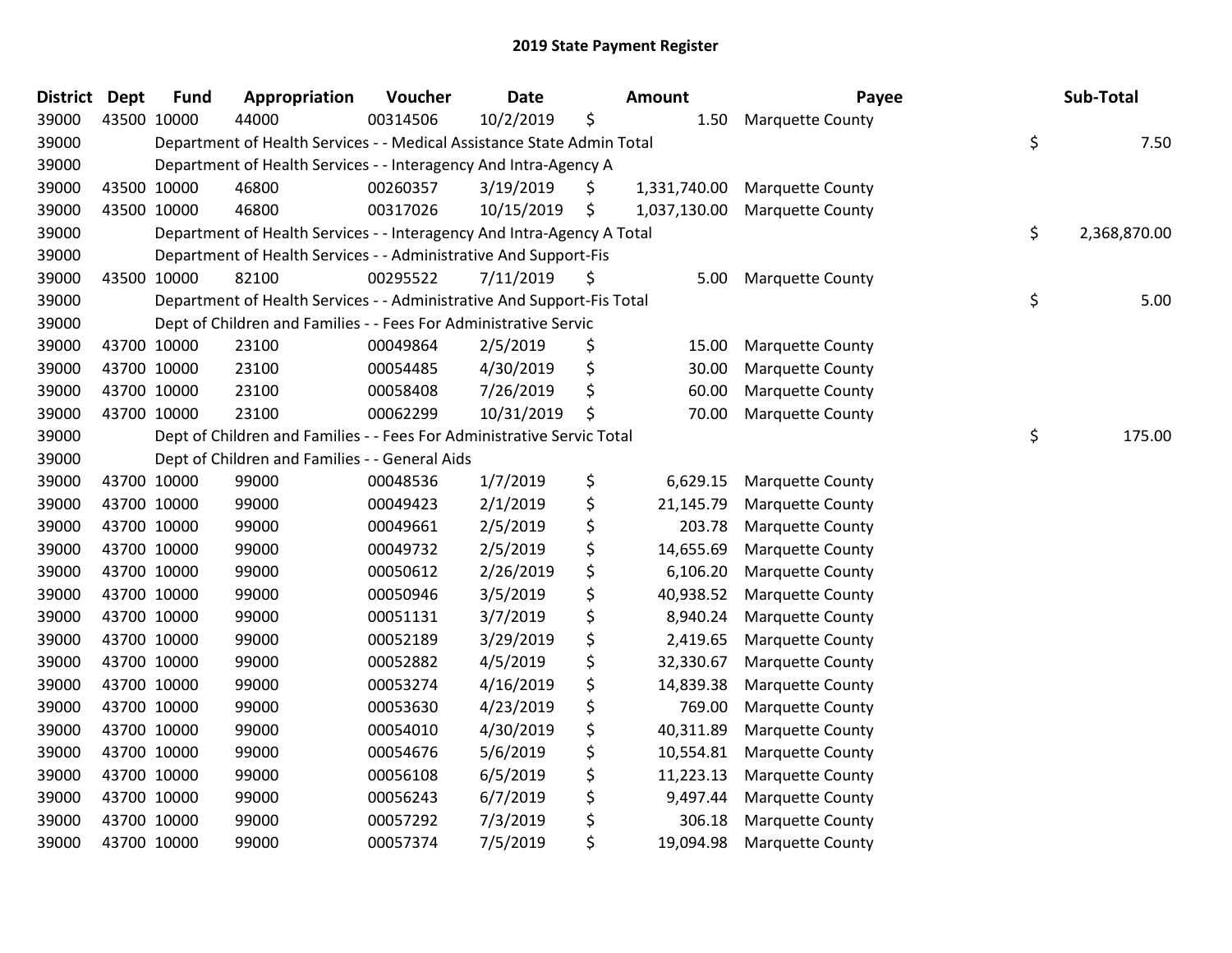| <b>District</b> | <b>Dept</b> | <b>Fund</b> | Appropriation                                        | Voucher  | Date       | Amount           | Payee                   | Sub-Total        |
|-----------------|-------------|-------------|------------------------------------------------------|----------|------------|------------------|-------------------------|------------------|
| 39000           |             | 43700 10000 | 99000                                                | 00057840 | 7/16/2019  | \$<br>5.00       | <b>Marquette County</b> |                  |
| 39000           |             | 43700 10000 | 99000                                                | 00057841 | 7/16/2019  | \$<br>5,571.81   | <b>Marquette County</b> |                  |
| 39000           |             | 43700 10000 | 99000                                                | 00057842 | 7/16/2019  | \$<br>1,993.06   | <b>Marquette County</b> |                  |
| 39000           |             | 43700 10000 | 99000                                                | 00058482 | 7/30/2019  | \$<br>31,303.11  | <b>Marquette County</b> |                  |
| 39000           |             | 43700 10000 | 99000                                                | 00058700 | 8/6/2019   | \$<br>10,255.00  | <b>Marquette County</b> |                  |
| 39000           |             | 43700 10000 | 99000                                                | 00058783 | 8/5/2019   | \$<br>9,110.58   | <b>Marquette County</b> |                  |
| 39000           |             | 43700 10000 | 99000                                                | 00058784 | 8/6/2019   | \$<br>8,552.96   | <b>Marquette County</b> |                  |
| 39000           |             | 43700 10000 | 99000                                                | 00059909 | 9/5/2019   | \$<br>4,272.11   | <b>Marquette County</b> |                  |
| 39000           |             | 43700 10000 | 99000                                                | 00060360 | 9/18/2019  | \$<br>201,458.28 | <b>Marquette County</b> |                  |
| 39000           |             | 43700 10000 | 99000                                                | 00060776 | 9/27/2019  | \$<br>915.00     | <b>Marquette County</b> |                  |
| 39000           |             | 43700 10000 | 99000                                                | 00060777 | 9/27/2019  | \$<br>298.86     | <b>Marquette County</b> |                  |
| 39000           |             | 43700 10000 | 99000                                                | 00061172 | 10/7/2019  | \$<br>53,462.34  | <b>Marquette County</b> |                  |
| 39000           |             | 43700 10000 | 99000                                                | 00061981 | 10/30/2019 | \$<br>34,755.48  | <b>Marquette County</b> |                  |
| 39000           |             | 43700 10000 | 99000                                                | 00062394 | 11/5/2019  | \$<br>3,339.62   | <b>Marquette County</b> |                  |
| 39000           |             | 43700 10000 | 99000                                                | 00062555 | 11/8/2019  | \$<br>10,688.24  | <b>Marquette County</b> |                  |
| 39000           |             | 43700 10000 | 99000                                                | 00062937 | 11/18/2019 | \$<br>9,126.86   | <b>Marquette County</b> |                  |
| 39000           |             | 43700 10000 | 99000                                                | 00063392 | 11/29/2019 | \$<br>4.64       | <b>Marquette County</b> |                  |
| 39000           |             | 43700 10000 | 99000                                                | 00063564 | 12/5/2019  | \$<br>4,118.50   | Marquette County        |                  |
| 39000           |             | 43700 10000 | 99000                                                | 00063642 | 12/5/2019  | \$<br>167.28     | Marquette County        |                  |
| 39000           |             |             | Dept of Children and Families - - General Aids Total |          |            |                  |                         | \$<br>629,365.23 |
| 39000           |             |             | Dept of Workforce Development - - Ui Admin Fed       |          |            |                  |                         |                  |
| 39000           |             | 44500 10000 | 15100                                                | 00204052 | 1/3/2019   | \$<br>5.00       | Marquette County        |                  |
| 39000           |             | 44500 10000 | 15100                                                | 00208791 | 2/4/2019   | \$<br>5.00       | <b>Marquette County</b> |                  |
| 39000           |             | 44500 10000 | 15100                                                | 00213492 | 3/4/2019   | \$<br>15.00      | <b>Marquette County</b> |                  |
| 39000           |             | 44500 10000 | 15100                                                | 00218423 | 4/2/2019   | \$<br>15.00      | <b>Marquette County</b> |                  |
| 39000           |             | 44500 10000 | 15100                                                | 00223380 | 5/2/2019   | \$<br>25.00      | <b>Marquette County</b> |                  |
| 39000           |             | 44500 10000 | 15100                                                | 00228668 | 6/4/2019   | \$<br>20.00      | <b>Marquette County</b> |                  |
| 39000           |             | 44500 10000 | 15100                                                | 00233355 | 7/2/2019   | \$<br>5.00       | <b>Marquette County</b> |                  |
| 39000           |             | 44500 10000 | 15100                                                | 00238724 | 8/2/2019   | \$<br>30.00      | Marquette County        |                  |
| 39000           |             | 44500 10000 | 15100                                                | 00244428 | 9/4/2019   | \$<br>35.00      | <b>Marquette County</b> |                  |
| 39000           |             | 44500 10000 | 15100                                                | 00255653 | 11/4/2019  | \$<br>10.00      | Marquette County        |                  |
| 39000           |             | 44500 10000 | 15100                                                | 00261214 | 12/3/2019  | \$<br>15.00      | <b>Marquette County</b> |                  |
| 39000           |             |             | Dept of Workforce Development - - Ui Admin Fed Total |          |            |                  |                         | \$<br>180.00     |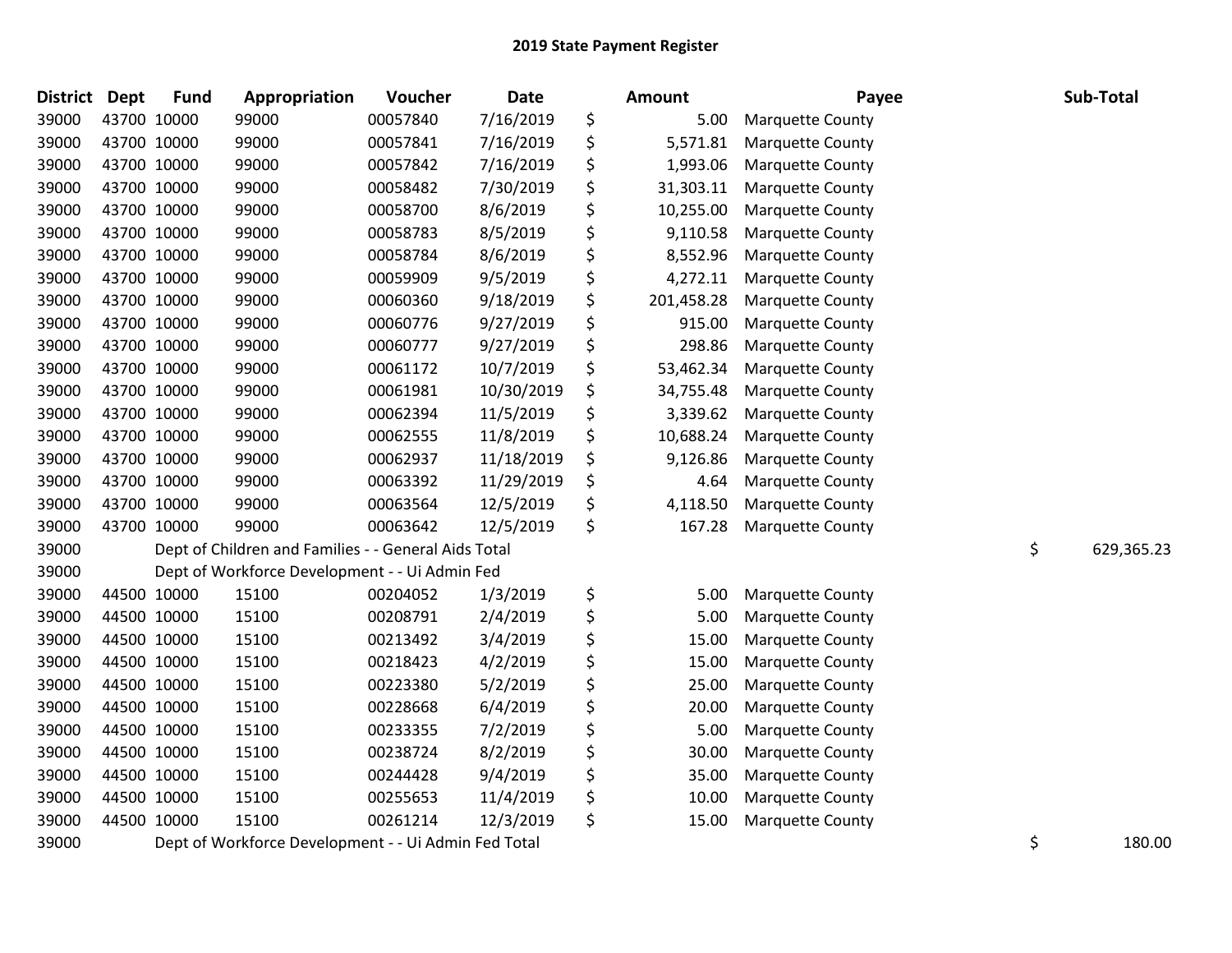| <b>District</b> | <b>Dept</b> | <b>Fund</b> | Appropriation                                                         | Voucher  | <b>Date</b> | <b>Amount</b>   | Payee                   | Sub-Total       |
|-----------------|-------------|-------------|-----------------------------------------------------------------------|----------|-------------|-----------------|-------------------------|-----------------|
| 39000           |             |             | Dept of Workforce Development - - Wc Ops Uninsured Emplyr Admin       |          |             |                 |                         |                 |
| 39000           |             | 44500 22700 | 17700                                                                 | 00217280 | 3/28/2019   | \$<br>15.00     | <b>Marquette County</b> |                 |
| 39000           |             | 44500 22700 | 17700                                                                 | 00217283 | 3/28/2019   | \$<br>5.00      | <b>Marquette County</b> |                 |
| 39000           | 44500 22700 |             | 17700                                                                 | 00241658 | 8/19/2019   | \$<br>10.00     | <b>Marquette County</b> |                 |
| 39000           |             |             | Dept of Workforce Development - - Wc Ops Uninsured Emplyr Admin Total |          |             |                 |                         | \$<br>30.00     |
| 39000           |             |             | Department of Justice - - Crime Laboratories, Dna                     |          |             |                 |                         |                 |
| 39000           |             | 45500 10000 | 22100                                                                 | 00068567 | 7/19/2019   | \$<br>1,000.00  | <b>Marquette County</b> |                 |
| 39000           |             |             | Department of Justice - - Crime Laboratories, Dna Total               |          |             |                 |                         | \$<br>1,000.00  |
| 39000           |             |             | Department of Justice - - Law Enforcement Train, Local                |          |             |                 |                         |                 |
| 39000           |             | 45500 10000 | 23100                                                                 | 00067522 | 7/3/2019    | \$<br>7,603.86  | Marquette County        |                 |
| 39000           |             | 45500 10000 | 23100                                                                 | 00072099 | 9/30/2019   | \$<br>2,709.41  | <b>Marquette County</b> |                 |
| 39000           |             | 45500 10000 | 23100                                                                 | 00073234 | 10/21/2019  | \$<br>6,880.00  | <b>Marquette County</b> |                 |
| 39000           |             | 45500 10000 | 23100                                                                 | 00073241 | 10/18/2019  | \$<br>2,545.99  | <b>Marquette County</b> |                 |
| 39000           |             |             | Department of Justice - - Law Enforcement Train, Local Total          |          |             |                 |                         | \$<br>19,739.26 |
| 39000           |             |             | Department of Justice - - Federal Aid, Local Assistance               |          |             |                 |                         |                 |
| 39000           |             | 45500 10000 | 25100                                                                 | 00059635 | 2/19/2019   | \$<br>1,837.28  | <b>Marquette County</b> |                 |
| 39000           | 45500 10000 |             | 25100                                                                 | 00062346 | 3/26/2019   | \$<br>6,741.71  | <b>Marquette County</b> |                 |
| 39000           | 45500 10000 |             | 25100                                                                 | 00069817 | 8/9/2019    | \$<br>10,346.12 | <b>Marquette County</b> |                 |
| 39000           |             | 45500 10000 | 25100                                                                 | 00070709 | 9/4/2019    | \$<br>1,264.72  | Marquette County        |                 |
| 39000           | 45500 10000 |             | 25100                                                                 | 00071367 | 9/17/2019   | \$<br>6,434.19  | <b>Marquette County</b> |                 |
| 39000           |             | 45500 10000 | 25100                                                                 | 00076585 | 12/23/2019  | \$<br>3,204.04  | <b>Marquette County</b> |                 |
| 39000           |             |             | Department of Justice - - Federal Aid, Local Assistance Total         |          |             |                 |                         | \$<br>29,828.06 |
| 39000           |             |             | Department of Justice - - Alt Prosecution Alcohol Drugs               |          |             |                 |                         |                 |
| 39000           |             | 45500 10000 | 27100                                                                 | 00060217 | 2/25/2019   | \$<br>27,441.50 | <b>Marquette County</b> |                 |
| 39000           |             | 45500 10000 | 27100                                                                 | 00065001 | 5/23/2019   | \$<br>17,039.41 | Marquette County        |                 |
| 39000           |             | 45500 10000 | 27100                                                                 | 00069886 | 8/12/2019   | \$<br>24,128.27 | <b>Marquette County</b> |                 |
| 39000           |             | 45500 10000 | 27100                                                                 | 00076828 | 12/23/2019  | \$<br>29,303.73 | <b>Marquette County</b> |                 |
| 39000           |             |             | Department of Justice - - Alt Prosecution Alcohol Drugs Total         |          |             |                 |                         | \$<br>97,912.91 |
| 39000           |             |             | Department of Justice - - Crime Victim Witness Assist                 |          |             |                 |                         |                 |
| 39000           |             | 45500 10000 | 53200                                                                 | 00060578 | 2/27/2019   | \$<br>20,556.21 | <b>Marquette County</b> |                 |
| 39000           |             | 45500 10000 | 53200                                                                 | 00068338 | 7/17/2019   | \$<br>16,776.50 | <b>Marquette County</b> |                 |
| 39000           |             |             | Department of Justice - - Crime Victim Witness Assist Total           |          |             |                 |                         | \$<br>37,332.71 |
| 39000           |             |             | Department of Justice - - Federal Aid, State Operations               |          |             |                 |                         |                 |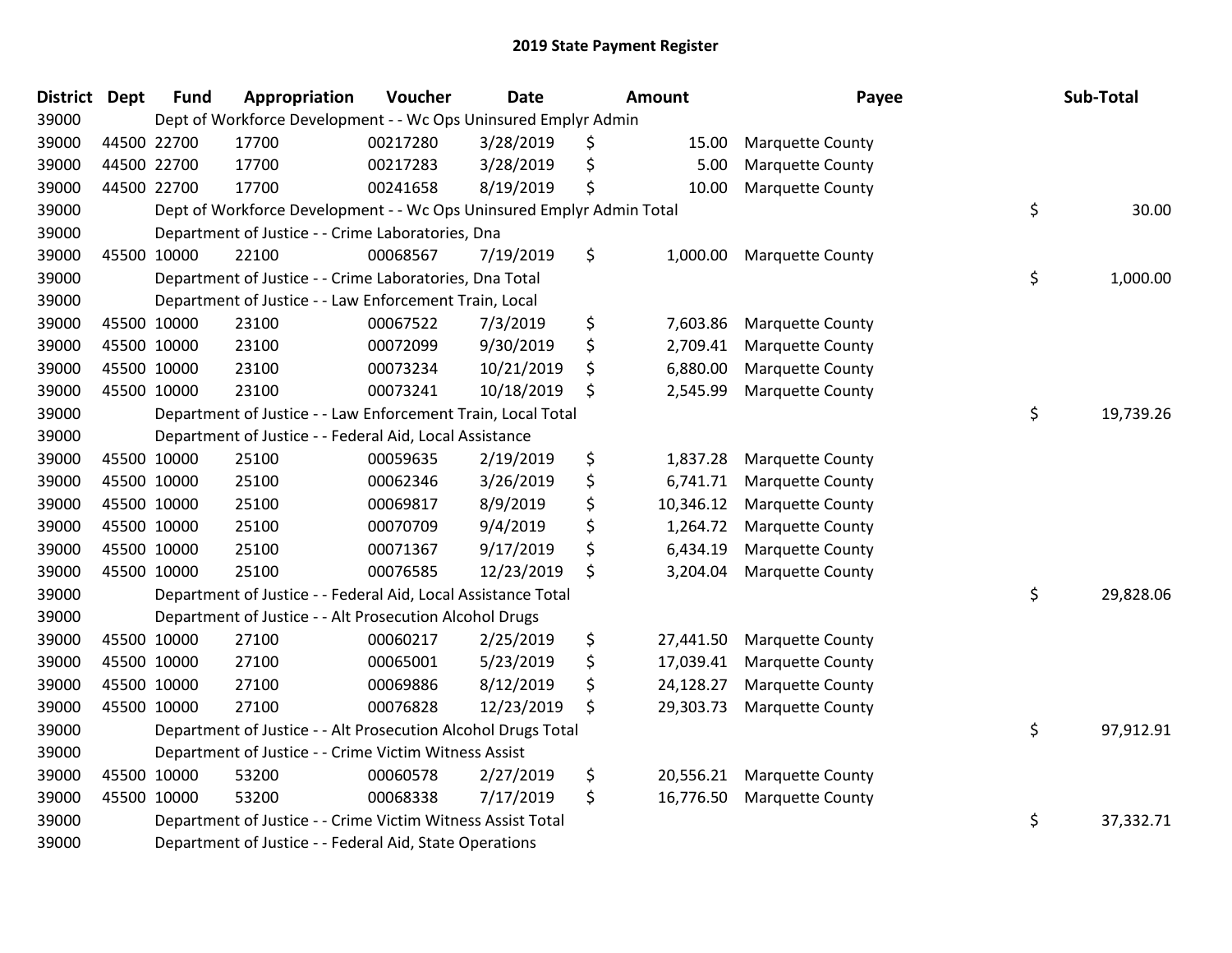| <b>District Dept</b> | <b>Fund</b> | Appropriation                                                           | Voucher  | <b>Date</b>   | <b>Amount</b>   | Payee                   | Sub-Total        |
|----------------------|-------------|-------------------------------------------------------------------------|----------|---------------|-----------------|-------------------------|------------------|
| 39000                | 45500 10000 | 54300                                                                   | 00069691 | 8/9/2019      | \$<br>393.00    | <b>Marquette County</b> |                  |
| 39000                | 45500 10000 | 54300                                                                   | 00071176 | 10/8/2019     | \$<br>264.00    | <b>Marquette County</b> |                  |
| 39000                |             | Department of Justice - - Federal Aid, State Operations Total           |          |               |                 |                         | \$<br>657.00     |
| 39000                |             | Department of Military Affairs - - Disaster Recovery Aid                |          |               |                 |                         |                  |
| 39000                | 46500 10000 | 30500                                                                   | 00066921 | 9/19/2019     | \$<br>9,302.14  | Marquette County        |                  |
| 39000                | 46500 10000 | 30500                                                                   | 00068984 | 11/1/2019     | \$<br>2,297.51  | <b>Marquette County</b> |                  |
| 39000                | 46500 10000 | 30500                                                                   | 00070279 | 12/6/2019     | \$<br>4,326.18  | <b>Marquette County</b> |                  |
| 39000                |             | Department of Military Affairs - - Disaster Recovery Aid Total          |          |               |                 |                         | \$<br>15,925.83  |
| 39000                |             | Department of Military Affairs - - Emergency Response Equipment         |          |               |                 |                         |                  |
| 39000                | 46500 10000 | 30800                                                                   | 00053960 | 1/7/2019      | \$<br>8,076.50  | <b>Marquette County</b> |                  |
| 39000                |             | Department of Military Affairs - - Emergency Response Equipment Total   |          |               |                 |                         | \$<br>8,076.50   |
| 39000                |             | Department of Military Affairs - - Federal Aid, Local Assistance        |          |               |                 |                         |                  |
| 39000                | 46500 10000 | 34200                                                                   | 00055549 | 1/31/2019     | \$<br>12,621.42 | <b>Marquette County</b> |                  |
| 39000                | 46500 10000 | 34200                                                                   | 00066848 | 9/16/2019     | \$<br>4,323.86  | <b>Marquette County</b> |                  |
| 39000                | 46500 10000 | 34200                                                                   | 00066921 | 9/19/2019     | \$<br>55,812.82 | <b>Marquette County</b> |                  |
| 39000                | 46500 10000 | 34200                                                                   | 00068984 | 11/1/2019     | \$<br>13,785.02 | <b>Marquette County</b> |                  |
| 39000                | 46500 10000 | 34200                                                                   | 00069151 | 11/7/2019     | \$<br>25,957.05 | <b>Marquette County</b> |                  |
| 39000                |             | Department of Military Affairs - - Federal Aid, Local Assistance Total  |          |               |                 |                         | \$<br>112,500.17 |
| 39000                |             | Department of Military Affairs - - St Emerg Response Bd Grant Pif       |          |               |                 |                         |                  |
| 39000                | 46500 27200 | 36400                                                                   | 00055485 | 1/31/2019     | \$<br>2,746.12  | <b>Marquette County</b> |                  |
| 39000                | 46500 27200 | 36400                                                                   | 00070353 | 12/9/2019     | \$<br>5,539.38  | <b>Marquette County</b> |                  |
| 39000                |             | Department of Military Affairs - - St Emerg Response Bd Grant Pif Total |          |               |                 |                         | \$<br>8,285.50   |
| 39000                |             | Department of Veterans Affairs - - Grants To Counties                   |          |               |                 |                         |                  |
| 39000                | 48500 15200 | 12700                                                                   | 00060701 | 2/22/2019     | \$<br>850.00    | <b>Marquette County</b> |                  |
| 39000                |             | Department of Veterans Affairs - - Grants To Counties Total             |          |               |                 |                         | \$<br>850.00     |
| 39000                |             | Department of Veterans Affairs - - County Grants                        |          |               |                 |                         |                  |
| 39000                | 48500 58200 | 26700                                                                   | 00060701 | 2/22/2019     | \$<br>3,825.00  | <b>Marquette County</b> |                  |
| 39000                |             | Department of Veterans Affairs - - County Grants Total                  |          |               |                 |                         | \$<br>3,825.00   |
| 39000                |             | Department of Veterans Affairs - - Veterans Transportation Grant        |          |               |                 |                         |                  |
| 39000                | 48500 58200 | 28000                                                                   | 00074095 | 12/10/2019 \$ | 1,163.82        | <b>Marquette County</b> |                  |
| 39000                |             | Department of Veterans Affairs - - Veterans Transportation Grant Total  |          |               |                 |                         | \$<br>1,163.82   |
| 39000                |             | Department of Veterans Affairs - - County Grants                        |          |               |                 |                         |                  |
| 39000                | 48500 58300 | 37000                                                                   | 00060701 | 2/22/2019     | \$<br>3,825.00  | <b>Marquette County</b> |                  |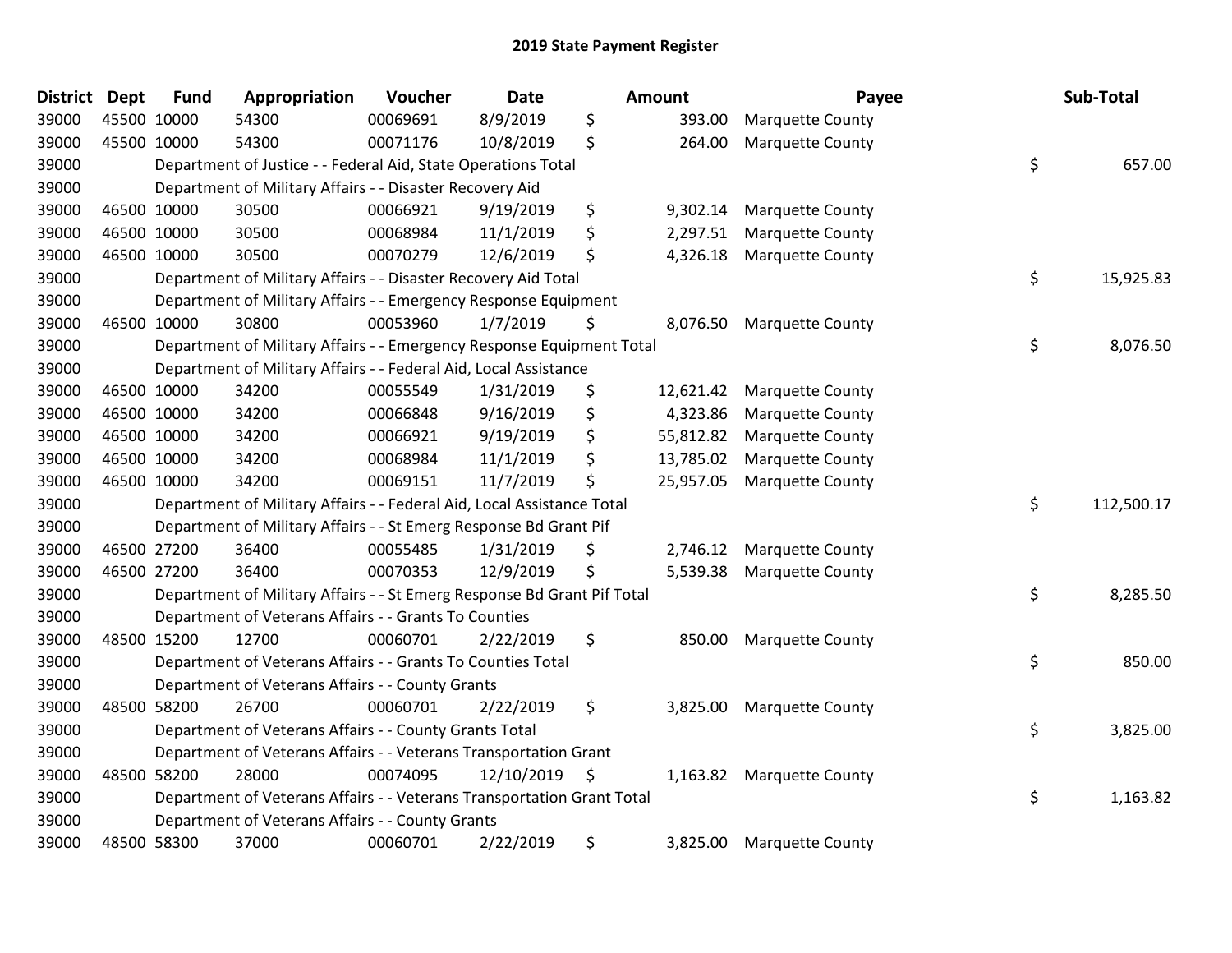| <b>District</b> | <b>Dept</b> | <b>Fund</b> | Appropriation                                                         | Voucher  | <b>Date</b> | Amount          | Payee                   | Sub-Total        |
|-----------------|-------------|-------------|-----------------------------------------------------------------------|----------|-------------|-----------------|-------------------------|------------------|
| 39000           |             |             | Department of Veterans Affairs - - County Grants Total                |          |             |                 |                         | \$<br>3,825.00   |
| 39000           |             |             | Department of Administration - - Federal Aid, Local Assistance        |          |             |                 |                         |                  |
| 39000           |             | 50500 10000 | 15500                                                                 | 00097052 | 2/15/2019   | \$<br>3,800.63  | <b>Marquette County</b> |                  |
| 39000           |             | 50500 10000 | 15500                                                                 | 00098879 | 3/15/2019   | \$<br>722.98    | <b>Marquette County</b> |                  |
| 39000           |             | 50500 10000 | 15500                                                                 | 00100653 | 4/16/2019   | \$<br>2,661.51  | <b>Marquette County</b> |                  |
| 39000           |             | 50500 10000 | 15500                                                                 | 00101641 | 4/30/2019   | \$<br>479.85    | <b>Marquette County</b> |                  |
| 39000           |             | 50500 10000 | 15500                                                                 | 00103225 | 5/29/2019   | \$<br>15.71     | <b>Marquette County</b> |                  |
| 39000           |             | 50500 10000 | 15500                                                                 | 00105862 | 7/17/2019   | \$<br>16.24     | <b>Marquette County</b> |                  |
| 39000           |             | 50500 10000 | 15500                                                                 | 00106497 | 7/30/2019   | \$<br>80.64     | <b>Marquette County</b> |                  |
| 39000           |             | 50500 10000 | 15500                                                                 | 00109993 | 10/1/2019   | \$<br>99.49     | <b>Marquette County</b> |                  |
| 39000           |             | 50500 10000 | 15500                                                                 | 00110770 | 10/16/2019  | \$<br>20.00     | <b>Marquette County</b> |                  |
| 39000           |             | 50500 10000 | 15500                                                                 | 00111609 | 10/29/2019  | \$<br>2,992.03  | <b>Marquette County</b> |                  |
| 39000           |             |             | Department of Administration - - Federal Aid, Local Assistance Total  |          |             |                 |                         | \$<br>10,889.08  |
| 39000           |             |             | Department of Administration - - Low-Income Assistance Grants         |          |             |                 |                         |                  |
| 39000           |             | 50500 23500 | 37100                                                                 | 00097052 | 2/15/2019   | \$<br>232.00    | <b>Marquette County</b> |                  |
| 39000           |             | 50500 23500 | 37100                                                                 | 00098879 | 3/15/2019   | \$<br>3,552.49  | <b>Marquette County</b> |                  |
| 39000           |             | 50500 23500 | 37100                                                                 | 00100653 | 4/16/2019   | \$<br>1,857.41  | Marquette County        |                  |
| 39000           |             | 50500 23500 | 37100                                                                 | 00101641 | 4/30/2019   | \$<br>2,042.31  | <b>Marquette County</b> |                  |
| 39000           |             | 50500 23500 | 37100                                                                 | 00103225 | 5/29/2019   | \$<br>3,040.92  | <b>Marquette County</b> |                  |
| 39000           |             | 50500 23500 | 37100                                                                 | 00105862 | 7/17/2019   | \$<br>153.60    | <b>Marquette County</b> |                  |
| 39000           |             | 50500 23500 | 37100                                                                 | 00109993 | 10/1/2019   | \$<br>267.47    | <b>Marquette County</b> |                  |
| 39000           |             | 50500 23500 | 37100                                                                 | 00110770 | 10/16/2019  | \$<br>783.00    | <b>Marquette County</b> |                  |
| 39000           | 50500 23500 |             | 37100                                                                 | 00111609 | 10/29/2019  | \$<br>2,748.26  | <b>Marquette County</b> |                  |
| 39000           |             | 50500 23500 | 37100                                                                 | 00114402 | 12/17/2019  | \$<br>8,125.90  | <b>Marquette County</b> |                  |
| 39000           |             |             | Department of Administration - - Low-Income Assistance Grants Total   |          |             |                 |                         | \$<br>22,803.36  |
| 39000           |             |             | Department of Administration - - Land Information Program; Loca       |          |             |                 |                         |                  |
| 39000           |             | 50500 26900 | 17300                                                                 | 00095135 | 1/17/2019   | \$<br>1,000.00  | <b>Marquette County</b> |                  |
| 39000           |             | 50500 26900 | 17300                                                                 | 00097373 | 2/26/2019   | \$<br>69,728.00 | <b>Marquette County</b> |                  |
| 39000           |             | 50500 26900 | 17300                                                                 | 00100456 | 4/15/2019   | \$<br>25,000.00 | Marquette County        |                  |
| 39000           |             | 50500 26900 | 17300                                                                 | 00102353 | 5/15/2019   | \$<br>25,000.00 | <b>Marquette County</b> |                  |
| 39000           |             |             | Department of Administration - - Land Information Program; Loca Total |          |             |                 |                         | \$<br>120,728.00 |
| 39000           |             |             | Public Defender Board - - Transcript, Discovery And Int               |          |             |                 |                         |                  |
| 39000           |             | 55000 10000 | 10600                                                                 | 00182607 | 2/19/2019   | \$<br>798.60    | <b>Marquette County</b> |                  |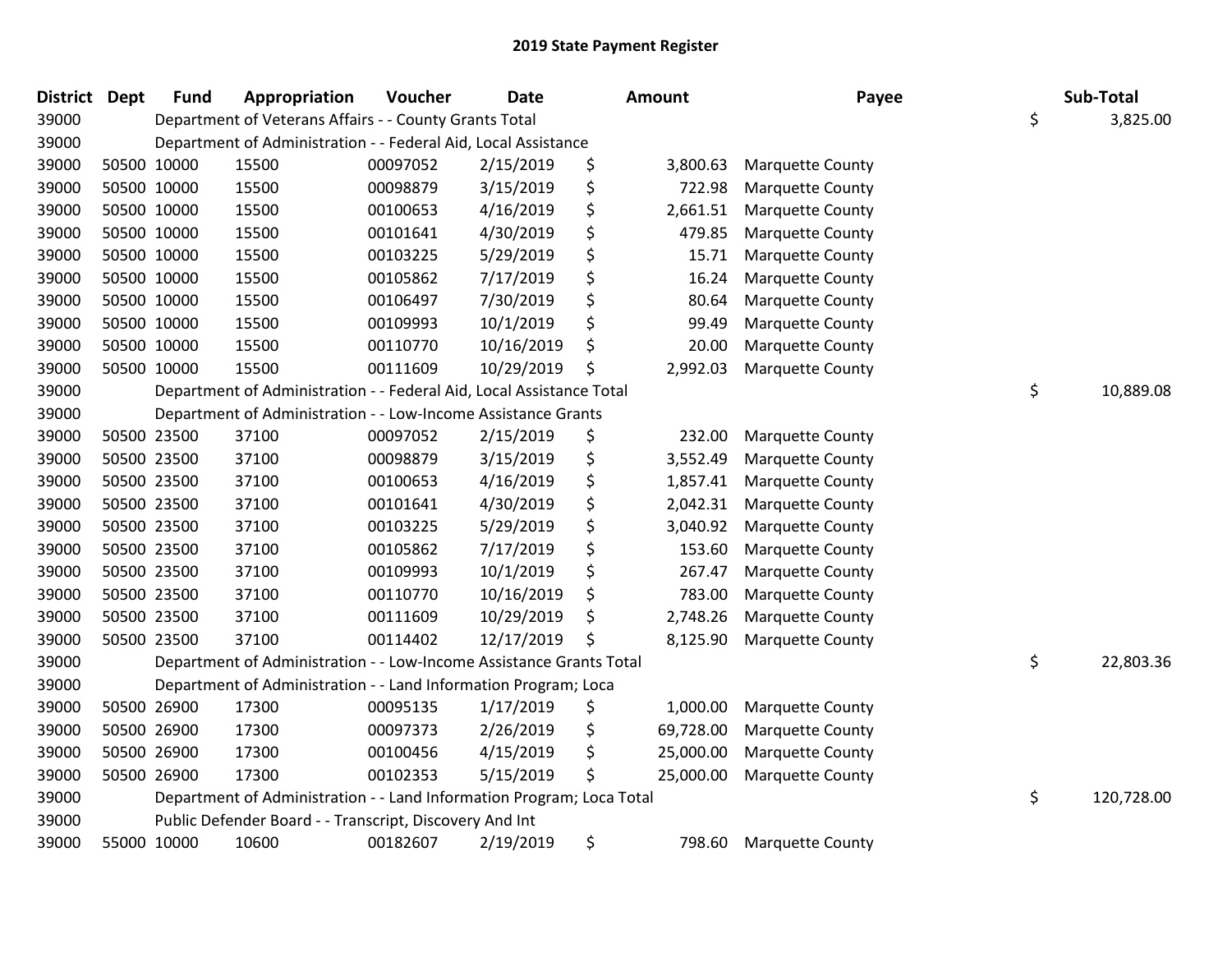| <b>District</b> | <b>Dept</b> | <b>Fund</b> | Appropriation                                                    | Voucher  | <b>Date</b> | <b>Amount</b>   | Payee                      | Sub-Total       |
|-----------------|-------------|-------------|------------------------------------------------------------------|----------|-------------|-----------------|----------------------------|-----------------|
| 39000           |             | 55000 10000 | 10600                                                            | 00196195 | 5/21/2019   | \$<br>528.40    | <b>Marquette County</b>    |                 |
| 39000           |             | 55000 10000 | 10600                                                            | 00205946 | 7/18/2019   | \$<br>483.20    | <b>Marquette County</b>    |                 |
| 39000           |             | 55000 10000 | 10600                                                            | 00216672 | 10/7/2019   | \$<br>13.00     | <b>Marquette County</b>    |                 |
| 39000           |             | 55000 10000 | 10600                                                            | 00219336 | 10/28/2019  | \$<br>923.40    | <b>Marquette County</b>    |                 |
| 39000           |             | 55000 10000 | 10600                                                            | 00219344 | 10/28/2019  | \$<br>28.00     | <b>Marquette County</b>    |                 |
| 39000           |             |             | Public Defender Board - - Transcript, Discovery And Int Total    |          |             |                 |                            | \$<br>2,774.60  |
| 39000           |             |             | Department of Revenue - - Warrants and Satisfactions             |          |             |                 |                            |                 |
| 39000           |             | 56600 10000 | 10100                                                            | 00124932 | 3/8/2019    | \$<br>185.00    | <b>Marquette County</b>    |                 |
| 39000           |             | 56600 10000 | 10100                                                            | 00144291 | 8/28/2019   | \$<br>480.00    | <b>Marquette County</b>    |                 |
| 39000           |             |             | Department of Revenue - - Warrants and Satisfactions Total       |          |             |                 |                            | \$<br>665.00    |
| 39000           |             |             | Department of Revenue - - General Program Operations             |          |             |                 |                            |                 |
| 39000           |             | 56600 10000 | 20100                                                            | 00135823 | 6/13/2019   | \$<br>36.07     | <b>Marquette County</b>    |                 |
| 39000           |             |             | Department of Revenue - - General Program Operations Total       |          |             |                 |                            | \$<br>36.07     |
| 39000           |             |             | Circuit Courts - - Circuit Court Costs                           |          |             |                 |                            |                 |
| 39000           |             | 62500 10000 | 10500                                                            | 00001242 | 1/17/2019   | \$<br>29,350.72 | <b>Marquette County</b>    |                 |
| 39000           |             | 62500 10000 | 10500                                                            | 00001450 | 7/5/2019    | \$<br>2,387.00  | <b>Marquette County</b>    |                 |
| 39000           |             | 62500 10000 | 10500                                                            | 00001552 | 8/1/2019    | \$<br>50,624.00 | <b>Marquette County</b>    |                 |
| 39000           |             |             | Circuit Courts - - Circuit Court Costs Total                     |          |             |                 |                            | \$<br>82,361.72 |
| 39000           |             |             | Shared Revenue and Tax Relief - - County And Municipal Aid       |          |             |                 |                            |                 |
| 39000           |             | 83500 10000 | 10500                                                            | 00049280 | 7/22/2019   | \$<br>9,334.85  | <b>Marquette County</b>    |                 |
| 39000           |             | 83500 10000 | 10500                                                            | 00053579 | 11/18/2019  | \$<br>22,180.61 | <b>Marquette County</b>    |                 |
| 39000           |             |             | Shared Revenue and Tax Relief - - County And Municipal Aid Total |          |             |                 |                            | \$<br>31,515.46 |
| 39000           |             |             | Shared Revenue and Tax Relief - - Exempt Computer Aid            |          |             |                 |                            |                 |
| 39000           |             | 83500 10000 | 10900                                                            | 00045408 | 7/22/2019   | \$<br>13,919.79 | <b>Marquette County</b>    |                 |
| 39000           |             |             | Shared Revenue and Tax Relief - - Exempt Computer Aid Total      |          |             |                 |                            | \$<br>13,919.79 |
| 39000           |             |             | Shared Revenue and Tax Relief - - Utility Aid                    |          |             |                 |                            |                 |
| 39000           |             | 83500 10000 | 11000                                                            | 00049280 | 7/22/2019   | \$<br>6,023.46  | <b>Marquette County</b>    |                 |
| 39000           |             | 83500 10000 | 11000                                                            | 00053579 | 11/18/2019  | \$<br>35,810.65 | <b>Marquette County</b>    |                 |
| 39000           |             |             | Shared Revenue and Tax Relief - - Utility Aid Total              |          |             |                 |                            | \$<br>41,834.11 |
| 39000           |             |             | Shared Revenue and Tax Relief - - Personal Property Aid          |          |             |                 |                            |                 |
| 39000           |             | 83500 10000 | 11100                                                            | 00039931 | 5/6/2019    | \$              | 32,455.12 Marquette County |                 |
| 39000           |             |             | Shared Revenue and Tax Relief - - Personal Property Aid Total    |          |             |                 |                            | \$<br>32,455.12 |
| 39000           |             |             | Shared Revenue and Tax Relief - - School Lvy Tx/First Dollar Cr  |          |             |                 |                            |                 |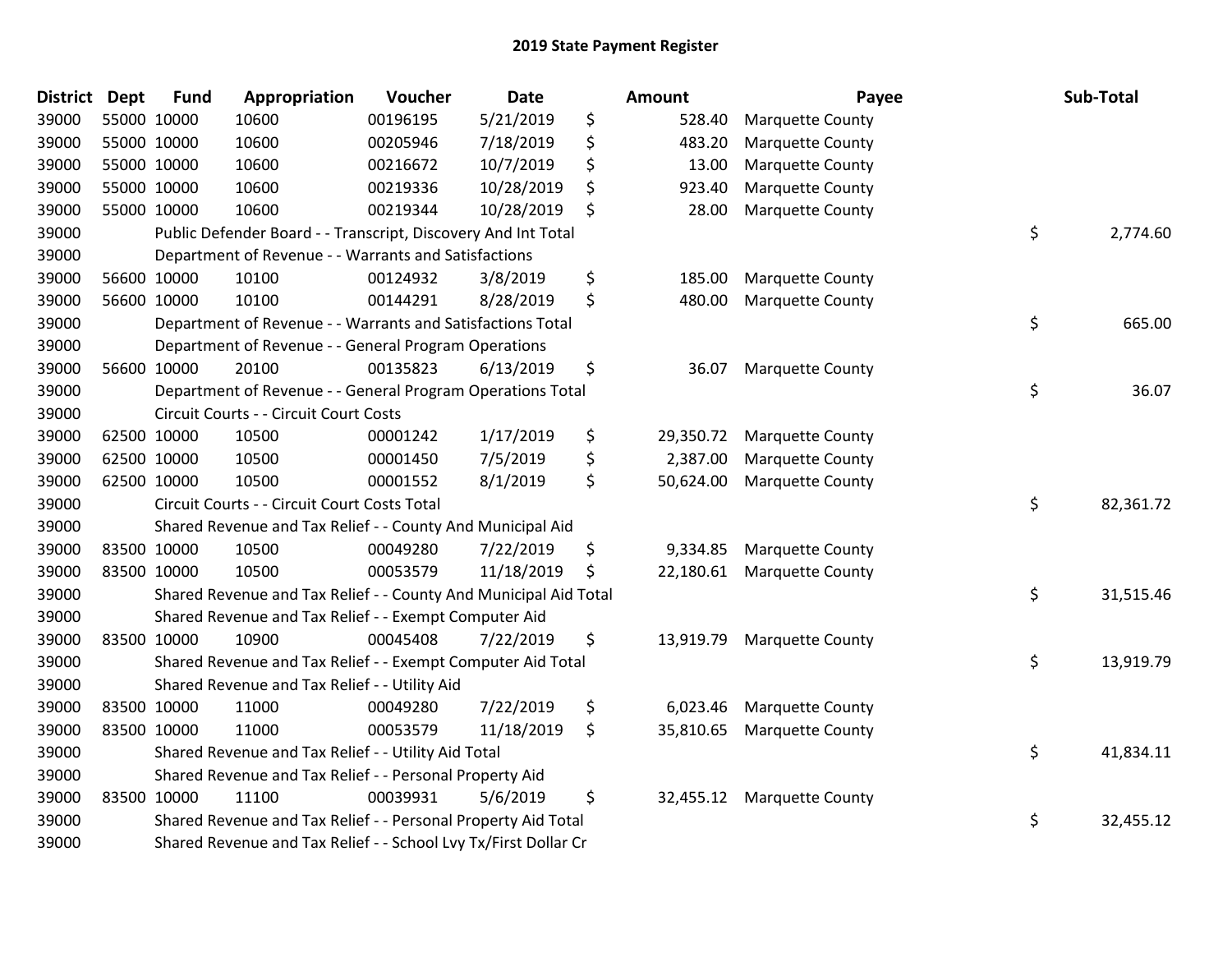| District Dept |             | <b>Fund</b> | Appropriation                                                         | Voucher  | Date      | Amount       | Payee                   | Sub-Total     |
|---------------|-------------|-------------|-----------------------------------------------------------------------|----------|-----------|--------------|-------------------------|---------------|
| 39000         | 83500 10000 |             | 30200                                                                 | 00045275 | 7/22/2019 | 2,564,859.68 | <b>Marquette County</b> |               |
| 39000         | 83500 10000 |             | 30200                                                                 | 00048159 | 7/22/2019 | 595,289.74   | <b>Marquette County</b> |               |
| 39000         |             |             | Shared Revenue and Tax Relief - - School Lvy Tx/First Dollar Cr Total |          |           |              |                         | 3,160,149.42  |
| 39000         |             |             | Shared Revenue and Tax Relief - - Lottery & Gaming Credit             |          |           |              |                         |               |
| 39000         |             | 83500 52100 | 36300                                                                 | 00038645 | 3/25/2019 | 648.519.54   | <b>Marquette County</b> |               |
| 39000         |             |             | Shared Revenue and Tax Relief - - Lottery & Gaming Credit Total       |          |           |              |                         | 648,519.54    |
| 39000 Total   |             |             |                                                                       |          |           |              |                         | 24,202,382.78 |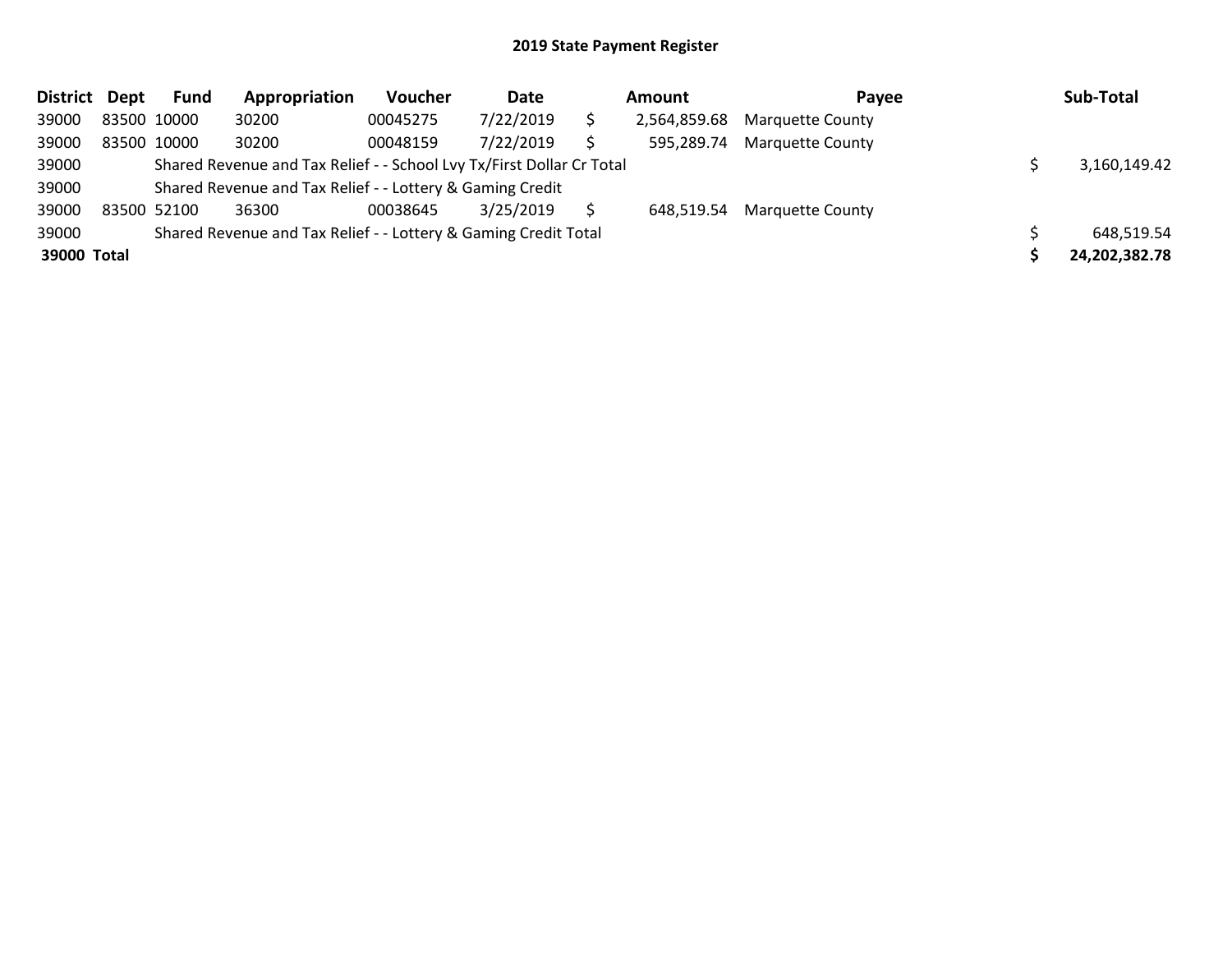| District Dept |             | <b>Fund</b> | Appropriation                                                          | Voucher  | <b>Date</b> | Amount         | Payee                     | Sub-Total        |
|---------------|-------------|-------------|------------------------------------------------------------------------|----------|-------------|----------------|---------------------------|------------------|
| 39002         |             |             | Dept of Safety & Prof Services - - Fire Dues Distribution              |          |             |                |                           |                  |
| 39002         | 16500 10000 |             | 22500                                                                  | 00030686 | 7/17/2019   | \$             | 3,745.33 Town Of Buffalo  |                  |
| 39002         |             |             | Dept of Safety & Prof Services - - Fire Dues Distribution Total        |          |             |                |                           | \$<br>3,745.33   |
| 39002         |             |             | Dept of Natural Resources - - Aids In Lieu Of Taxes - Gener            |          |             |                |                           |                  |
| 39002         |             | 37000 10000 | 50300                                                                  | 00297537 | 2/11/2019   | \$<br>3,581.74 | Town Of Buffalo           |                  |
| 39002         |             | 37000 10000 | 50300                                                                  | 00297538 | 2/11/2019   | \$             | 12,551.50 Town Of Buffalo |                  |
| 39002         |             | 37000 10000 | 50300                                                                  | 00313796 | 4/19/2019   | \$<br>848.49   | Town Of Buffalo           |                  |
| 39002         |             | 37000 10000 | 50300                                                                  | 00313798 | 4/19/2019   | \$<br>135.84   | Town Of Buffalo           |                  |
| 39002         |             |             | Dept of Natural Resources - - Aids In Lieu Of Taxes - Gener Total      |          |             |                |                           | \$<br>17,117.57  |
| 39002         |             |             | Dept of Natural Resources - - Resaids - Cnty Forst, Cl & Mfl           |          |             |                |                           |                  |
| 39002         |             | 37000 21200 | 57100                                                                  | 00332875 | 6/21/2019   | \$             | 339.55 Town Of Buffalo    |                  |
| 39002         |             |             | Dept of Natural Resources - - Resaids - Cnty Forst, CI & Mfl Total     |          |             |                |                           | \$<br>339.55     |
| 39002         |             |             | Dept of Natural Resources - - Aids In Lieu Of Taxes - Sum S            |          |             |                |                           |                  |
| 39002         |             | 37000 21200 | 57900                                                                  | 00313797 | 4/19/2019   | \$<br>11.18    | Town Of Buffalo           |                  |
| 39002         |             | 37000 21200 | 57900                                                                  | 00313799 | 4/19/2019   | \$<br>801.02   | Town Of Buffalo           |                  |
| 39002         |             |             | Dept of Natural Resources - - Aids In Lieu Of Taxes - Sum S Total      |          |             |                |                           | \$<br>812.20     |
| 39002         |             |             | WI Dept of Transportation - - Trns Aids To Mnc.-Sf                     |          |             |                |                           |                  |
| 39002         |             | 39500 21100 | 19100                                                                  | 00336831 | 1/7/2019    | \$             | 30,853.93 Town Of Buffalo |                  |
| 39002         |             | 39500 21100 | 19100                                                                  | 00364145 | 4/1/2019    | \$             | 30,853.93 Town Of Buffalo |                  |
| 39002         |             | 39500 21100 | 19100                                                                  | 00402154 | 7/1/2019    | \$             | 30,853.93 Town Of Buffalo |                  |
| 39002         |             | 39500 21100 | 19100                                                                  | 00444972 | 10/7/2019   | \$             | 30,853.95 Town Of Buffalo |                  |
| 39002         |             |             | WI Dept of Transportation - - Trns Aids To Mnc.-Sf Total               |          |             |                |                           | \$<br>123,415.74 |
| 39002         |             |             | Department of Military Affairs - - Disaster Recovery Aid               |          |             |                |                           |                  |
| 39002         | 46500 10000 |             | 30500                                                                  | 00065805 | 8/26/2019   | \$             | 947.64 Town Of Buffalo    |                  |
| 39002         |             |             | Department of Military Affairs - - Disaster Recovery Aid Total         |          |             |                |                           | \$<br>947.64     |
| 39002         |             |             | Department of Military Affairs - - Federal Aid, Local Assistance       |          |             |                |                           |                  |
| 39002         |             | 46500 10000 | 34200                                                                  | 00065805 | 8/26/2019   | \$             | 5,685.81 Town Of Buffalo  |                  |
| 39002         | 46500 10000 |             | 34200                                                                  | 00069852 | 11/22/2019  | \$             | 18,211.72 Town Of Buffalo |                  |
| 39002         |             |             | Department of Military Affairs - - Federal Aid, Local Assistance Total |          |             |                |                           | \$<br>23,897.53  |
| 39002         |             |             | Shared Revenue and Tax Relief - - County And Municipal Aid             |          |             |                |                           |                  |
| 39002         | 83500 10000 |             | 10500                                                                  | 00049262 | 7/22/2019   | \$             | 1,769.56 Town Of Buffalo  |                  |
| 39002         | 83500 10000 |             | 10500                                                                  | 00053560 | 11/18/2019  | \$             | 10,027.48 Town Of Buffalo |                  |
| 39002         |             |             | Shared Revenue and Tax Relief - - County And Municipal Aid Total       |          |             |                |                           | \$<br>11,797.04  |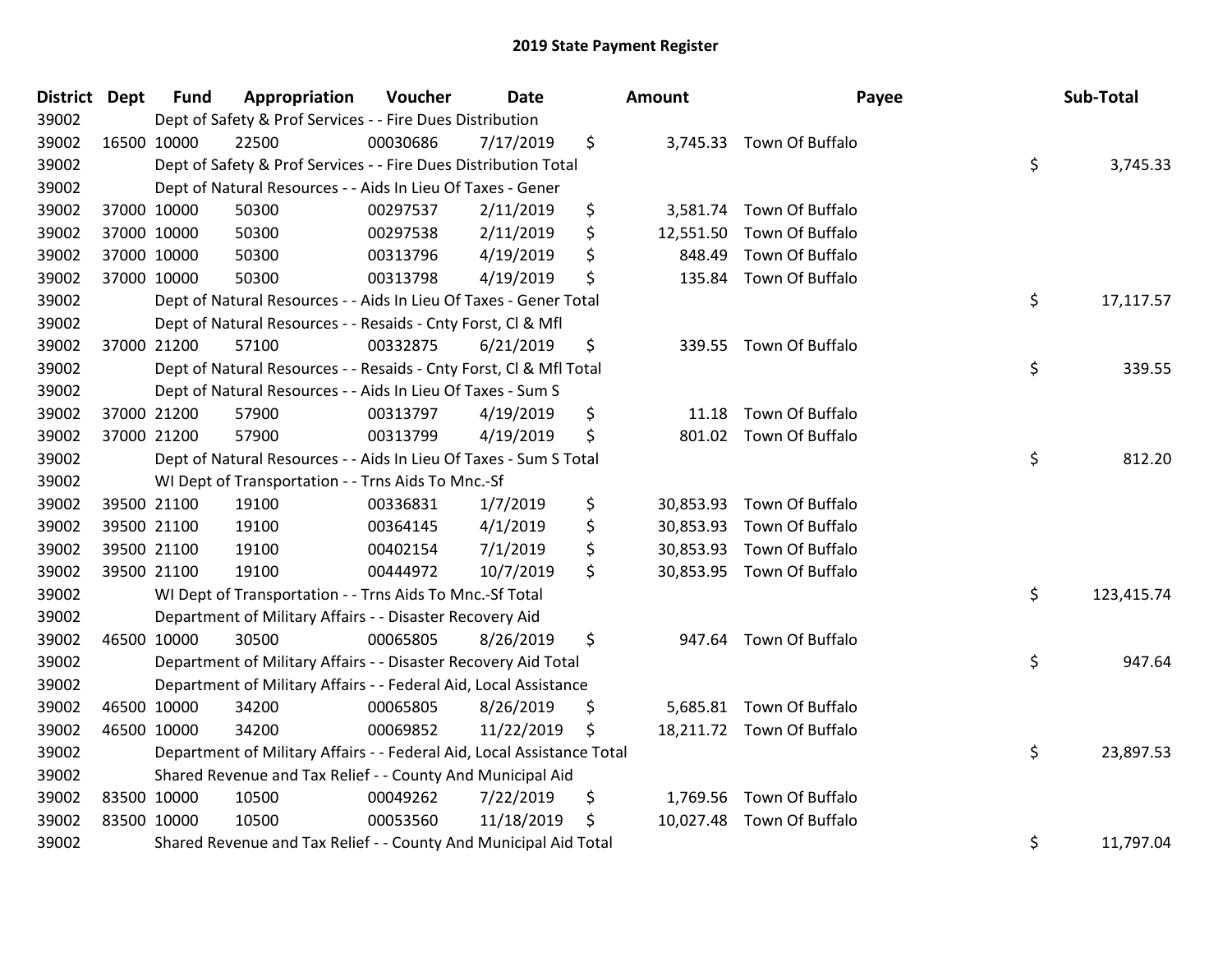| District    | Dept  | <b>Fund</b> | Appropriation                                                   | <b>Voucher</b> | Date       |    | <b>Amount</b> | Payee           | Sub-Total    |
|-------------|-------|-------------|-----------------------------------------------------------------|----------------|------------|----|---------------|-----------------|--------------|
| 39002       |       |             | Shared Revenue and Tax Relief - - Exempt Computer Aid           |                |            |    |               |                 |              |
| 39002       | 83500 | 10000       | 10900                                                           | 00046377       | 7/22/2019  | \$ | 1.03          | Town Of Buffalo |              |
| 39002       |       |             | Shared Revenue and Tax Relief - - Exempt Computer Aid Total     |                |            |    |               |                 | 1.03         |
| 39002       |       |             | Shared Revenue and Tax Relief - - Utility Aid                   |                |            |    |               |                 |              |
| 39002       |       | 83500 10000 | 11000                                                           | 00049262       | 7/22/2019  | \$ | 74.97         | Town Of Buffalo |              |
| 39002       |       | 83500 10000 | 11000                                                           | 00053560       | 11/18/2019 | S  | 611.58        | Town Of Buffalo |              |
| 39002       |       |             | Shared Revenue and Tax Relief - - Utility Aid Total             |                |            |    |               |                 | \$<br>686.55 |
| 39002       |       |             | Shared Revenue and Tax Relief - - Personal Property Aid         |                |            |    |               |                 |              |
| 39002       |       | 83500 10000 | 11100                                                           | 00040927       | 5/6/2019   | \$ | 173.79        | Town Of Buffalo |              |
| 39002       |       |             | Shared Revenue and Tax Relief - - Personal Property Aid Total   |                |            |    |               |                 | \$<br>173.79 |
| 39002       |       |             | Shared Revenue and Tax Relief - - Lottery & Gaming Credit       |                |            |    |               |                 |              |
| 39002       |       | 83500 52100 | 36300                                                           | 00038388       | 3/25/2019  | \$ | 3,766.68      | Town Of Buffalo |              |
| 39002       |       |             | Shared Revenue and Tax Relief - - Lottery & Gaming Credit Total |                |            |    |               |                 | 3,766.68     |
| 39002 Total |       |             |                                                                 |                |            |    |               |                 | 186,700.65   |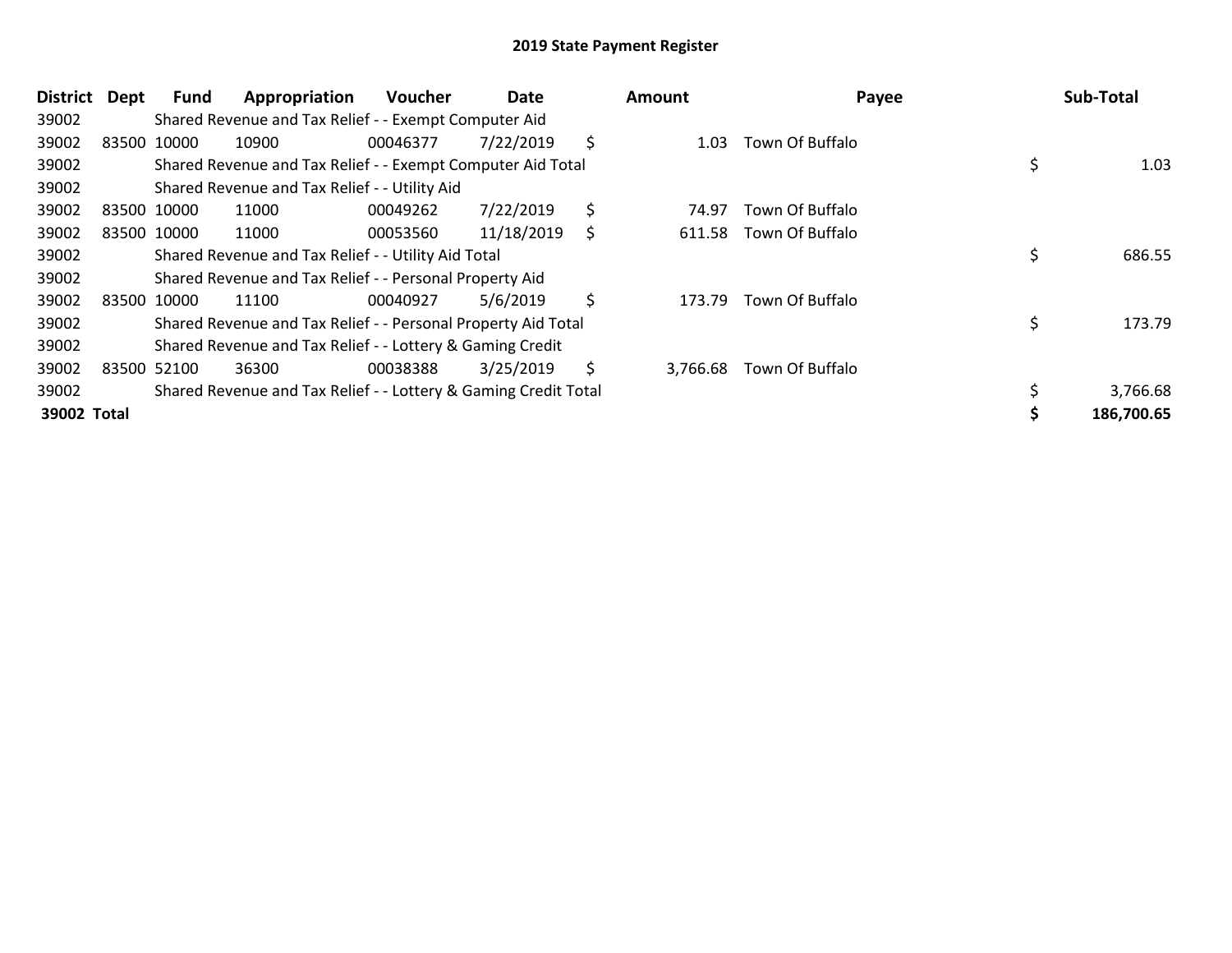| District Dept | <b>Fund</b> | Appropriation                                                      | Voucher  | <b>Date</b> | <b>Amount</b>   | Payee                          | Sub-Total       |
|---------------|-------------|--------------------------------------------------------------------|----------|-------------|-----------------|--------------------------------|-----------------|
| 39004         |             | Dept of Safety & Prof Services - - Fire Dues Distribution          |          |             |                 |                                |                 |
| 39004         | 16500 10000 | 22500                                                              | 00030756 | 7/17/2019   | \$<br>3,283.39  | Town Of Crystal Lake           |                 |
| 39004         |             | Dept of Safety & Prof Services - - Fire Dues Distribution Total    |          |             |                 |                                | \$<br>3,283.39  |
| 39004         |             | Dept of Natural Resources - - Aids In Lieu Of Taxes - Gener        |          |             |                 |                                |                 |
| 39004         | 37000 10000 | 50300                                                              | 00297563 | 2/11/2019   | \$<br>5,745.24  | Town Of Crystal Lake           |                 |
| 39004         | 37000 10000 | 50300                                                              | 00297564 | 2/11/2019   | \$<br>504.03    | Town Of Crystal Lake           |                 |
| 39004         | 37000 10000 | 50300                                                              | 00313987 | 4/19/2019   | \$<br>212.22    | Town Of Crystal Lake           |                 |
| 39004         | 37000 10000 | 50300                                                              | 00313990 | 4/19/2019   | \$<br>1.65      | Town Of Crystal Lake           |                 |
| 39004         |             | Dept of Natural Resources - - Aids In Lieu Of Taxes - Gener Total  |          |             |                 |                                | \$<br>6,463.14  |
| 39004         |             | Dept of Natural Resources - - Resaids - Cnty Forst, Cl & Mfl       |          |             |                 |                                |                 |
| 39004         | 37000 21200 | 57100                                                              | 00332876 | 6/21/2019   | \$              | 572.71 Town Of Crystal Lake    |                 |
| 39004         |             | Dept of Natural Resources - - Resaids - Cnty Forst, Cl & Mfl Total |          |             |                 |                                | \$<br>572.71    |
| 39004         |             | Dept of Natural Resources - - Aids In Lieu Of Taxes - Sum S        |          |             |                 |                                |                 |
| 39004         | 37000 21200 | 57900                                                              | 00313988 | 4/19/2019   | \$<br>168.02    | Town Of Crystal Lake           |                 |
| 39004         | 37000 21200 | 57900                                                              | 00313989 | 4/19/2019   | \$<br>2,510.46  | Town Of Crystal Lake           |                 |
| 39004         |             | Dept of Natural Resources - - Aids In Lieu Of Taxes - Sum S Total  |          |             |                 |                                | \$<br>2,678.48  |
| 39004         |             | WI Dept of Transportation - - Trns Aids To Mnc.-Sf                 |          |             |                 |                                |                 |
| 39004         | 39500 21100 | 19100                                                              | 00336832 | 1/7/2019    | \$              | 20,999.31 Town Of Crystal Lake |                 |
| 39004         | 39500 21100 | 19100                                                              | 00364146 | 4/1/2019    | \$<br>20,999.31 | Town Of Crystal Lake           |                 |
| 39004         | 39500 21100 | 19100                                                              | 00402155 | 7/1/2019    | \$<br>20,999.31 | Town Of Crystal Lake           |                 |
| 39004         | 39500 21100 | 19100                                                              | 00444973 | 10/7/2019   | \$              | 20,999.31 Town Of Crystal Lake |                 |
| 39004         |             | WI Dept of Transportation - - Trns Aids To Mnc.-Sf Total           |          |             |                 |                                | \$<br>83,997.24 |
| 39004         |             | Shared Revenue and Tax Relief - - County And Municipal Aid         |          |             |                 |                                |                 |
| 39004         | 83500 10000 | 10500                                                              | 00049263 | 7/22/2019   | \$<br>924.04    | Town Of Crystal Lake           |                 |
| 39004         | 83500 10000 | 10500                                                              | 00053561 | 11/18/2019  | \$<br>5,236.21  | Town Of Crystal Lake           |                 |
| 39004         |             | Shared Revenue and Tax Relief - - County And Municipal Aid Total   |          |             |                 |                                | \$<br>6,160.25  |
| 39004         |             | Shared Revenue and Tax Relief - - Exempt Computer Aid              |          |             |                 |                                |                 |
| 39004         | 83500 10000 | 10900                                                              | 00046378 | 7/22/2019   | \$<br>2.08      | Town Of Crystal Lake           |                 |
| 39004         |             | Shared Revenue and Tax Relief - - Exempt Computer Aid Total        |          |             |                 |                                | \$<br>2.08      |
| 39004         |             | Shared Revenue and Tax Relief - - Personal Property Aid            |          |             |                 |                                |                 |
| 39004         | 83500 10000 | 11100                                                              | 00040928 | 5/6/2019    | \$<br>6.99      | Town Of Crystal Lake           |                 |
| 39004         |             | Shared Revenue and Tax Relief - - Personal Property Aid Total      |          |             |                 |                                | \$<br>6.99      |
| 39004         |             | Shared Revenue and Tax Relief - - Payments For Municipal Svcs      |          |             |                 |                                |                 |

| າount     | Payee                | Sub-Total       |
|-----------|----------------------|-----------------|
| 3,283.39  | Town Of Crystal Lake | \$<br>3,283.39  |
| 5,745.24  | Town Of Crystal Lake |                 |
| 504.03    | Town Of Crystal Lake |                 |
| 212.22    | Town Of Crystal Lake |                 |
| 1.65      | Town Of Crystal Lake |                 |
|           |                      | \$<br>6,463.14  |
| 572.71    | Town Of Crystal Lake |                 |
|           |                      | \$<br>572.71    |
| 168.02    | Town Of Crystal Lake |                 |
| 2,510.46  | Town Of Crystal Lake |                 |
|           |                      | \$<br>2,678.48  |
| 20,999.31 | Town Of Crystal Lake |                 |
| 20,999.31 | Town Of Crystal Lake |                 |
| 20,999.31 | Town Of Crystal Lake |                 |
| 20,999.31 | Town Of Crystal Lake |                 |
|           |                      | \$<br>83,997.24 |
| 924.04    | Town Of Crystal Lake |                 |
| 5,236.21  | Town Of Crystal Lake |                 |
|           |                      | \$<br>6,160.25  |
| 2.08      | Town Of Crystal Lake |                 |
|           |                      | \$<br>2.08      |
| 6.99      | Town Of Crystal Lake |                 |
|           |                      | \$<br>6.99      |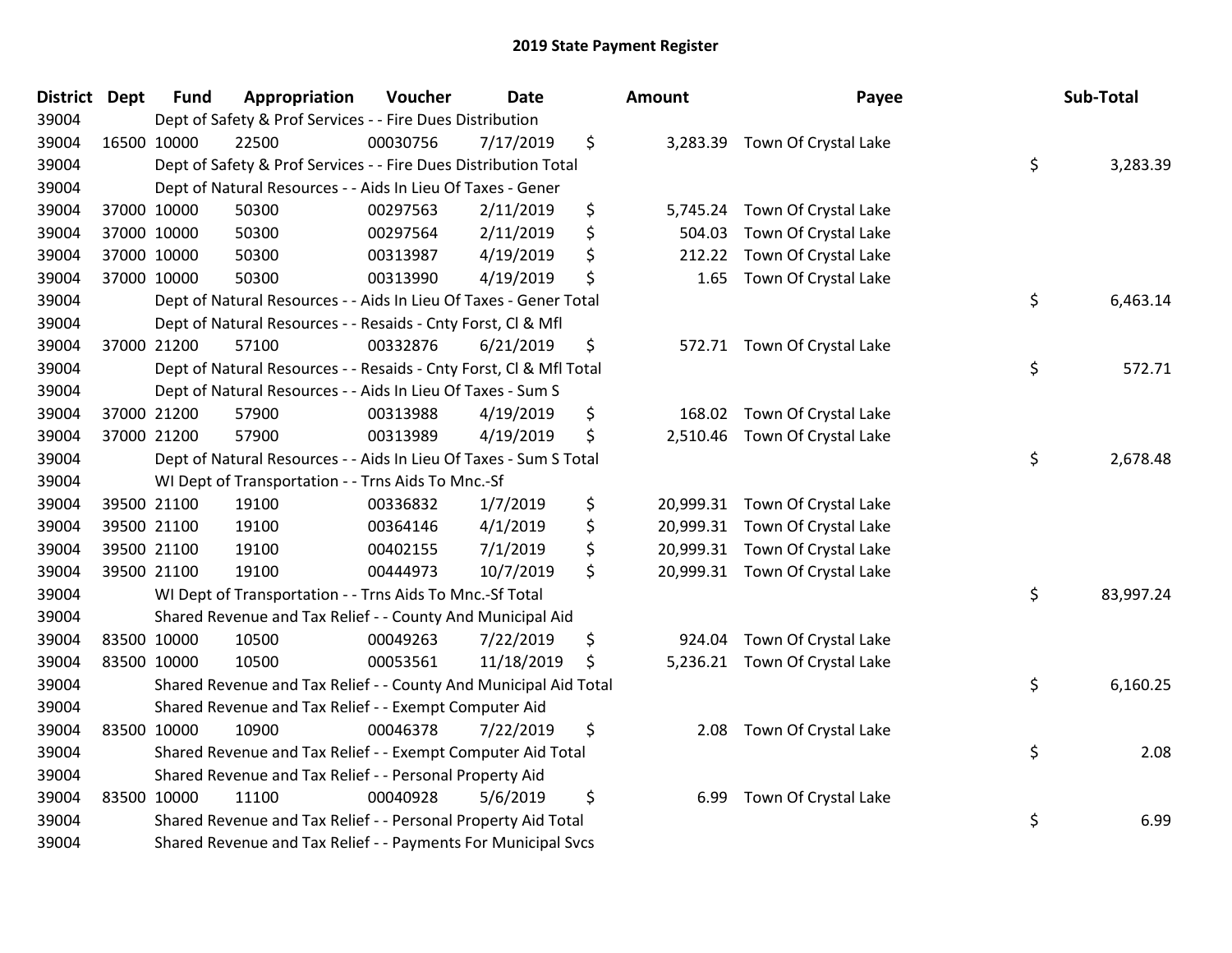| District Dept | Fund        | Appropriation                                                       | <b>Voucher</b> | Date      | Amount | Payee                | Sub-Total  |
|---------------|-------------|---------------------------------------------------------------------|----------------|-----------|--------|----------------------|------------|
| 39004         | 83500 10000 | 50100                                                               | 00037780       | 1/31/2019 | 99.63  | Town Of Crystal Lake |            |
| 39004         |             | Shared Revenue and Tax Relief - - Payments For Municipal Svcs Total |                |           |        |                      | 99.63      |
| 39004 Total   |             |                                                                     |                |           |        |                      | 103,263.91 |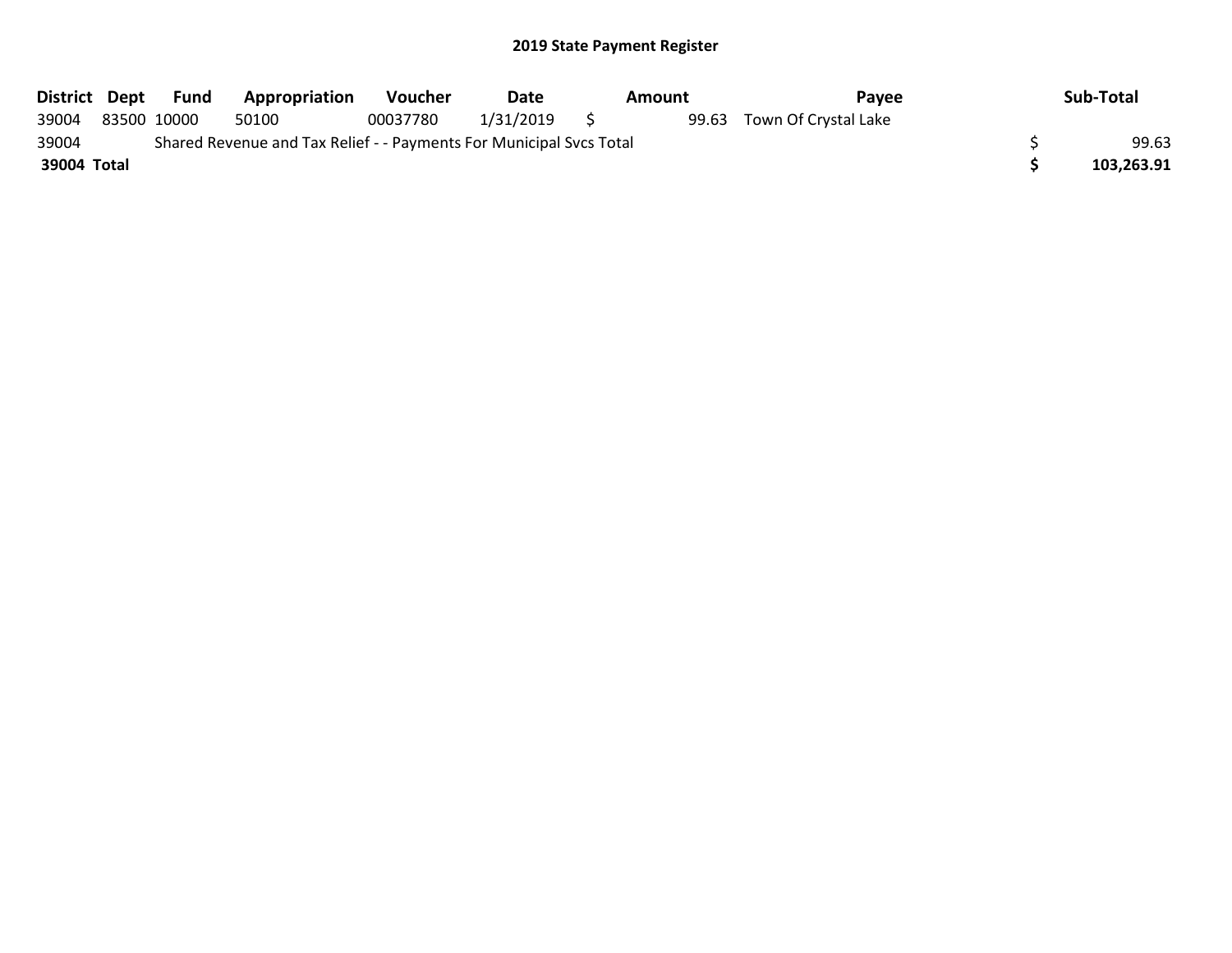| <b>District</b> | Dept | <b>Fund</b> | Appropriation                                                          | Voucher  | <b>Date</b> | Amount          | Payee                    |    | Sub-Total |
|-----------------|------|-------------|------------------------------------------------------------------------|----------|-------------|-----------------|--------------------------|----|-----------|
| 39006           |      |             | Dept of Safety & Prof Services - - Fire Dues Distribution              |          |             |                 |                          |    |           |
| 39006           |      | 16500 10000 | 22500                                                                  | 00030873 | 7/16/2019   | \$              | 2,816.05 Town Of Douglas |    |           |
| 39006           |      |             | Dept of Safety & Prof Services - - Fire Dues Distribution Total        |          |             |                 |                          | \$ | 2,816.05  |
| 39006           |      |             | Dept of Natural Resources - - Resaids - Cnty Forst, CI & Mfl           |          |             |                 |                          |    |           |
| 39006           |      | 37000 21200 | 57100                                                                  | 00332877 | 6/21/2019   | \$              | 119.47 Town Of Douglas   |    |           |
| 39006           |      |             | Dept of Natural Resources - - Resaids - Cnty Forst, CI & Mfl Total     |          |             |                 |                          | \$ | 119.47    |
| 39006           |      |             | WI Dept of Transportation - - Trns Aids To Mnc.-Sf                     |          |             |                 |                          |    |           |
| 39006           |      | 39500 21100 | 19100                                                                  | 00336833 | 1/7/2019    | \$<br>16,537.85 | Town Of Douglas          |    |           |
| 39006           |      | 39500 21100 | 19100                                                                  | 00364147 | 4/1/2019    | \$<br>16,537.85 | <b>Town Of Douglas</b>   |    |           |
| 39006           |      | 39500 21100 | 19100                                                                  | 00402156 | 7/1/2019    | \$<br>16,537.85 | Town Of Douglas          |    |           |
| 39006           |      | 39500 21100 | 19100                                                                  | 00444974 | 10/7/2019   | \$<br>16,537.86 | Town Of Douglas          |    |           |
| 39006           |      |             | WI Dept of Transportation - - Trns Aids To Mnc.-Sf Total               |          |             |                 |                          | \$ | 66,151.41 |
| 39006           |      |             | Department of Military Affairs - - Disaster Recovery Aid               |          |             |                 |                          |    |           |
| 39006           |      | 46500 10000 | 30500                                                                  | 00061825 | 6/6/2019    | \$<br>832.59    | Town Of Douglas          |    |           |
| 39006           |      | 46500 10000 | 30500                                                                  | 00065311 | 8/19/2019   | \$<br>556.05    | <b>Town Of Douglas</b>   |    |           |
| 39006           |      |             | Department of Military Affairs - - Disaster Recovery Aid Total         |          |             |                 |                          | \$ | 1,388.64  |
| 39006           |      |             | Department of Military Affairs - - Federal Aid, Local Assistance       |          |             |                 |                          |    |           |
| 39006           |      | 46500 10000 | 34200                                                                  | 00061825 | 6/6/2019    | \$<br>4,995.55  | Town Of Douglas          |    |           |
| 39006           |      | 46500 10000 | 34200                                                                  | 00065311 | 8/19/2019   | \$<br>3,336.30  | Town Of Douglas          |    |           |
| 39006           |      |             | Department of Military Affairs - - Federal Aid, Local Assistance Total |          |             |                 |                          | \$ | 8,331.85  |
| 39006           |      |             | Shared Revenue and Tax Relief - - County And Municipal Aid             |          |             |                 |                          |    |           |
| 39006           |      | 83500 10000 | 10500                                                                  | 00049264 | 7/22/2019   | \$              | 1,738.19 Town Of Douglas |    |           |
| 39006           |      | 83500 10000 | 10500                                                                  | 00053562 | 11/18/2019  | \$              | 9,849.72 Town Of Douglas |    |           |
| 39006           |      |             | Shared Revenue and Tax Relief - - County And Municipal Aid Total       |          |             |                 |                          | \$ | 11,587.91 |
| 39006           |      |             | Shared Revenue and Tax Relief - - Exempt Computer Aid                  |          |             |                 |                          |    |           |
| 39006           |      | 83500 10000 | 10900                                                                  | 00046379 | 7/22/2019   | \$<br>6.24      | <b>Town Of Douglas</b>   |    |           |
| 39006           |      |             | Shared Revenue and Tax Relief - - Exempt Computer Aid Total            |          |             |                 |                          | \$ | 6.24      |
| 39006           |      |             | Shared Revenue and Tax Relief - - Personal Property Aid                |          |             |                 |                          |    |           |
| 39006           |      | 83500 10000 | 11100                                                                  | 00040929 | 5/6/2019    | \$              | 35.92 Town Of Douglas    |    |           |
| 39006           |      |             | Shared Revenue and Tax Relief - - Personal Property Aid Total          |          |             |                 |                          | \$ | 35.92     |
| 39006 Total     |      |             |                                                                        |          |             |                 |                          | Ś  | 90,437.49 |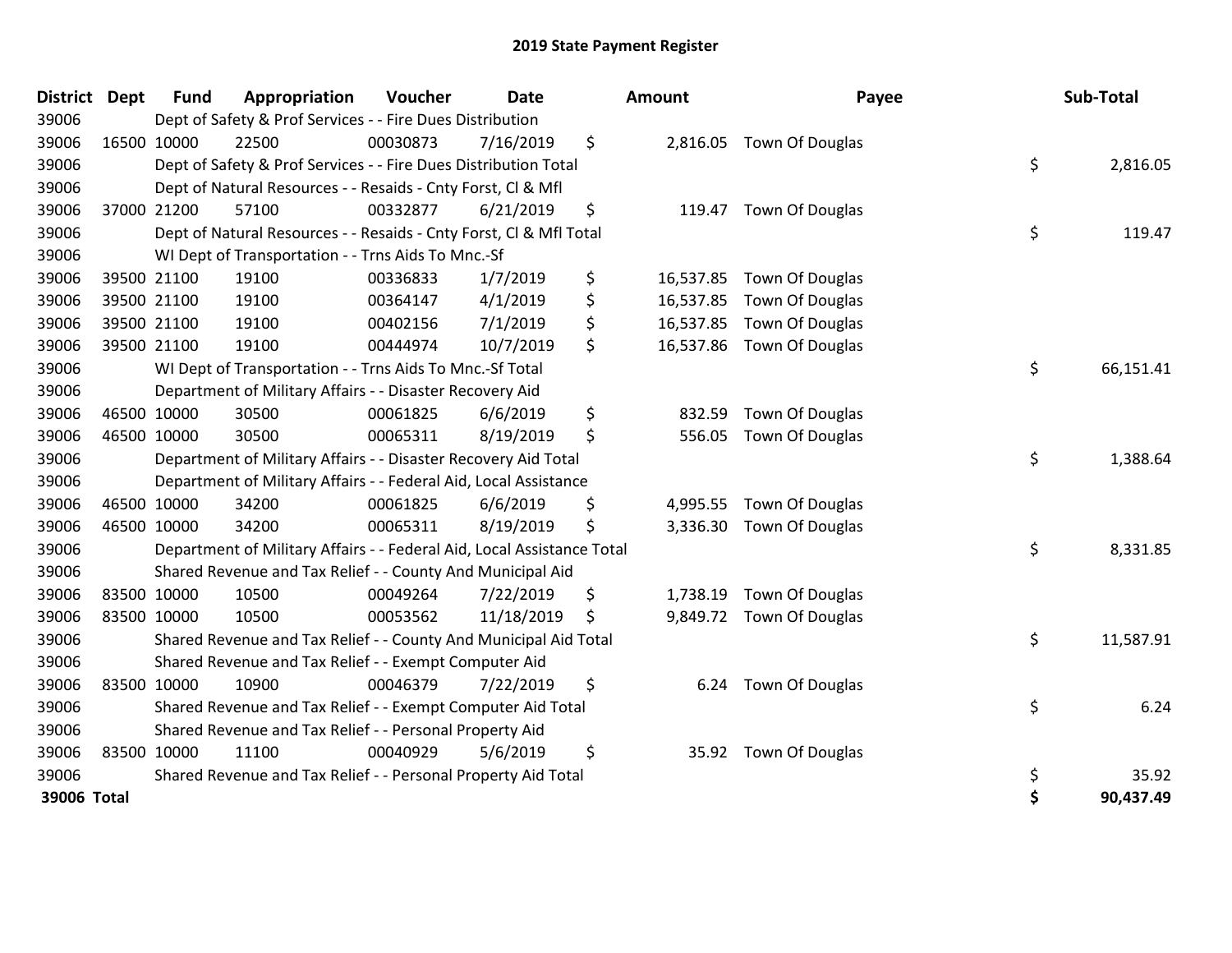| <b>District</b> | Dept | Fund        | Appropriation                                                      | Voucher  | <b>Date</b> | Amount          |                | Payee | Sub-Total |
|-----------------|------|-------------|--------------------------------------------------------------------|----------|-------------|-----------------|----------------|-------|-----------|
| 39008           |      |             | Dept of Safety & Prof Services - - Fire Dues Distribution          |          |             |                 |                |       |           |
| 39008           |      | 16500 10000 | 22500                                                              | 00030932 | 7/17/2019   | \$<br>2,613.52  | Town Of Harris |       |           |
| 39008           |      |             | Dept of Safety & Prof Services - - Fire Dues Distribution Total    |          |             |                 |                | \$    | 2,613.52  |
| 39008           |      |             | Dept of Natural Resources - - Resaids - Cnty Forst, CI & Mfl       |          |             |                 |                |       |           |
| 39008           |      | 37000 21200 | 57100                                                              | 00332878 | 6/21/2019   | \$<br>471.49    | Town Of Harris |       |           |
| 39008           |      |             | Dept of Natural Resources - - Resaids - Cnty Forst, Cl & Mfl Total |          |             |                 |                | \$    | 471.49    |
| 39008           |      |             | WI Dept of Transportation - - Trns Aids To Mnc.-Sf                 |          |             |                 |                |       |           |
| 39008           |      | 39500 21100 | 19100                                                              | 00336834 | 1/7/2019    | \$<br>22,587.99 | Town Of Harris |       |           |
| 39008           |      | 39500 21100 | 19100                                                              | 00364148 | 4/1/2019    | \$<br>22,587.99 | Town Of Harris |       |           |
| 39008           |      | 39500 21100 | 19100                                                              | 00402157 | 7/1/2019    | \$<br>22,587.99 | Town Of Harris |       |           |
| 39008           |      | 39500 21100 | 19100                                                              | 00444975 | 10/7/2019   | \$<br>22,588.01 | Town Of Harris |       |           |
| 39008           |      |             | WI Dept of Transportation - - Trns Aids To Mnc.-Sf Total           |          |             |                 |                | \$    | 90,351.98 |
| 39008           |      |             | Shared Revenue and Tax Relief - - County And Municipal Aid         |          |             |                 |                |       |           |
| 39008           |      | 83500 10000 | 10500                                                              | 00053563 | 11/18/2019  | \$<br>1,352.90  | Town Of Harris |       |           |
| 39008           |      |             | Shared Revenue and Tax Relief - - County And Municipal Aid Total   |          |             |                 |                | \$    | 1,352.90  |
| 39008           |      |             | Shared Revenue and Tax Relief - - Exempt Computer Aid              |          |             |                 |                |       |           |
| 39008           |      | 83500 10000 | 10900                                                              | 00046380 | 7/22/2019   | \$<br>19.75     | Town Of Harris |       |           |
| 39008           |      |             | Shared Revenue and Tax Relief - - Exempt Computer Aid Total        |          |             |                 |                | \$    | 19.75     |
| 39008           |      |             | Shared Revenue and Tax Relief - - Personal Property Aid            |          |             |                 |                |       |           |
| 39008           |      | 83500 10000 | 11100                                                              | 00040930 | 5/6/2019    | \$<br>168.56    | Town Of Harris |       |           |
| 39008           |      |             | Shared Revenue and Tax Relief - - Personal Property Aid Total      |          |             |                 |                | \$    | 168.56    |
| 39008 Total     |      |             |                                                                    |          |             |                 |                | Ś     | 94,978.20 |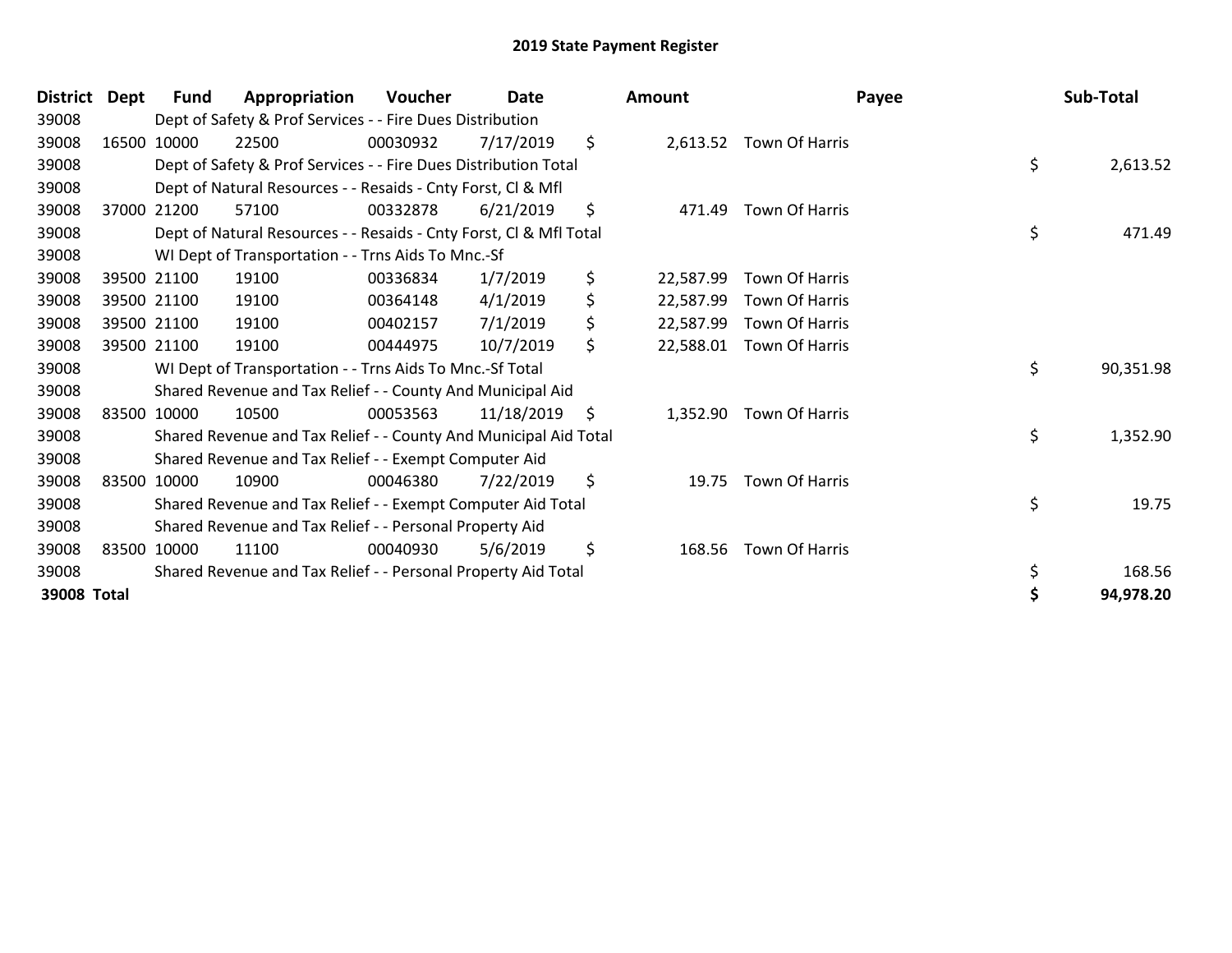| District Dept |             | <b>Fund</b> | Appropriation                                                      | Voucher  | <b>Date</b> |               | Amount   | Payee                   | Sub-Total       |
|---------------|-------------|-------------|--------------------------------------------------------------------|----------|-------------|---------------|----------|-------------------------|-----------------|
| 39010         |             |             | Dept of Safety & Prof Services - - Fire Dues Distribution          |          |             |               |          |                         |                 |
| 39010         |             | 16500 10000 | 22500                                                              | 00030679 | 7/17/2019   | \$            |          | 3,769.41 Town Of Mecan  |                 |
| 39010         |             |             | Dept of Safety & Prof Services - - Fire Dues Distribution Total    |          |             |               |          |                         | \$<br>3,769.41  |
| 39010         |             |             | Dept of Natural Resources - - Aids In Lieu Of Taxes - Gener        |          |             |               |          |                         |                 |
| 39010         |             | 37000 10000 | 50300                                                              | 00297531 | 2/11/2019   | \$            |          | 8,054.17 Town Of Mecan  |                 |
| 39010         |             |             | Dept of Natural Resources - - Aids In Lieu Of Taxes - Gener Total  |          |             |               |          |                         | \$<br>8,054.17  |
| 39010         |             |             | Dept of Natural Resources - - Resaids - Cnty Forst, Cl & Mfl       |          |             |               |          |                         |                 |
| 39010         |             | 37000 21200 | 57100                                                              | 00332879 | 6/21/2019   | \$            |          | 230.84 Town Of Mecan    |                 |
| 39010         |             |             | Dept of Natural Resources - - Resaids - Cnty Forst, CI & Mfl Total |          |             |               |          |                         | \$<br>230.84    |
| 39010         |             |             | WI Dept of Transportation - - Trns Aids To Mnc.-Sf                 |          |             |               |          |                         |                 |
| 39010         |             | 39500 21100 | 19100                                                              | 00336835 | 1/7/2019    | \$            |          | 22,462.57 Town Of Mecan |                 |
| 39010         |             | 39500 21100 | 19100                                                              | 00364149 | 4/1/2019    | \$            |          | 22,462.57 Town Of Mecan |                 |
| 39010         |             | 39500 21100 | 19100                                                              | 00402158 | 7/1/2019    | \$            |          | 22,462.57 Town Of Mecan |                 |
| 39010         |             | 39500 21100 | 19100                                                              | 00444976 | 10/7/2019   | \$            |          | 22,462.58 Town Of Mecan |                 |
| 39010         |             |             | WI Dept of Transportation - - Trns Aids To Mnc.-Sf Total           |          |             |               |          |                         | \$<br>89,850.29 |
| 39010         |             |             | WI Dept of Transportation - - Loc Rd Imp Prg St Fd                 |          |             |               |          |                         |                 |
| 39010         |             | 39500 21100 | 27800                                                              | 00352451 | 2/15/2019   | \$            |          | 11,153.79 Town Of Mecan |                 |
| 39010         |             |             | WI Dept of Transportation - - Loc Rd Imp Prg St Fd Total           |          |             |               |          |                         | \$<br>11,153.79 |
| 39010         |             |             | Elections Commission - - General Program Ops, GPR                  |          |             |               |          |                         |                 |
| 39010         | 51000 10000 |             | 10100                                                              | 00001641 | 2/12/2019   | \$            |          | 271.91 Town Of Mecan    |                 |
| 39010         |             |             | Elections Commission - - General Program Ops, GPR Total            |          |             |               |          |                         | \$<br>271.91    |
| 39010         |             |             | Elections Commission - - 2018 Hava Election Security               |          |             |               |          |                         |                 |
| 39010         |             | 51000 22000 | 18200                                                              | 00002591 | 11/18/2019  | $\ddot{\phi}$ |          | 1,200.00 Town Of Mecan  |                 |
| 39010         |             |             | Elections Commission - - 2018 Hava Election Security Total         |          |             |               |          |                         | \$<br>1,200.00  |
| 39010         |             |             | Shared Revenue and Tax Relief - - County And Municipal Aid         |          |             |               |          |                         |                 |
| 39010         |             | 83500 10000 | 10500                                                              | 00049265 | 7/22/2019   | \$            | 1,144.96 | Town Of Mecan           |                 |
| 39010         |             | 83500 10000 | 10500                                                              | 00053564 | 11/18/2019  | \$            |          | 6,488.12 Town Of Mecan  |                 |
| 39010         |             |             | Shared Revenue and Tax Relief - - County And Municipal Aid Total   |          |             |               |          |                         | \$<br>7,633.08  |
| 39010         |             |             | Shared Revenue and Tax Relief - - Exempt Computer Aid              |          |             |               |          |                         |                 |
| 39010         |             | 83500 10000 | 10900                                                              | 00046381 | 7/22/2019   | \$            | 1.03     | Town Of Mecan           |                 |
| 39010         |             |             | Shared Revenue and Tax Relief - - Exempt Computer Aid Total        |          |             |               |          |                         | \$<br>1.03      |
| 39010         |             |             | Shared Revenue and Tax Relief - - Utility Aid                      |          |             |               |          |                         |                 |
| 39010         | 83500 10000 |             | 11000                                                              | 00049265 | 7/22/2019   | \$            |          | 13.38 Town Of Mecan     |                 |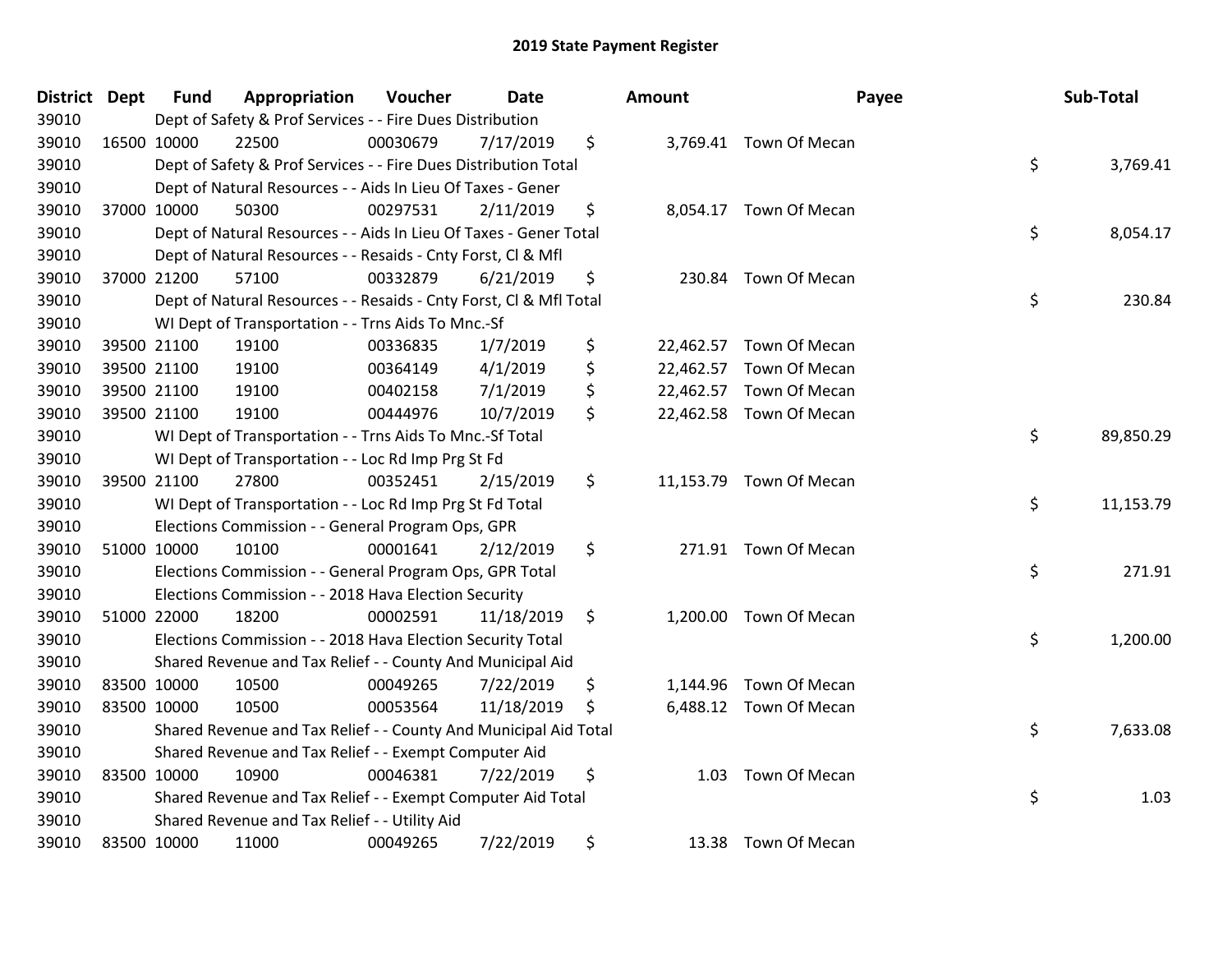| District Dept |             | <b>Fund</b> | Appropriation                                                 | <b>Voucher</b> | Date       | Amount | <b>Pavee</b>        | Sub-Total  |
|---------------|-------------|-------------|---------------------------------------------------------------|----------------|------------|--------|---------------------|------------|
| 39010         |             | 83500 10000 | 11000                                                         | 00053564       | 11/18/2019 | 97.86  | Town Of Mecan       |            |
| 39010         |             |             | Shared Revenue and Tax Relief - - Utility Aid Total           |                |            |        |                     | 111.24     |
| 39010         |             |             | Shared Revenue and Tax Relief - - Personal Property Aid       |                |            |        |                     |            |
| 39010         | 83500 10000 |             | 11100                                                         | 00040931       | 5/6/2019   |        | 56.06 Town Of Mecan |            |
| 39010         |             |             | Shared Revenue and Tax Relief - - Personal Property Aid Total |                |            |        |                     | 56.06      |
| 39010 Total   |             |             |                                                               |                |            |        |                     | 122,331.82 |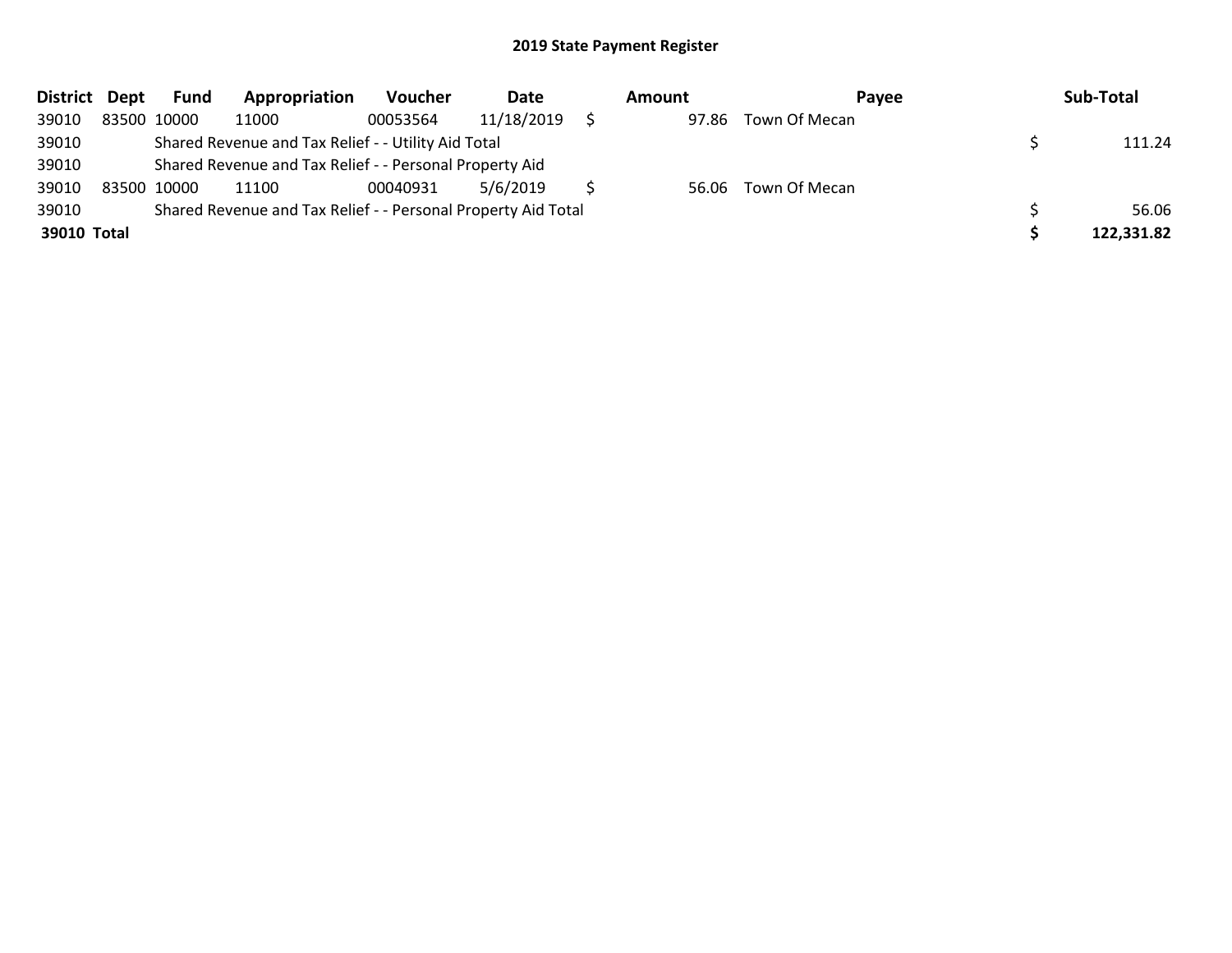| <b>District</b> | <b>Dept</b> | <b>Fund</b> | Appropriation                                                      | Voucher  | Date       | <b>Amount</b>   | Payee                      | Sub-Total       |
|-----------------|-------------|-------------|--------------------------------------------------------------------|----------|------------|-----------------|----------------------------|-----------------|
| 39012           |             |             | Dept of Safety & Prof Services - - Fire Dues Distribution          |          |            |                 |                            |                 |
| 39012           |             | 16500 10000 | 22500                                                              | 00030498 | 7/16/2019  | \$              | 5,199.45 Town Of Montello  |                 |
| 39012           |             |             | Dept of Safety & Prof Services - - Fire Dues Distribution Total    |          |            |                 |                            | \$<br>5,199.45  |
| 39012           |             |             | Dept of Natural Resources - - Aids In Lieu Of Taxes - Gener        |          |            |                 |                            |                 |
| 39012           |             | 37000 10000 | 50300                                                              | 00297524 | 2/11/2019  | \$<br>1,968.25  | Town Of Montello           |                 |
| 39012           |             | 37000 10000 | 50300                                                              | 00313598 | 4/19/2019  | \$<br>184.00    | Town Of Montello           |                 |
| 39012           |             | 37000 10000 | 50300                                                              | 00313599 | 4/19/2019  | \$<br>71.69     | Town Of Montello           |                 |
| 39012           |             |             | Dept of Natural Resources - - Aids In Lieu Of Taxes - Gener Total  |          |            |                 |                            | \$<br>2,223.94  |
| 39012           |             |             | Dept of Natural Resources - - Resaids - Cnty Forst, CI & Mfl       |          |            |                 |                            |                 |
| 39012           |             | 37000 21200 | 57100                                                              | 00332880 | 6/21/2019  | \$              | 117.72 Town Of Montello    |                 |
| 39012           |             |             | Dept of Natural Resources - - Resaids - Cnty Forst, Cl & Mfl Total |          |            |                 |                            | \$<br>117.72    |
| 39012           |             |             | Dept of Natural Resources - - Aids In Lieu Of Taxes - Sum S        |          |            |                 |                            |                 |
| 39012           |             | 37000 21200 | 57900                                                              | 00313597 | 4/19/2019  | \$<br>58.24     | Town Of Montello           |                 |
| 39012           |             | 37000 21200 | 57900                                                              | 00313600 | 4/19/2019  | \$<br>18.40     | Town Of Montello           |                 |
| 39012           |             |             | Dept of Natural Resources - - Aids In Lieu Of Taxes - Sum S Total  |          |            |                 |                            | \$<br>76.64     |
| 39012           |             |             | WI Dept of Transportation - - Hwy Sfty Loc Aid Ffd                 |          |            |                 |                            |                 |
| 39012           |             | 39500 21100 | 18500                                                              | 00359828 | 3/12/2019  | \$<br>3,976.95  | Town Of Montello           |                 |
| 39012           |             |             | WI Dept of Transportation - - Hwy Sfty Loc Aid Ffd Total           |          |            |                 |                            | \$<br>3,976.95  |
| 39012           |             |             | WI Dept of Transportation - - Trns Aids To Mnc.-Sf                 |          |            |                 |                            |                 |
| 39012           |             | 39500 21100 | 19100                                                              | 00336836 | 1/7/2019   | \$<br>11,491.09 | Town Of Montello           |                 |
| 39012           |             | 39500 21100 | 19100                                                              | 00364150 | 4/1/2019   | \$<br>11,491.09 | Town Of Montello           |                 |
| 39012           |             | 39500 21100 | 19100                                                              | 00402159 | 7/1/2019   | \$<br>11,491.09 | Town Of Montello           |                 |
| 39012           |             | 39500 21100 | 19100                                                              | 00444977 | 10/7/2019  | \$              | 11,491.09 Town Of Montello |                 |
| 39012           |             |             | WI Dept of Transportation - - Trns Aids To Mnc.-Sf Total           |          |            |                 |                            | \$<br>45,964.36 |
| 39012           |             |             | Elections Commission - - 2018 Hava Election Security               |          |            |                 |                            |                 |
| 39012           |             | 51000 22000 | 18200                                                              | 00002860 | 11/21/2019 | \$<br>1,200.00  | Town Of Montello           |                 |
| 39012           |             |             | Elections Commission - - 2018 Hava Election Security Total         |          |            |                 |                            | \$<br>1,200.00  |
| 39012           |             |             | Shared Revenue and Tax Relief - - County And Municipal Aid         |          |            |                 |                            |                 |
| 39012           | 83500 10000 |             | 10500                                                              | 00049266 | 7/22/2019  | \$<br>2,076.96  | Town Of Montello           |                 |
| 39012           |             | 83500 10000 | 10500                                                              | 00053565 | 11/18/2019 | \$              | 11,769.45 Town Of Montello |                 |
| 39012           |             |             | Shared Revenue and Tax Relief - - County And Municipal Aid Total   |          |            |                 |                            | \$<br>13,846.41 |
| 39012           |             |             | Shared Revenue and Tax Relief - - Exempt Computer Aid              |          |            |                 |                            |                 |
| 39012           |             | 83500 10000 | 10900                                                              | 00046382 | 7/22/2019  | \$<br>1.03      | <b>Town Of Montello</b>    |                 |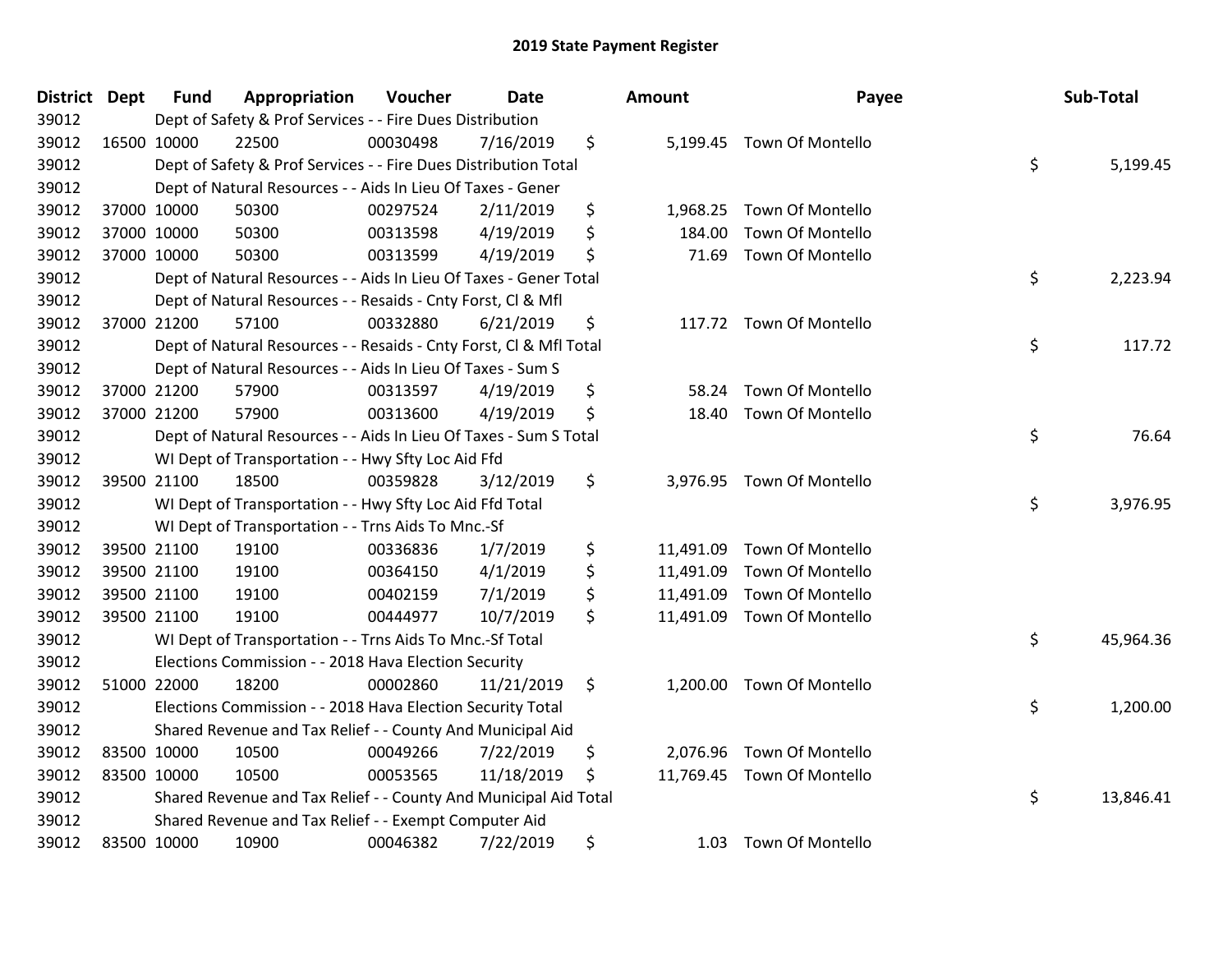| <b>District</b> | Dept | Fund        | Appropriation                                                 | <b>Voucher</b> | Date       |   | <b>Amount</b> | Payee                     | Sub-Total |
|-----------------|------|-------------|---------------------------------------------------------------|----------------|------------|---|---------------|---------------------------|-----------|
| 39012           |      |             | Shared Revenue and Tax Relief - - Exempt Computer Aid Total   |                |            |   |               |                           | 1.03      |
| 39012           |      |             | Shared Revenue and Tax Relief - - Utility Aid                 |                |            |   |               |                           |           |
| 39012           |      | 83500 10000 | 11000                                                         | 00049266       | 7/22/2019  | Ś | 1.136.78      | Town Of Montello          |           |
| 39012           |      | 83500 10000 | 11000                                                         | 00053565       | 11/18/2019 | S |               | 6,489.42 Town Of Montello |           |
| 39012           |      |             | Shared Revenue and Tax Relief - - Utility Aid Total           |                |            |   |               |                           | 7,626.20  |
| 39012           |      |             | Shared Revenue and Tax Relief - - Personal Property Aid       |                |            |   |               |                           |           |
| 39012           |      | 83500 10000 | 11100                                                         | 00040932       | 5/6/2019   | S |               | 144.21 Town Of Montello   |           |
| 39012           |      |             | Shared Revenue and Tax Relief - - Personal Property Aid Total |                |            |   |               |                           | 144.21    |
| 39012 Total     |      |             |                                                               |                |            |   |               |                           | 80,376.91 |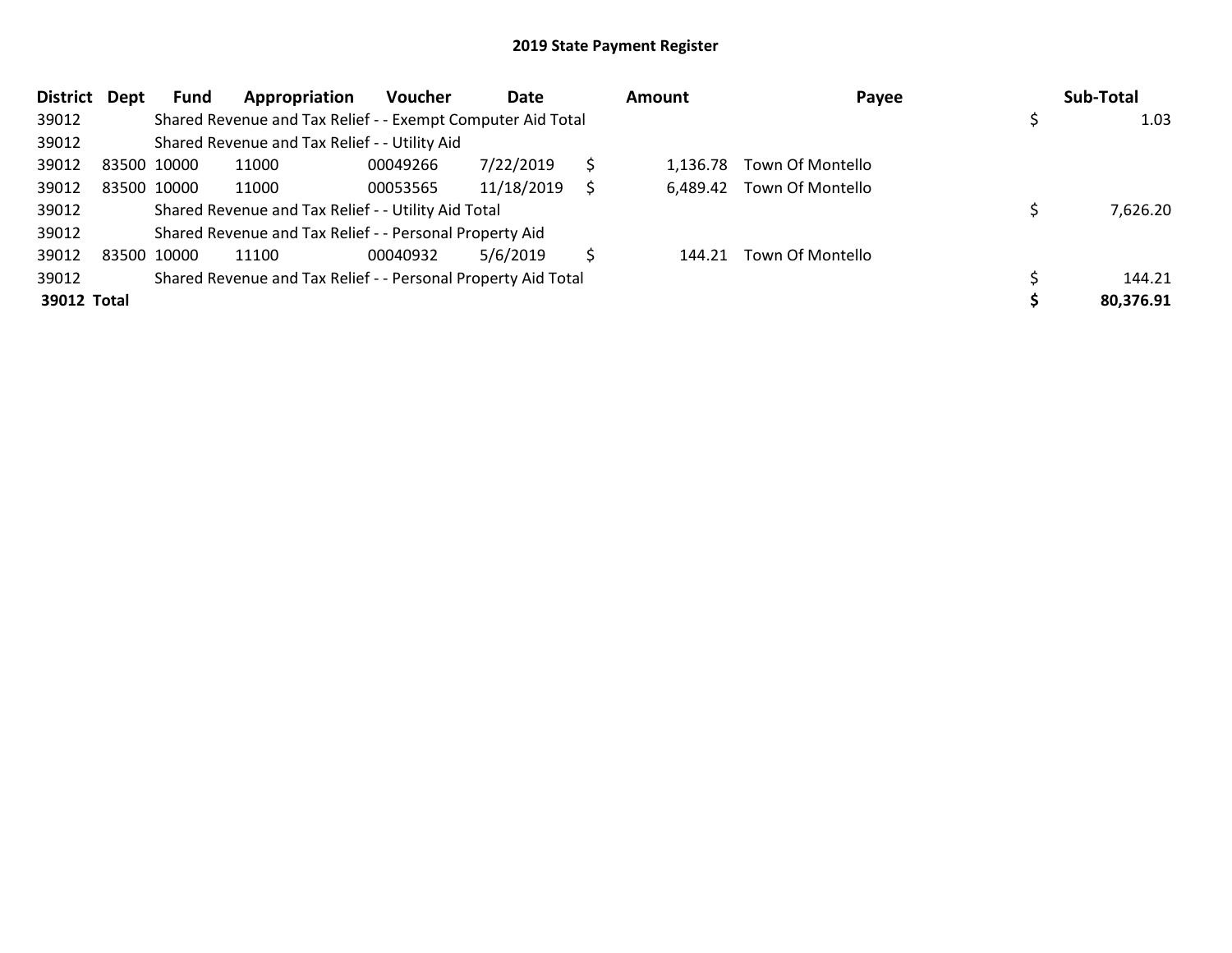| <b>District</b> | Dept | <b>Fund</b> | Appropriation                                                      | Voucher  | <b>Date</b>     | Amount          | Payee                        | Sub-Total       |
|-----------------|------|-------------|--------------------------------------------------------------------|----------|-----------------|-----------------|------------------------------|-----------------|
| 39014           |      |             | Dept of Safety & Prof Services - - Fire Dues Distribution          |          |                 |                 |                              |                 |
| 39014           |      | 16500 10000 | 22500                                                              | 00031236 | 7/17/2019       | \$              | 1,619.86 Town Of Moundville  |                 |
| 39014           |      |             | Dept of Safety & Prof Services - - Fire Dues Distribution Total    |          |                 |                 |                              | \$<br>1,619.86  |
| 39014           |      |             | Dept of Natural Resources - - Resaids - Cnty Forst, CI & Mfl       |          |                 |                 |                              |                 |
| 39014           |      | 37000 21200 | 57100                                                              | 00332881 | 6/21/2019       | \$<br>133.92    | Town Of Moundville           |                 |
| 39014           |      |             | Dept of Natural Resources - - Resaids - Cnty Forst, Cl & Mfl Total |          |                 |                 |                              | \$<br>133.92    |
| 39014           |      |             | WI Dept of Transportation - - Trns Aids To Mnc.-Sf                 |          |                 |                 |                              |                 |
| 39014           |      | 39500 21100 | 19100                                                              | 00336837 | 1/7/2019        | \$<br>10,165.19 | Town Of Moundville           |                 |
| 39014           |      | 39500 21100 | 19100                                                              | 00364151 | 4/1/2019        | \$<br>10,165.19 | Town Of Moundville           |                 |
| 39014           |      | 39500 21100 | 19100                                                              | 00402160 | 7/1/2019        | \$<br>10,165.19 | Town Of Moundville           |                 |
| 39014           |      | 39500 21100 | 19100                                                              | 00444978 | 10/7/2019       | \$<br>10,165.21 | Town Of Moundville           |                 |
| 39014           |      |             | WI Dept of Transportation - - Trns Aids To Mnc.-Sf Total           |          | \$<br>40,660.78 |                 |                              |                 |
| 39014           |      |             | Elections Commission - - 2018 Hava Election Security               |          |                 |                 |                              |                 |
| 39014           |      | 51000 22000 | 18200                                                              | 00002882 | 12/3/2019       | \$<br>1,200.00  | Town Of Moundville           |                 |
| 39014           |      |             | Elections Commission - - 2018 Hava Election Security Total         |          |                 |                 |                              | \$<br>1,200.00  |
| 39014           |      |             | Shared Revenue and Tax Relief - - County And Municipal Aid         |          |                 |                 |                              |                 |
| 39014           |      | 83500 10000 | 10500                                                              | 00049267 | 7/22/2019       | \$<br>3.063.39  | Town Of Moundville           |                 |
| 39014           |      | 83500 10000 | 10500                                                              | 00053566 | 11/18/2019      | \$              | 17,359.19 Town Of Moundville |                 |
| 39014           |      |             | Shared Revenue and Tax Relief - - County And Municipal Aid Total   |          |                 |                 |                              | \$<br>20,422.58 |
| 39014           |      |             | Shared Revenue and Tax Relief - - Utility Aid                      |          |                 |                 |                              |                 |
| 39014           |      | 83500 10000 | 11000                                                              | 00049267 | 7/22/2019       | \$<br>213.83    | Town Of Moundville           |                 |
| 39014           |      | 83500 10000 | 11000                                                              | 00053566 | 11/18/2019      | \$<br>917.47    | Town Of Moundville           |                 |
| 39014           |      |             | Shared Revenue and Tax Relief - - Utility Aid Total                |          |                 |                 |                              | \$<br>1,131.30  |
| 39014           |      |             | Shared Revenue and Tax Relief - - Personal Property Aid            |          |                 |                 |                              |                 |
| 39014           |      | 83500 10000 | 11100                                                              | 00040933 | 5/6/2019        | \$<br>478.62    | Town Of Moundville           |                 |
| 39014           |      |             | Shared Revenue and Tax Relief - - Personal Property Aid Total      |          |                 |                 |                              | \$<br>478.62    |
| 39014 Total     |      |             |                                                                    |          |                 |                 |                              | \$<br>65,647.06 |

| District Dept |             | <b>Fund</b> | Appropriation                                                      | <b>Voucher</b> | Date       |     | <b>Amount</b> | Payee                        | Sub-Total       |
|---------------|-------------|-------------|--------------------------------------------------------------------|----------------|------------|-----|---------------|------------------------------|-----------------|
| 39014         |             |             | Dept of Safety & Prof Services - - Fire Dues Distribution          |                |            |     |               |                              |                 |
| 39014         | 16500 10000 |             | 22500                                                              | 00031236       | 7/17/2019  | \$  |               | 1,619.86 Town Of Moundville  |                 |
| 39014         |             |             | Dept of Safety & Prof Services - - Fire Dues Distribution Total    |                |            |     |               |                              | \$<br>1,619.86  |
| 39014         |             |             | Dept of Natural Resources - - Resaids - Cnty Forst, CI & Mfl       |                |            |     |               |                              |                 |
| 39014         | 37000 21200 |             | 57100                                                              | 00332881       | 6/21/2019  | \$  | 133.92        | Town Of Moundville           |                 |
| 39014         |             |             | Dept of Natural Resources - - Resaids - Cnty Forst, CI & Mfl Total |                |            |     |               |                              | \$<br>133.92    |
| 39014         |             |             | WI Dept of Transportation - - Trns Aids To Mnc.-Sf                 |                |            |     |               |                              |                 |
| 39014         | 39500 21100 |             | 19100                                                              | 00336837       | 1/7/2019   | \$, | 10,165.19     | <b>Town Of Moundville</b>    |                 |
| 39014         | 39500 21100 |             | 19100                                                              | 00364151       | 4/1/2019   | \$  | 10,165.19     | <b>Town Of Moundville</b>    |                 |
| 39014         |             | 39500 21100 | 19100                                                              | 00402160       | 7/1/2019   | \$  | 10,165.19     | Town Of Moundville           |                 |
| 39014         | 39500 21100 |             | 19100                                                              | 00444978       | 10/7/2019  | \$  |               | 10,165.21 Town Of Moundville |                 |
| 39014         |             |             | WI Dept of Transportation - - Trns Aids To Mnc.-Sf Total           |                |            |     |               |                              | \$<br>40,660.78 |
| 39014         |             |             | Elections Commission - - 2018 Hava Election Security               |                |            |     |               |                              |                 |
| 39014         |             | 51000 22000 | 18200                                                              | 00002882       | 12/3/2019  | \$  | 1,200.00      | Town Of Moundville           |                 |
| 39014         |             |             | Elections Commission - - 2018 Hava Election Security Total         |                |            |     |               |                              | \$<br>1,200.00  |
| 39014         |             |             | Shared Revenue and Tax Relief - - County And Municipal Aid         |                |            |     |               |                              |                 |
| 39014         |             | 83500 10000 | 10500                                                              | 00049267       | 7/22/2019  | \$  | 3,063.39      | <b>Town Of Moundville</b>    |                 |
| 39014         | 83500 10000 |             | 10500                                                              | 00053566       | 11/18/2019 | S   |               | 17,359.19 Town Of Moundville |                 |
| 39014         |             |             | Shared Revenue and Tax Relief - - County And Municipal Aid Total   |                |            |     |               |                              | \$<br>20,422.58 |
| 39014         |             |             | Shared Revenue and Tax Relief - - Utility Aid                      |                |            |     |               |                              |                 |
| 39014         | 83500 10000 |             | 11000                                                              | 00049267       | 7/22/2019  | \$  | 213.83        | <b>Town Of Moundville</b>    |                 |
| 39014         | 83500 10000 |             | 11000                                                              | 00053566       | 11/18/2019 | \$  | 917.47        | Town Of Moundville           |                 |
| 39014         |             |             | Shared Revenue and Tax Relief - - Utility Aid Total                |                |            |     |               |                              | \$<br>1,131.30  |
| 39014         |             |             | Shared Revenue and Tax Relief - - Personal Property Aid            |                |            |     |               |                              |                 |
| 39014         | 83500 10000 |             | 11100                                                              | 00040933       | 5/6/2019   | \$  | 478.62        | Town Of Moundville           |                 |
| 39014         |             |             | Shared Revenue and Tax Relief - - Personal Property Aid Total      |                |            |     |               |                              | \$<br>478.62    |
| 39014 Total   |             |             |                                                                    |                |            |     |               |                              | 65,647.06       |
|               |             |             |                                                                    |                |            |     |               |                              |                 |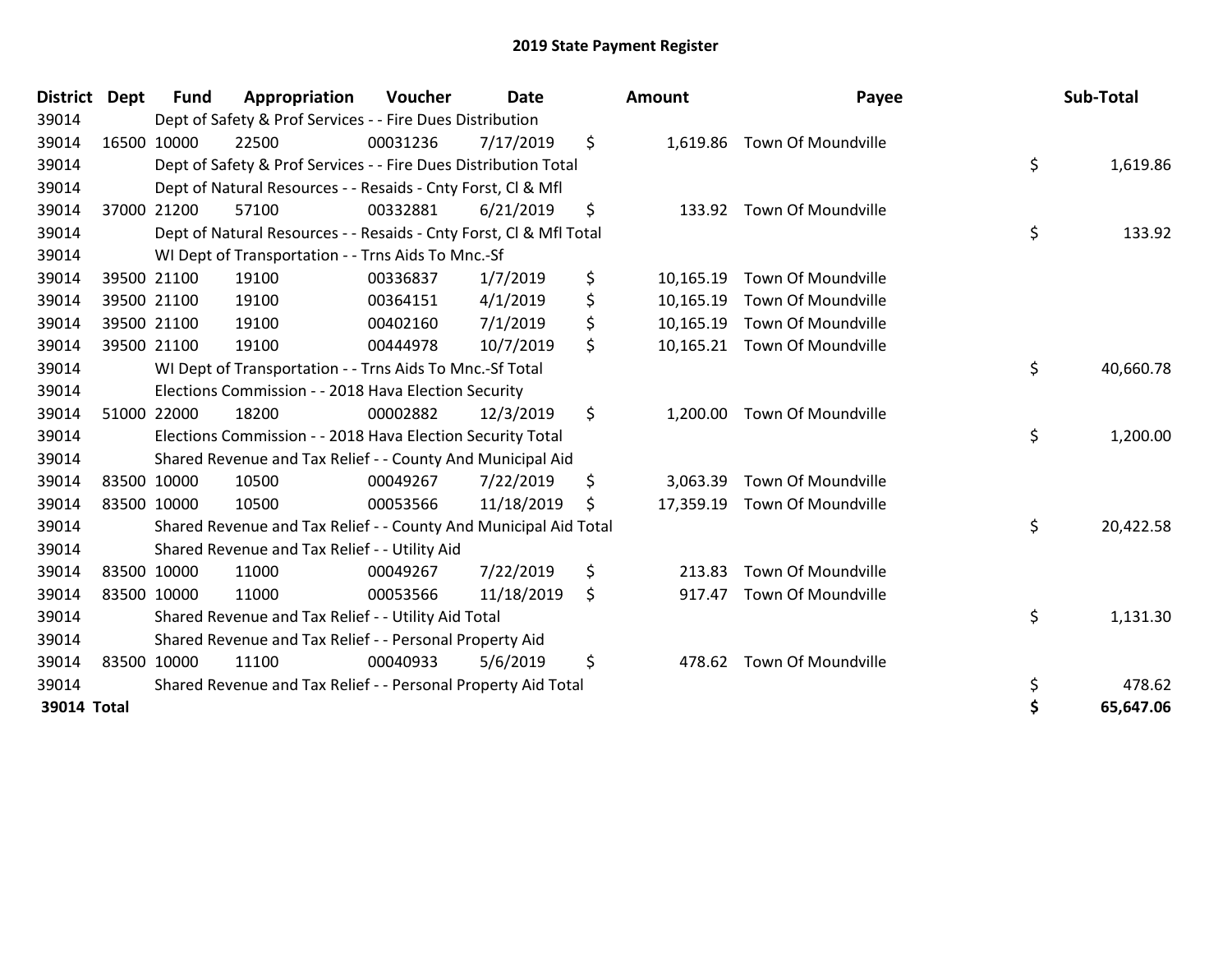| <b>District</b> | <b>Dept</b> | <b>Fund</b> | Appropriation                                                      | Voucher  | Date       |    | Amount    | Payee                      |    | Sub-Total |
|-----------------|-------------|-------------|--------------------------------------------------------------------|----------|------------|----|-----------|----------------------------|----|-----------|
| 39016           |             |             | Dept of Safety & Prof Services - - Fire Dues Distribution          |          |            |    |           |                            |    |           |
| 39016           |             | 16500 10000 | 22500                                                              | 00030852 | 7/17/2019  | \$ |           | 2,876.21 Town Of Neshkoro  |    |           |
| 39016           |             |             | Dept of Safety & Prof Services - - Fire Dues Distribution Total    |          |            |    |           |                            | \$ | 2,876.21  |
| 39016           |             |             | Dept of Natural Resources - - Aids In Lieu Of Taxes - Gener        |          |            |    |           |                            |    |           |
| 39016           |             | 37000 10000 | 50300                                                              | 00297535 | 2/11/2019  | \$ |           | 15,579.02 Town Of Neshkoro |    |           |
| 39016           |             | 37000 10000 | 50300                                                              | 00313765 | 4/19/2019  | \$ |           | 143.81 Town Of Neshkoro    |    |           |
| 39016           |             |             | Dept of Natural Resources - - Aids In Lieu Of Taxes - Gener Total  |          |            |    |           |                            | \$ | 15,722.83 |
| 39016           |             |             | Dept of Natural Resources - - Resaids - Cnty Forst, Cl & Mfl       |          |            |    |           |                            |    |           |
| 39016           |             | 37000 21200 | 57100                                                              | 00332882 | 6/21/2019  | \$ |           | 218.05 Town Of Neshkoro    |    |           |
| 39016           |             |             | Dept of Natural Resources - - Resaids - Cnty Forst, CI & Mfl Total |          |            |    |           |                            | \$ | 218.05    |
| 39016           |             |             | Dept of Natural Resources - - Aids In Lieu Of Taxes - Sum S        |          |            |    |           |                            |    |           |
| 39016           |             | 37000 21200 | 57900                                                              | 00313764 | 4/19/2019  | \$ |           | 10.78 Town Of Neshkoro     |    |           |
| 39016           |             |             | Dept of Natural Resources - - Aids In Lieu Of Taxes - Sum S Total  |          |            |    |           |                            | \$ | 10.78     |
| 39016           |             |             | WI Dept of Transportation - - Trns Aids To Mnc.-Sf                 |          |            |    |           |                            |    |           |
| 39016           |             | 39500 21100 | 19100                                                              | 00336838 | 1/7/2019   | \$ |           | 15,355.29 Town Of Neshkoro |    |           |
| 39016           |             | 39500 21100 | 19100                                                              | 00364152 | 4/1/2019   | \$ | 15,355.29 | Town Of Neshkoro           |    |           |
| 39016           |             | 39500 21100 | 19100                                                              | 00402161 | 7/1/2019   | \$ |           | 15,355.29 Town Of Neshkoro |    |           |
| 39016           |             | 39500 21100 | 19100                                                              | 00444979 | 10/7/2019  | \$ |           | 15,355.32 Town Of Neshkoro |    |           |
| 39016           |             |             | WI Dept of Transportation - - Trns Aids To Mnc.-Sf Total           |          |            |    |           |                            | \$ | 61,421.19 |
| 39016           |             |             | Elections Commission - - General Program Ops, GPR                  |          |            |    |           |                            |    |           |
| 39016           |             | 51000 10000 | 10100                                                              | 00001503 | 1/25/2019  | \$ |           | 194.00 Town Of Neshkoro    |    |           |
| 39016           |             |             | Elections Commission - - General Program Ops, GPR Total            |          |            |    |           |                            | \$ | 194.00    |
| 39016           |             |             | Shared Revenue and Tax Relief - - County And Municipal Aid         |          |            |    |           |                            |    |           |
| 39016           | 83500 10000 |             | 10500                                                              | 00049268 | 7/22/2019  | \$ |           | 1,289.20 Town Of Neshkoro  |    |           |
| 39016           |             | 83500 10000 | 10500                                                              | 00053567 | 11/18/2019 | \$ |           | 7,305.44 Town Of Neshkoro  |    |           |
| 39016           |             |             | Shared Revenue and Tax Relief - - County And Municipal Aid Total   |          |            |    |           |                            | \$ | 8,594.64  |
| 39016           |             |             | Shared Revenue and Tax Relief - - Exempt Computer Aid              |          |            |    |           |                            |    |           |
| 39016           |             | 83500 10000 | 10900                                                              | 00046383 | 7/22/2019  | \$ | 1.03      | Town Of Neshkoro           |    |           |
| 39016           |             |             | Shared Revenue and Tax Relief - - Exempt Computer Aid Total        |          |            |    |           |                            | \$ | 1.03      |
| 39016           |             |             | Shared Revenue and Tax Relief - - Utility Aid                      |          |            |    |           |                            |    |           |
| 39016           |             | 83500 10000 | 11000                                                              | 00049268 | 7/22/2019  | \$ | 3.07      | Town Of Neshkoro           |    |           |
| 39016           |             | 83500 10000 | 11000                                                              | 00053567 | 11/18/2019 | \$ | 17.50     | <b>Town Of Neshkoro</b>    |    |           |
| 39016           |             |             | Shared Revenue and Tax Relief - - Utility Aid Total                |          |            |    |           |                            | \$ | 20.57     |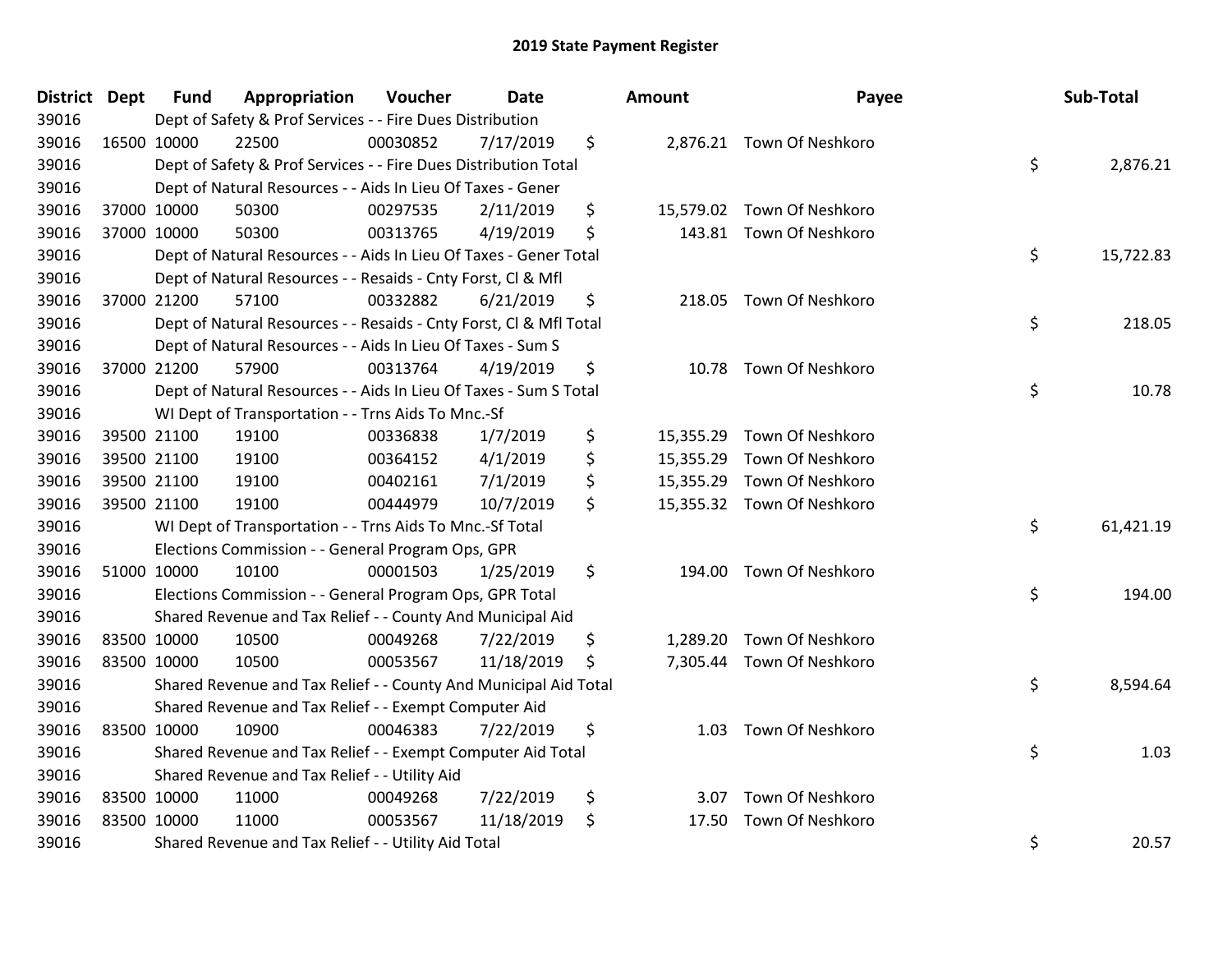| District Dept | Fund        | Appropriation                                                 | Voucher  | Date     | Amount | Payee            | Sub-Total |
|---------------|-------------|---------------------------------------------------------------|----------|----------|--------|------------------|-----------|
| 39016         |             | Shared Revenue and Tax Relief - - Personal Property Aid       |          |          |        |                  |           |
| 39016         | 83500 10000 | 11100                                                         | 00040934 | 5/6/2019 | 59.12  | Town Of Neshkoro |           |
| 39016         |             | Shared Revenue and Tax Relief - - Personal Property Aid Total |          |          |        |                  | 59.12     |
| 39016 Total   |             |                                                               |          |          |        |                  | 89.118.42 |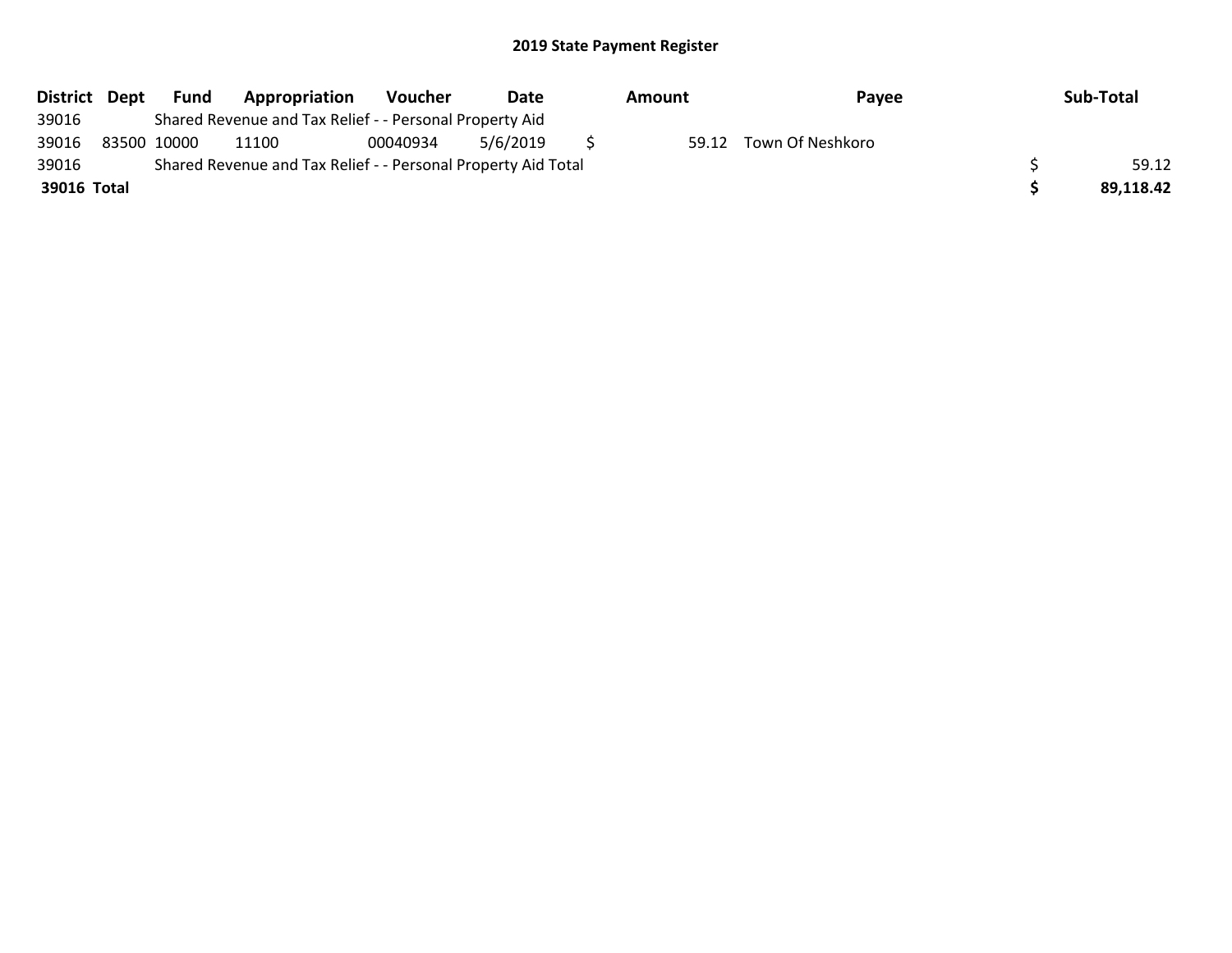| <b>District</b>    | Dept | <b>Fund</b> | Appropriation                                                      | Voucher  | Date       | Amount          | Payee                    | Sub-Total        |
|--------------------|------|-------------|--------------------------------------------------------------------|----------|------------|-----------------|--------------------------|------------------|
| 39018              |      |             | Dept of Safety & Prof Services - - Fire Dues Distribution          |          |            |                 |                          |                  |
| 39018              |      | 16500 10000 | 22500                                                              | 00031759 | 7/19/2019  | \$              | 2,209.94 Town Of Newton  |                  |
| 39018              |      |             | Dept of Safety & Prof Services - - Fire Dues Distribution Total    |          |            |                 |                          | \$<br>2,209.94   |
| 39018              |      |             | Dept of Natural Resources - - Aids In Lieu Of Taxes - Gener        |          |            |                 |                          |                  |
| 39018              |      | 37000 10000 | 50300                                                              | 00297556 | 2/8/2019   | \$<br>13,576.80 | Town Of Newton           |                  |
| 39018              |      | 37000 10000 | 50300                                                              | 00313952 | 4/19/2019  | \$<br>1,320.50  | Town Of Newton           |                  |
| 39018              |      |             | Dept of Natural Resources - - Aids In Lieu Of Taxes - Gener Total  |          |            |                 |                          | \$<br>14,897.30  |
| 39018              |      |             | Dept of Natural Resources - - Resaids - Cnty Forst, Cl & Mfl       |          |            |                 |                          |                  |
| 39018              |      | 37000 21200 | 57100                                                              | 00332883 | 6/21/2019  | \$<br>412.70    | Town Of Newton           |                  |
| 39018              |      |             | Dept of Natural Resources - - Resaids - Cnty Forst, CI & Mfl Total |          |            |                 |                          | \$<br>412.70     |
| 39018              |      |             | Dept of Natural Resources - - Aids In Lieu Of Taxes - Sum S        |          |            |                 |                          |                  |
| 39018              |      | 37000 21200 | 57900                                                              | 00313951 | 4/19/2019  | \$<br>506.80    | Town Of Newton           |                  |
| 39018              |      |             | Dept of Natural Resources - - Aids In Lieu Of Taxes - Sum S Total  |          |            |                 |                          | \$<br>506.80     |
| 39018              |      |             | WI Dept of Transportation - - Trns Aids To Mnc.-Sf                 |          |            |                 |                          |                  |
| 39018              |      | 39500 21100 | 19100                                                              | 00336839 | 1/7/2019   | \$              | 22,890.92 Town Of Newton |                  |
| 39018              |      | 39500 21100 | 19100                                                              | 00364153 | 4/1/2019   | \$<br>22,890.92 | Town Of Newton           |                  |
| 39018              |      | 39500 21100 | 19100                                                              | 00402162 | 7/1/2019   | \$<br>22,890.92 | Town Of Newton           |                  |
| 39018              |      | 39500 21100 | 19100                                                              | 00444980 | 10/7/2019  | \$              | 22,890.92 Town Of Newton |                  |
| 39018              |      |             | WI Dept of Transportation - - Trns Aids To Mnc.-Sf Total           |          |            |                 |                          | \$<br>91,563.68  |
| 39018              |      |             | Shared Revenue and Tax Relief - - County And Municipal Aid         |          |            |                 |                          |                  |
| 39018              |      | 83500 10000 | 10500                                                              | 00049269 | 7/22/2019  | \$<br>1,041.28  | Town Of Newton           |                  |
| 39018              |      | 83500 10000 | 10500                                                              | 00053568 | 11/18/2019 | \$<br>5,900.58  | Town Of Newton           |                  |
| 39018              |      |             | Shared Revenue and Tax Relief - - County And Municipal Aid Total   |          |            |                 |                          | \$<br>6,941.86   |
| 39018              |      |             | Shared Revenue and Tax Relief - - Exempt Computer Aid              |          |            |                 |                          |                  |
| 39018              |      | 83500 10000 | 10900                                                              | 00046384 | 7/22/2019  | \$<br>87.29     | Town Of Newton           |                  |
| 39018              |      |             | Shared Revenue and Tax Relief - - Exempt Computer Aid Total        |          |            |                 |                          | \$<br>87.29      |
| 39018              |      |             | Shared Revenue and Tax Relief - - Personal Property Aid            |          |            |                 |                          |                  |
| 39018              |      | 83500 10000 | 11100                                                              | 00040935 | 5/6/2019   | \$              | 3,256.41 Town Of Newton  |                  |
| 39018              |      |             | Shared Revenue and Tax Relief - - Personal Property Aid Total      |          |            |                 |                          | \$<br>3,256.41   |
| <b>39018 Total</b> |      |             |                                                                    |          |            |                 |                          | \$<br>119,875.98 |

| unt      | Payee                    |          | Sub-Total              |
|----------|--------------------------|----------|------------------------|
| 2,209.94 | Town Of Newton           | \$       | 2,209.94               |
|          | 13,576.80 Town Of Newton |          |                        |
| 1,320.50 | Town Of Newton           | \$       | 14,897.30              |
| 412.70   | <b>Town Of Newton</b>    |          |                        |
|          |                          | \$       | 412.70                 |
| 506.80   | Town Of Newton           | \$       | 506.80                 |
| 2,890.92 | Town Of Newton           |          |                        |
| 2,890.92 | Town Of Newton           |          |                        |
|          | 22,890.92 Town Of Newton |          |                        |
| 2,890.92 | Town Of Newton           |          |                        |
|          |                          | \$       | 91,563.68              |
|          | 1,041.28 Town Of Newton  |          |                        |
| 5,900.58 | Town Of Newton           |          |                        |
|          |                          | \$       | 6,941.86               |
| 87.29    | <b>Town Of Newton</b>    | \$       |                        |
|          |                          |          | 87.29                  |
| 3,256.41 | Town Of Newton           |          |                        |
|          |                          | \$<br>\$ | 3,256.41<br>119,875.98 |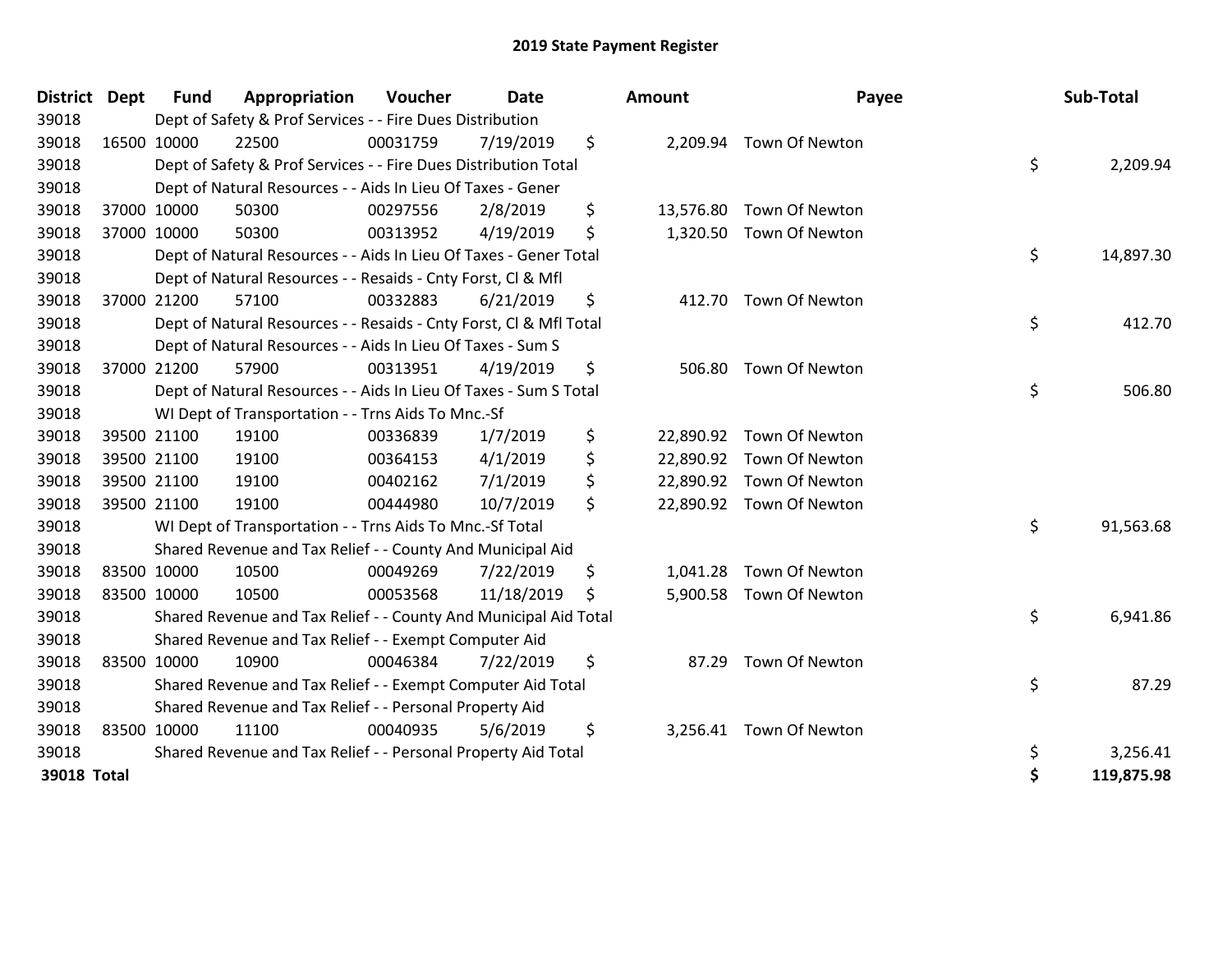| District Dept |             | <b>Fund</b> | Appropriation                                                          | Voucher  | <b>Date</b> | <b>Amount</b> | Payee                    | Sub-Total       |
|---------------|-------------|-------------|------------------------------------------------------------------------|----------|-------------|---------------|--------------------------|-----------------|
| 39020         |             |             | Dept of Safety & Prof Services - - Fire Dues Distribution              |          |             |               |                          |                 |
| 39020         |             | 16500 10000 | 22500                                                                  | 00030668 | 7/17/2019   | \$            | 3,813.64 Town Of Oxford  |                 |
| 39020         |             |             | Dept of Safety & Prof Services - - Fire Dues Distribution Total        |          |             |               |                          | \$<br>3,813.64  |
| 39020         |             |             | Dept of Natural Resources - - Aids In Lieu Of Taxes - Gener            |          |             |               |                          |                 |
| 39020         |             | 37000 10000 | 50300                                                                  | 00314021 | 4/19/2019   | \$            | 2.16 Town Of Oxford      |                 |
| 39020         |             |             | Dept of Natural Resources - - Aids In Lieu Of Taxes - Gener Total      |          |             |               |                          | \$<br>2.16      |
| 39020         |             |             | Dept of Natural Resources - - Resaids - Cnty Forst, Cl & Mfl           |          |             |               |                          |                 |
| 39020         |             | 37000 21200 | 57100                                                                  | 00332884 | 6/21/2019   | \$            | 302.71 Town Of Oxford    |                 |
| 39020         |             |             | Dept of Natural Resources - - Resaids - Cnty Forst, CI & Mfl Total     |          |             |               |                          | \$<br>302.71    |
| 39020         |             |             | WI Dept of Transportation - - Trns Aids To Mnc.-Sf                     |          |             |               |                          |                 |
| 39020         |             | 39500 21100 | 19100                                                                  | 00336840 | 1/7/2019    | \$            | 19,972.04 Town Of Oxford |                 |
| 39020         |             | 39500 21100 | 19100                                                                  | 00364154 | 4/1/2019    | \$            | 19,972.04 Town Of Oxford |                 |
| 39020         |             | 39500 21100 | 19100                                                                  | 00402163 | 7/1/2019    | \$            | 19,972.04 Town Of Oxford |                 |
| 39020         |             | 39500 21100 | 19100                                                                  | 00444981 | 10/7/2019   | \$            | 19,972.04 Town Of Oxford |                 |
| 39020         |             |             | WI Dept of Transportation - - Trns Aids To Mnc.-Sf Total               |          |             |               |                          | \$<br>79,888.16 |
| 39020         |             |             | Department of Military Affairs - - Disaster Recovery Aid               |          |             |               |                          |                 |
| 39020         |             | 46500 10000 | 30500                                                                  | 00063048 | 6/25/2019   | \$            | 5,112.50 Town Of Oxford  |                 |
| 39020         |             |             | Department of Military Affairs - - Disaster Recovery Aid Total         |          |             |               |                          | \$<br>5,112.50  |
| 39020         |             |             | Department of Military Affairs - - Federal Aid, Local Assistance       |          |             |               |                          |                 |
| 39020         | 46500 10000 |             | 34200                                                                  | 00063048 | 6/25/2019   | \$            | 30,675.00 Town Of Oxford |                 |
| 39020         |             |             | Department of Military Affairs - - Federal Aid, Local Assistance Total |          |             |               |                          | \$<br>30,675.00 |
| 39020         |             |             | Shared Revenue and Tax Relief - - County And Municipal Aid             |          |             |               |                          |                 |
| 39020         | 83500 10000 |             | 10500                                                                  | 00049270 | 7/22/2019   | \$            | 1,576.65 Town Of Oxford  |                 |
| 39020         | 83500 10000 |             | 10500                                                                  | 00053569 | 11/18/2019  | \$            | 8,934.32 Town Of Oxford  |                 |
| 39020         |             |             | Shared Revenue and Tax Relief - - County And Municipal Aid Total       |          |             |               |                          | \$<br>10,510.97 |
| 39020         |             |             | Shared Revenue and Tax Relief - - Exempt Computer Aid                  |          |             |               |                          |                 |
| 39020         | 83500 10000 |             | 10900                                                                  | 00046385 | 7/22/2019   | \$            | 920.78 Town Of Oxford    |                 |
| 39020         |             |             | Shared Revenue and Tax Relief - - Exempt Computer Aid Total            |          |             |               |                          | \$<br>920.78    |
| 39020         |             |             | Shared Revenue and Tax Relief - - Utility Aid                          |          |             |               |                          |                 |
| 39020         | 83500 10000 |             | 11000                                                                  | 00053569 | 11/18/2019  | \$            | 2.58 Town Of Oxford      |                 |
| 39020         |             |             | Shared Revenue and Tax Relief - - Utility Aid Total                    |          |             |               |                          | \$<br>2.58      |
| 39020         |             |             | Shared Revenue and Tax Relief - - Personal Property Aid                |          |             |               |                          |                 |
| 39020         | 83500 10000 |             | 11100                                                                  | 00040936 | 5/6/2019    | \$            | 68.28 Town Of Oxford     |                 |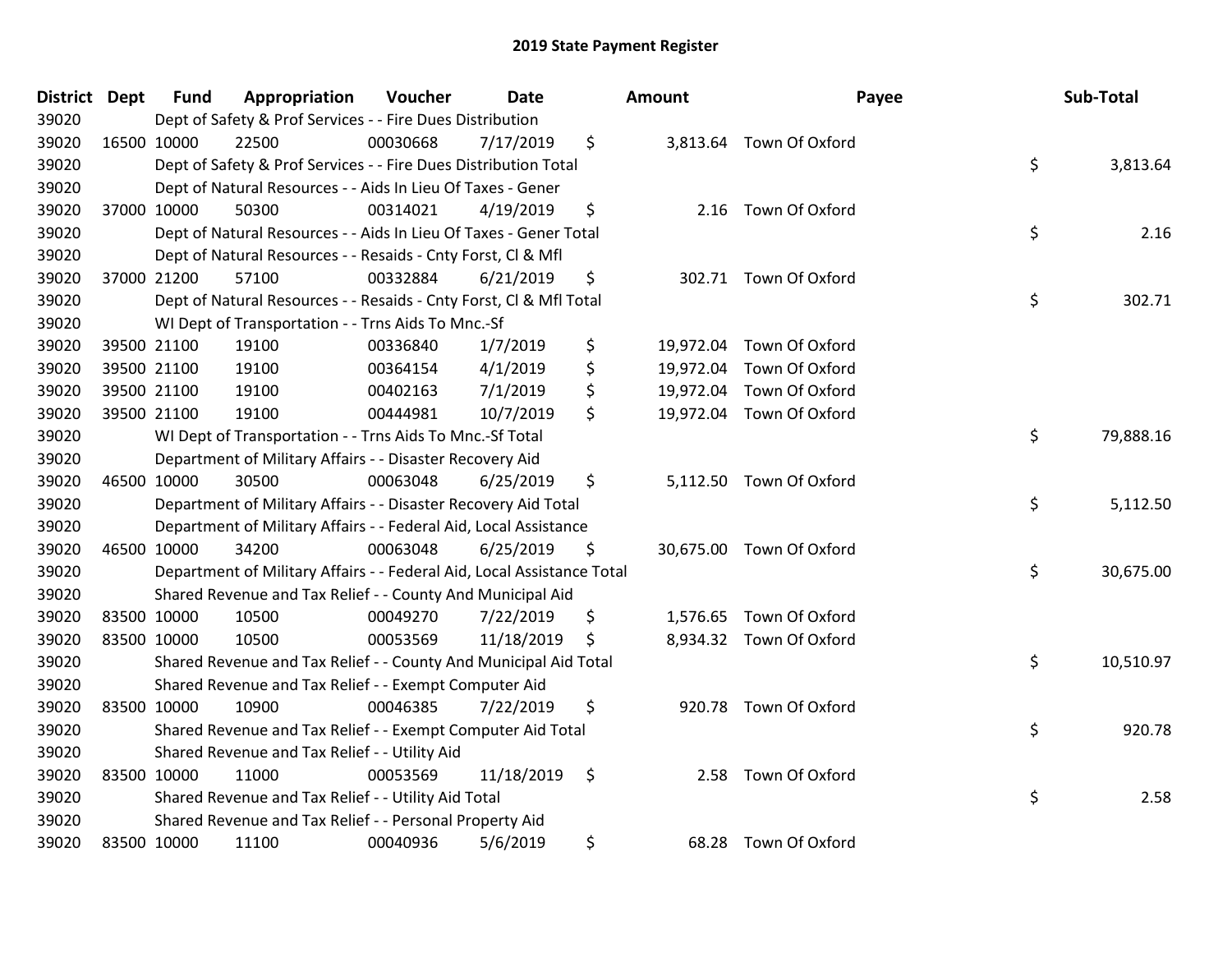|             | District Dept Fund | <b>Appropriation</b>                                          | Voucher | Date | Amount | Payee | Sub-Total  |
|-------------|--------------------|---------------------------------------------------------------|---------|------|--------|-------|------------|
| 39020       |                    | Shared Revenue and Tax Relief - - Personal Property Aid Total |         |      |        |       | 68.28      |
| 39020 Total |                    |                                                               |         |      |        |       | 131,296.78 |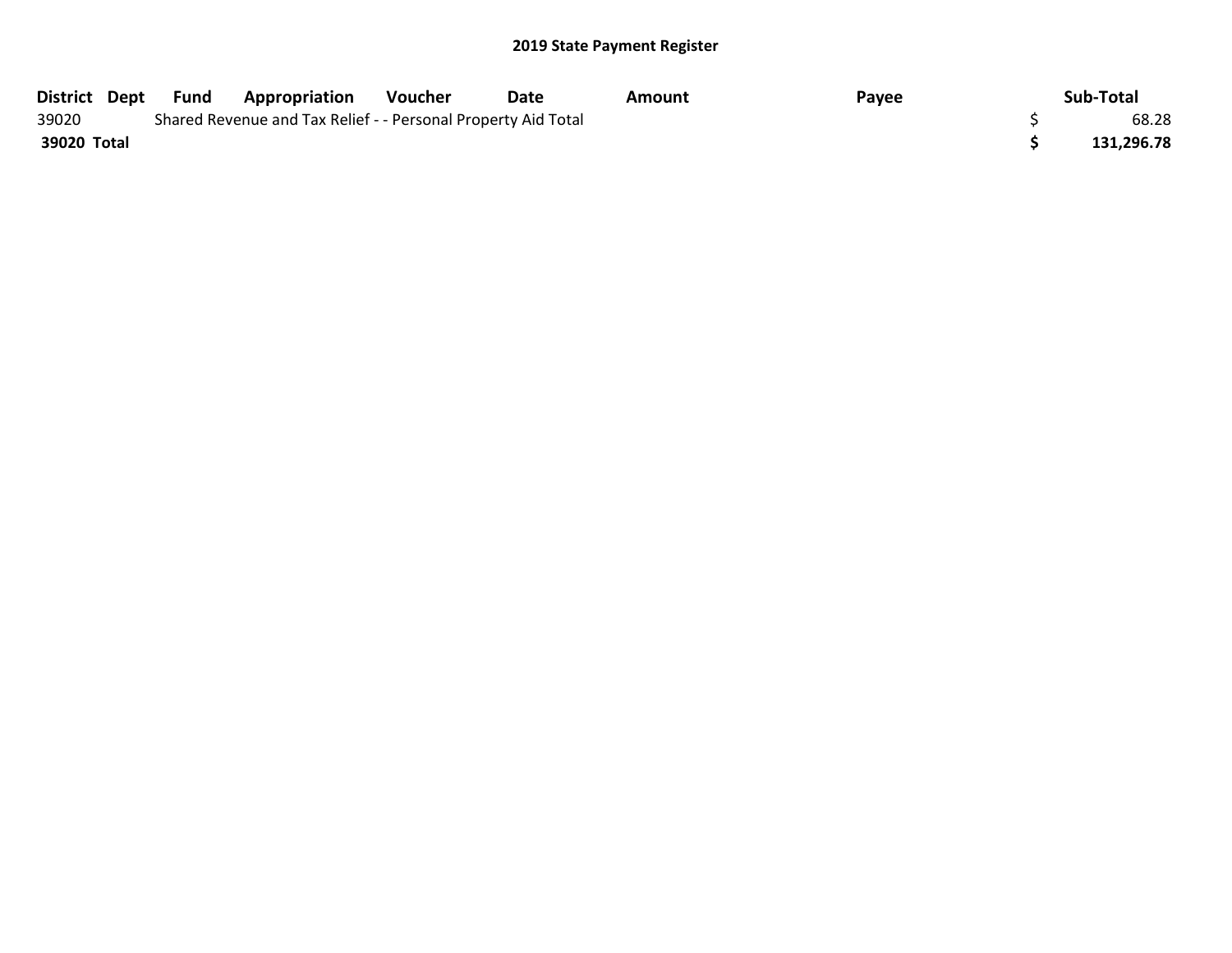| District Dept | Fund        | Appropriation                                                          | Voucher  | Date       | <b>Amount</b>  | Payee                        | Sub-Total        |
|---------------|-------------|------------------------------------------------------------------------|----------|------------|----------------|------------------------------|------------------|
| 39022         |             | Dept of Safety & Prof Services - - Fire Dues Distribution              |          |            |                |                              |                  |
| 39022         | 16500 10000 | 22500                                                                  | 00030449 | 7/16/2019  | \$             | 5,686.29 Town Of Packwaukee  |                  |
| 39022         |             | Dept of Safety & Prof Services - - Fire Dues Distribution Total        |          |            |                |                              | \$<br>5,686.29   |
| 39022         |             | Dept of Natural Resources - - Aids In Lieu Of Taxes - Gener            |          |            |                |                              |                  |
| 39022         | 37000 10000 | 50300                                                                  | 00297570 | 2/11/2019  | \$             | 849.92 Town Of Packwaukee    |                  |
| 39022         |             | Dept of Natural Resources - - Aids In Lieu Of Taxes - Gener Total      |          |            |                |                              | \$<br>849.92     |
| 39022         |             | Dept of Natural Resources - - General Program Operations --            |          |            |                |                              |                  |
| 39022         | 37000 21200 | 25400                                                                  | 00287885 | 1/4/2019   | \$<br>1,545.00 | Town Of Packwaukee           |                  |
| 39022         | 37000 21200 | 25400                                                                  | 00363590 | 10/25/2019 | \$             | 176.91 Town Of Packwaukee    |                  |
| 39022         |             | Dept of Natural Resources - - General Program Operations -- Total      |          |            |                |                              | \$<br>1,721.91   |
| 39022         |             | Dept of Natural Resources - - Resaids - Cnty Forst, Cl & Mfl           |          |            |                |                              |                  |
| 39022         | 37000 21200 | 57100                                                                  | 00332885 | 6/21/2019  | \$             | 279.32 Town Of Packwaukee    |                  |
| 39022         |             | Dept of Natural Resources - - Resaids - Cnty Forst, CI & Mfl Total     |          |            |                |                              | \$<br>279.32     |
| 39022         |             | WI Dept of Transportation - - Trns Aids To Mnc.-Sf                     |          |            |                |                              |                  |
| 39022         | 39500 21100 | 19100                                                                  | 00336841 | 1/7/2019   | \$             | 25,950.51 Town Of Packwaukee |                  |
| 39022         | 39500 21100 | 19100                                                                  | 00364155 | 4/1/2019   | \$             | 25,950.51 Town Of Packwaukee |                  |
| 39022         | 39500 21100 | 19100                                                                  | 00402164 | 7/1/2019   | \$             | 25,950.51 Town Of Packwaukee |                  |
| 39022         | 39500 21100 | 19100                                                                  | 00444982 | 10/7/2019  | \$             | 25,950.52 Town Of Packwaukee |                  |
| 39022         |             | WI Dept of Transportation - - Trns Aids To Mnc.-Sf Total               |          |            |                |                              | \$<br>103,802.05 |
| 39022         |             | Department of Military Affairs - - Disaster Recovery Aid               |          |            |                |                              |                  |
| 39022         | 46500 10000 | 30500                                                                  | 00063054 | 6/25/2019  | \$<br>1,347.65 | Town Of Packwaukee           |                  |
| 39022         | 46500 10000 | 30500                                                                  | 00069843 | 11/22/2019 | \$<br>835.64   | Town Of Packwaukee           |                  |
| 39022         |             | Department of Military Affairs - - Disaster Recovery Aid Total         |          |            |                |                              | \$<br>2,183.29   |
| 39022         |             | Department of Military Affairs - - Federal Aid, Local Assistance       |          |            |                |                              |                  |
| 39022         | 46500 10000 | 34200                                                                  | 00063054 | 6/25/2019  | \$<br>8,085.90 | Town Of Packwaukee           |                  |
| 39022         | 46500 10000 | 34200                                                                  | 00069843 | 11/22/2019 | \$<br>5,013.83 | Town Of Packwaukee           |                  |
| 39022         |             | Department of Military Affairs - - Federal Aid, Local Assistance Total |          |            |                |                              | \$<br>13,099.73  |
| 39022         |             | Elections Commission - - 2018 Hava Election Security                   |          |            |                |                              |                  |
| 39022         | 51000 22000 | 18200                                                                  | 00002743 | 11/20/2019 | \$<br>1,200.00 | Town Of Packwaukee           |                  |
| 39022         |             | Elections Commission - - 2018 Hava Election Security Total             |          |            |                |                              | \$<br>1,200.00   |
| 39022         |             | Shared Revenue and Tax Relief - - County And Municipal Aid             |          |            |                |                              |                  |
| 39022         | 83500 10000 | 10500                                                                  | 00049271 | 7/22/2019  | \$<br>2,521.14 | Town Of Packwaukee           |                  |
| 39022         | 83500 10000 | 10500                                                                  | 00053570 | 11/18/2019 | \$             | 14,286.44 Town Of Packwaukee |                  |

| ount      | Payee              | Sub-Total        |
|-----------|--------------------|------------------|
| 5,686.29  | Town Of Packwaukee | \$<br>5,686.29   |
| 849.92    | Town Of Packwaukee | \$<br>849.92     |
| 1,545.00  | Town Of Packwaukee |                  |
| 176.91    | Town Of Packwaukee | \$<br>1,721.91   |
| 279.32    | Town Of Packwaukee | \$<br>279.32     |
| 25,950.51 | Town Of Packwaukee |                  |
| 25,950.51 | Town Of Packwaukee |                  |
| 25,950.51 | Town Of Packwaukee |                  |
| 25,950.52 | Town Of Packwaukee | \$<br>103,802.05 |
| 1,347.65  | Town Of Packwaukee |                  |
| 835.64    | Town Of Packwaukee |                  |
|           |                    | \$<br>2,183.29   |
| 8,085.90  | Town Of Packwaukee |                  |
| 5,013.83  | Town Of Packwaukee |                  |
|           |                    | \$<br>13,099.73  |
| 1,200.00  | Town Of Packwaukee | \$<br>1,200.00   |
| 2,521.14  | Town Of Packwaukee |                  |
| 14,286.44 | Town Of Packwaukee |                  |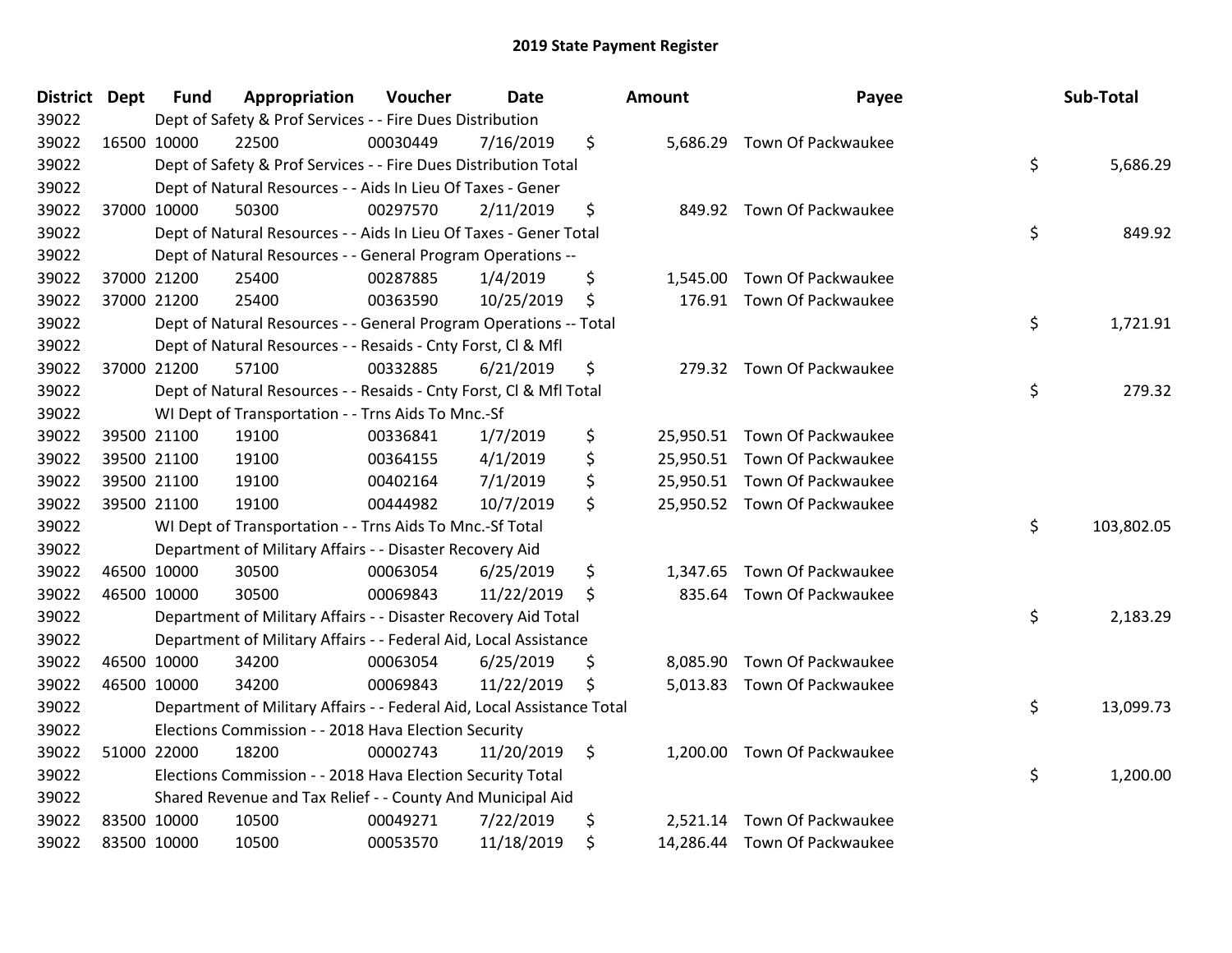| <b>District</b> | Dept        | Fund        | Appropriation                                                    | <b>Voucher</b> | Date       |     | <b>Amount</b> | Payee                       | Sub-Total  |
|-----------------|-------------|-------------|------------------------------------------------------------------|----------------|------------|-----|---------------|-----------------------------|------------|
| 39022           |             |             | Shared Revenue and Tax Relief - - County And Municipal Aid Total |                |            |     |               |                             | 16,807.58  |
| 39022           |             |             | Shared Revenue and Tax Relief - - Exempt Computer Aid            |                |            |     |               |                             |            |
| 39022           | 83500 10000 |             | 10900                                                            | 00046386       | 7/22/2019  | \$. | 17.67         | Town Of Packwaukee          |            |
| 39022           |             |             | Shared Revenue and Tax Relief - - Exempt Computer Aid Total      |                |            |     |               |                             | 17.67      |
| 39022           |             |             | Shared Revenue and Tax Relief - - Utility Aid                    |                |            |     |               |                             |            |
| 39022           | 83500 10000 |             | 11000                                                            | 00049271       | 7/22/2019  | \$  | 382.22        | Town Of Packwaukee          |            |
| 39022           |             | 83500 10000 | 11000                                                            | 00053570       | 11/18/2019 | \$  |               | 2,355.30 Town Of Packwaukee |            |
| 39022           |             |             | Shared Revenue and Tax Relief - - Utility Aid Total              |                |            |     |               |                             | 2,737.52   |
| 39022           |             |             | Shared Revenue and Tax Relief - - Personal Property Aid          |                |            |     |               |                             |            |
| 39022           | 83500 10000 |             | 11100                                                            | 00040937       | 5/6/2019   | \$  | 291.11        | Town Of Packwaukee          |            |
| 39022           |             |             | Shared Revenue and Tax Relief - - Personal Property Aid Total    |                |            |     |               |                             | 291.11     |
| 39022 Total     |             |             |                                                                  |                |            |     |               |                             | 148,676.39 |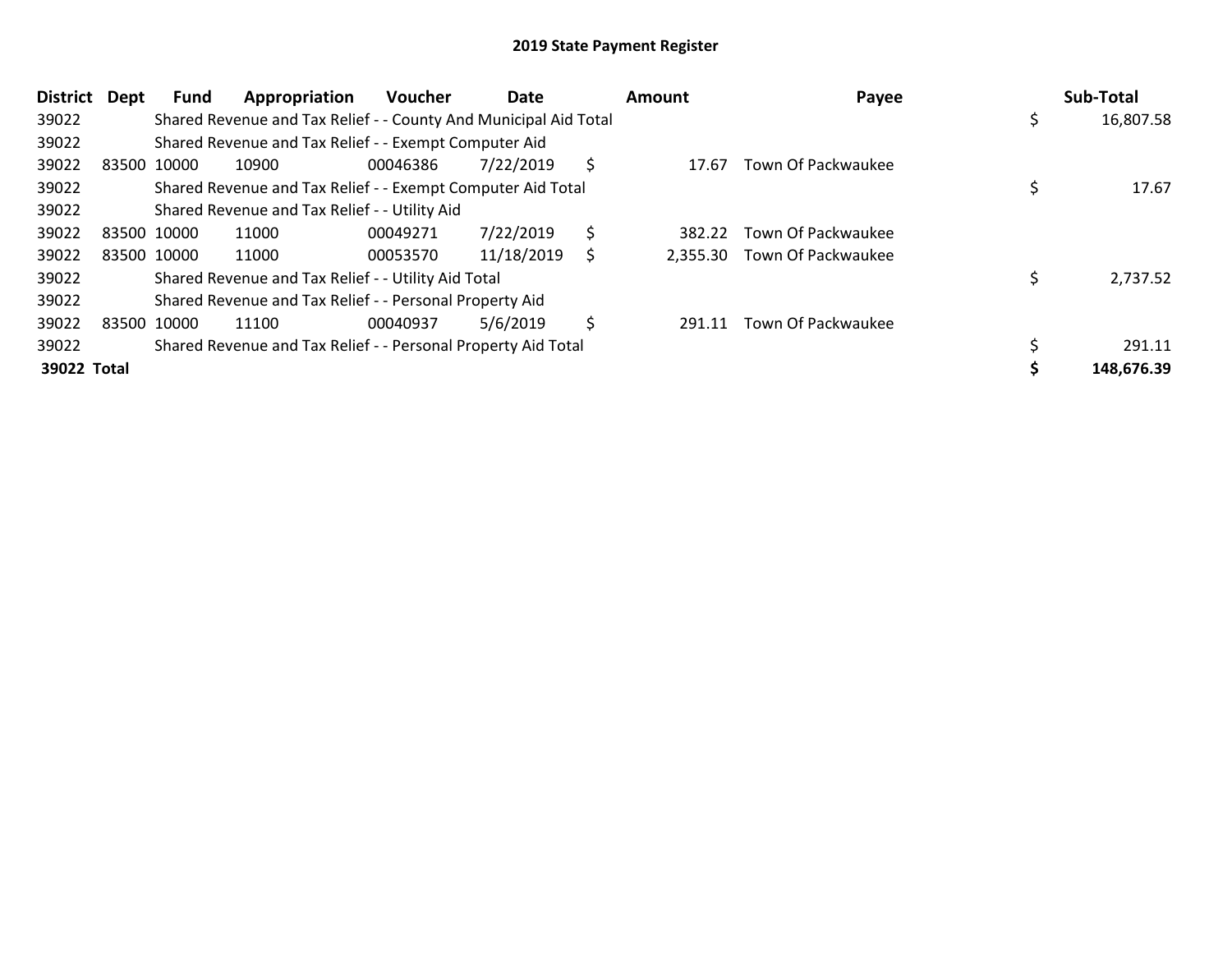| District Dept |             | <b>Fund</b> | Appropriation                                                      | Voucher  | Date       |    | Amount | Payee                     |    | Sub-Total |  |
|---------------|-------------|-------------|--------------------------------------------------------------------|----------|------------|----|--------|---------------------------|----|-----------|--|
| 39024         |             |             | Dept of Safety & Prof Services - - Fire Dues Distribution          |          |            |    |        |                           |    |           |  |
| 39024         |             | 16500 10000 | 22500                                                              | 00031159 | 7/17/2019  | \$ |        | 1,868.16 Town Of Shields  |    |           |  |
| 39024         |             |             | Dept of Safety & Prof Services - - Fire Dues Distribution Total    |          |            |    |        |                           | \$ | 1,868.16  |  |
| 39024         |             |             | Dept of Natural Resources - - Aids In Lieu Of Taxes - Gener        |          |            |    |        |                           |    |           |  |
| 39024         |             | 37000 10000 | 50300                                                              | 00297567 | 2/11/2019  | \$ | 919.22 | Town Of Shields           |    |           |  |
| 39024         |             | 37000 10000 | 50300                                                              | 00314028 | 4/19/2019  | \$ | 383.33 | Town Of Shields           |    |           |  |
| 39024         |             |             | Dept of Natural Resources - - Aids In Lieu Of Taxes - Gener Total  |          |            |    |        |                           | \$ | 1,302.55  |  |
| 39024         |             |             | Dept of Natural Resources - - Resaids - Cnty Forst, Cl & Mfl       |          |            |    |        |                           |    |           |  |
| 39024         |             | 37000 21200 | 57100                                                              | 00332886 | 6/21/2019  | \$ |        | 241.14 Town Of Shields    |    |           |  |
| 39024         |             |             | Dept of Natural Resources - - Resaids - Cnty Forst, CI & Mfl Total |          |            |    |        |                           | \$ | 241.14    |  |
| 39024         |             |             | Dept of Natural Resources - - Aids In Lieu Of Taxes - Sum S        |          |            |    |        |                           |    |           |  |
| 39024         |             | 37000 21200 | 57900                                                              | 00314027 | 4/19/2019  | \$ |        | 192.08 Town Of Shields    |    |           |  |
| 39024         |             |             | Dept of Natural Resources - - Aids In Lieu Of Taxes - Sum S Total  |          |            |    |        |                           | \$ | 192.08    |  |
| 39024         |             |             | WI Dept of Transportation - - Trns Aids To Mnc.-Sf                 |          |            |    |        |                           |    |           |  |
| 39024         |             | 39500 21100 | 19100                                                              | 00336842 | 1/7/2019   | \$ |        | 18,826.79 Town Of Shields |    |           |  |
| 39024         |             | 39500 21100 | 19100                                                              | 00364156 | 4/1/2019   | \$ |        | 18,826.79 Town Of Shields |    |           |  |
| 39024         |             | 39500 21100 | 19100                                                              | 00402165 | 7/1/2019   | \$ |        | 18,826.79 Town Of Shields |    |           |  |
| 39024         |             | 39500 21100 | 19100                                                              | 00444983 | 10/7/2019  | \$ |        | 18,826.80 Town Of Shields |    |           |  |
| 39024         |             |             | WI Dept of Transportation - - Trns Aids To Mnc.-Sf Total           |          |            |    |        |                           | \$ | 75,307.17 |  |
| 39024         |             |             | Shared Revenue and Tax Relief - - County And Municipal Aid         |          |            |    |        |                           |    |           |  |
| 39024         |             | 83500 10000 | 10500                                                              | 00049272 | 7/22/2019  | \$ |        | 1,650.69 Town Of Shields  |    |           |  |
| 39024         |             | 83500 10000 | 10500                                                              | 00053571 | 11/18/2019 | \$ |        | 9,353.91 Town Of Shields  |    |           |  |
| 39024         |             |             | Shared Revenue and Tax Relief - - County And Municipal Aid Total   |          |            |    |        |                           | \$ | 11,004.60 |  |
| 39024         |             |             | Shared Revenue and Tax Relief - - Exempt Computer Aid              |          |            |    |        |                           |    |           |  |
| 39024         |             | 83500 10000 | 10900                                                              | 00046387 | 7/22/2019  | \$ | 2.08   | Town Of Shields           |    |           |  |
| 39024         |             |             | Shared Revenue and Tax Relief - - Exempt Computer Aid Total        |          |            |    |        |                           | \$ | 2.08      |  |
| 39024         |             |             | Shared Revenue and Tax Relief - - Utility Aid                      |          |            |    |        |                           |    |           |  |
| 39024         |             | 83500 10000 | 11000                                                              | 00049272 | 7/22/2019  | \$ | 58.47  | Town Of Shields           |    |           |  |
| 39024         |             | 83500 10000 | 11000                                                              | 00053571 | 11/18/2019 | \$ |        | 297.17 Town Of Shields    |    |           |  |
| 39024         |             |             | Shared Revenue and Tax Relief - - Utility Aid Total                |          |            |    |        |                           | \$ | 355.64    |  |
| 39024         |             |             | Shared Revenue and Tax Relief - - Personal Property Aid            |          |            |    |        |                           |    |           |  |
| 39024         | 83500 10000 |             | 11100                                                              | 00040938 | 5/6/2019   | \$ |        | 26.91 Town Of Shields     |    |           |  |
| 39024         |             |             | Shared Revenue and Tax Relief - - Personal Property Aid Total      |          |            |    |        |                           | \$ | 26.91     |  |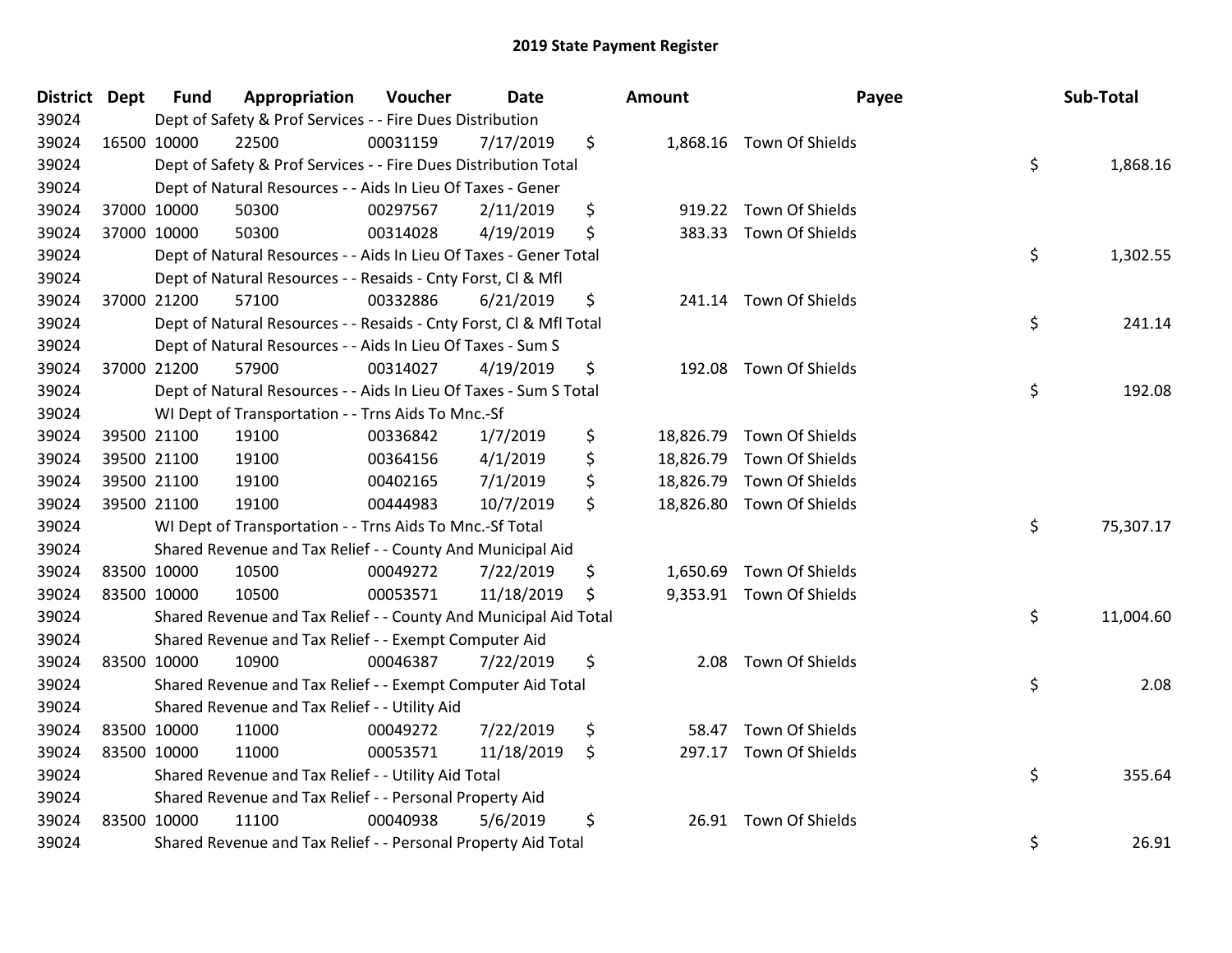| District Dept Fund | Appropriation | Voucher | Date | Amount | Payee | Sub-Total |
|--------------------|---------------|---------|------|--------|-------|-----------|
| 39024 Total        |               |         |      |        |       | 90,300.33 |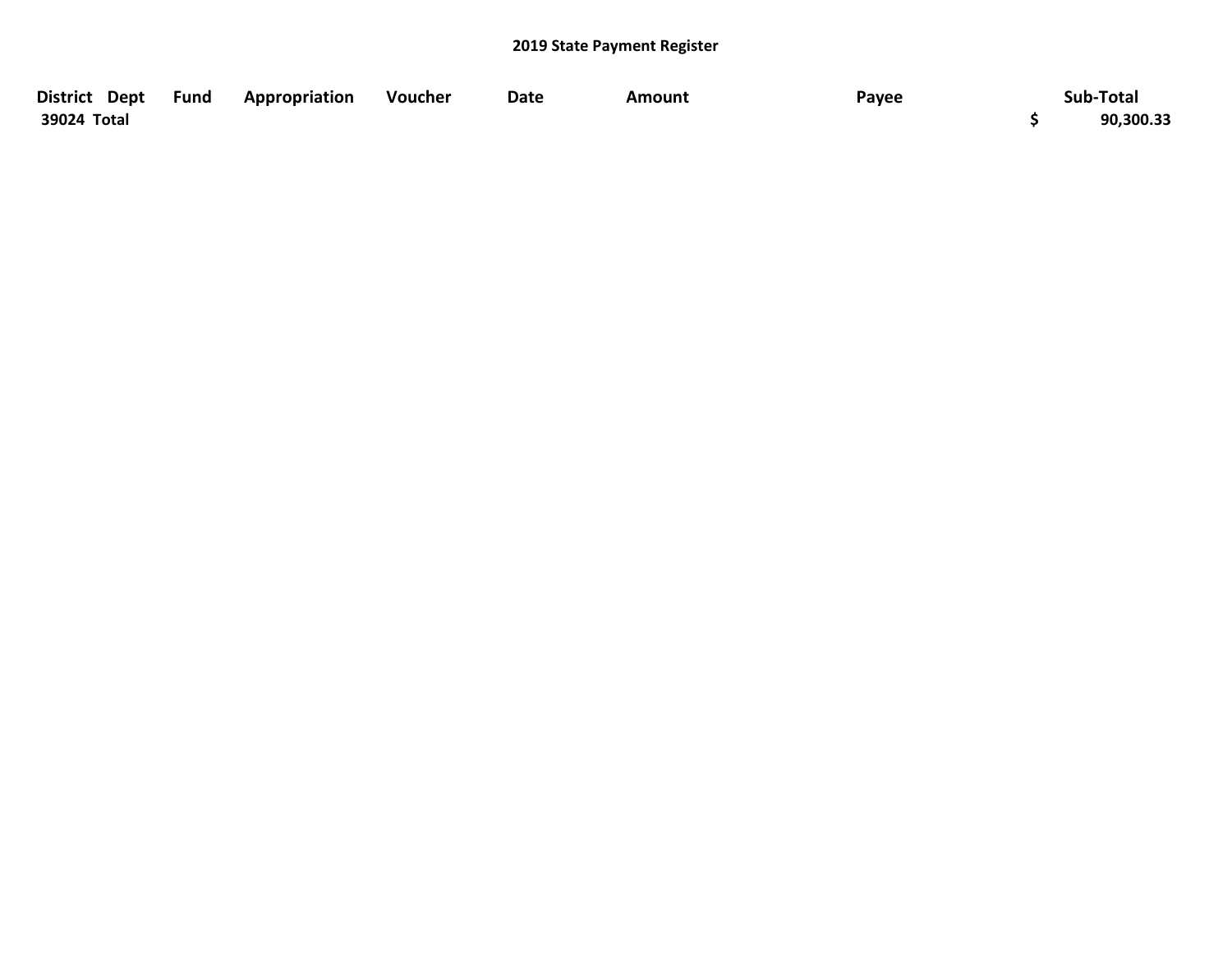| <b>District Dept</b> | <b>Fund</b> | Appropriation                                                       | Voucher  | <b>Date</b> | Amount          | Payee                         | Sub-Total        |
|----------------------|-------------|---------------------------------------------------------------------|----------|-------------|-----------------|-------------------------------|------------------|
| 39026                |             | Dept of Safety & Prof Services - - Fire Dues Distribution           |          |             |                 |                               |                  |
| 39026                | 16500 10000 | 22500                                                               | 00030591 | 7/16/2019   | \$              | 4,405.34 Town Of Springfield  |                  |
| 39026                |             | Dept of Safety & Prof Services - - Fire Dues Distribution Total     |          |             |                 |                               | \$<br>4,405.34   |
| 39026                |             | Dept of Natural Resources - - Aids In Lieu Of Taxes - Gener         |          |             |                 |                               |                  |
| 39026                | 37000 10000 | 50300                                                               | 00297527 | 2/11/2019   | \$<br>5,574.84  | Town Of Springfield           |                  |
| 39026                | 37000 10000 | 50300                                                               | 00313656 | 4/19/2019   | \$<br>302.99    | Town Of Springfield           |                  |
| 39026                |             | Dept of Natural Resources - - Aids In Lieu Of Taxes - Gener Total   |          |             |                 |                               | \$<br>5,877.83   |
| 39026                |             | Dept of Natural Resources - - Resaids - Cnty Forst, Cl & Mfl        |          |             |                 |                               |                  |
| 39026                | 37000 21200 | 57100                                                               | 00332887 | 6/21/2019   | \$              | 555.95 Town Of Springfield    |                  |
| 39026                |             | Dept of Natural Resources - - Resaids - Cnty Forst, Cl & Mfl Total  |          |             |                 |                               | \$<br>555.95     |
| 39026                |             | Dept of Natural Resources - - Aids In Lieu Of Taxes - Sum S         |          |             |                 |                               |                  |
| 39026                | 37000 21200 | 57900                                                               | 00313654 | 4/19/2019   | \$<br>31.73     | Town Of Springfield           |                  |
| 39026                | 37000 21200 | 57900                                                               | 00313655 | 4/19/2019   | \$<br>342.05    | Town Of Springfield           |                  |
| 39026                |             | Dept of Natural Resources - - Aids In Lieu Of Taxes - Sum S Total   |          |             |                 |                               | \$<br>373.78     |
| 39026                |             | WI Dept of Transportation - - Trns Aids To Mnc.-Sf                  |          |             |                 |                               |                  |
| 39026                | 39500 21100 | 19100                                                               | 00336843 | 1/7/2019    | \$<br>32,143.99 | Town Of Springfield           |                  |
| 39026                | 39500 21100 | 19100                                                               | 00364157 | 4/1/2019    | \$<br>32,143.99 | Town Of Springfield           |                  |
| 39026                | 39500 21100 | 19100                                                               | 00402166 | 7/1/2019    | \$<br>32,143.99 | Town Of Springfield           |                  |
| 39026                | 39500 21100 | 19100                                                               | 00444984 | 10/7/2019   | \$              | 32,144.01 Town Of Springfield |                  |
| 39026                |             | WI Dept of Transportation - - Trns Aids To Mnc.-Sf Total            |          |             |                 |                               | \$<br>128,575.98 |
| 39026                |             | Shared Revenue and Tax Relief - - County And Municipal Aid          |          |             |                 |                               |                  |
| 39026                | 83500 10000 | 10500                                                               | 00049273 | 7/22/2019   | \$<br>1,071.79  | Town Of Springfield           |                  |
| 39026                | 83500 10000 | 10500                                                               | 00053572 | 11/18/2019  | \$<br>6,073.50  | Town Of Springfield           |                  |
| 39026                |             | Shared Revenue and Tax Relief - - County And Municipal Aid Total    |          |             |                 |                               | \$<br>7,145.29   |
| 39026                |             | Shared Revenue and Tax Relief - - Exempt Computer Aid               |          |             |                 |                               |                  |
| 39026                | 83500 10000 | 10900                                                               | 00046388 | 7/22/2019   | \$<br>5.19      | Town Of Springfield           |                  |
| 39026                |             | Shared Revenue and Tax Relief - - Exempt Computer Aid Total         |          |             |                 |                               | \$<br>5.19       |
| 39026                |             | Shared Revenue and Tax Relief - - Personal Property Aid             |          |             |                 |                               |                  |
| 39026                | 83500 10000 | 11100                                                               | 00040939 | 5/6/2019    | \$              | 13.75 Town Of Springfield     |                  |
| 39026                |             | Shared Revenue and Tax Relief - - Personal Property Aid Total       |          |             |                 |                               | \$<br>13.75      |
| 39026                |             | Shared Revenue and Tax Relief - - Payments For Municipal Svcs       |          |             |                 |                               |                  |
| 39026                | 83500 10000 | 50100                                                               | 00037745 | 1/31/2019   | \$              | 67.56 Town Of Springfield     |                  |
| 39026                |             | Shared Revenue and Tax Relief - - Payments For Municipal Svcs Total |          |             |                 |                               | \$<br>67.56      |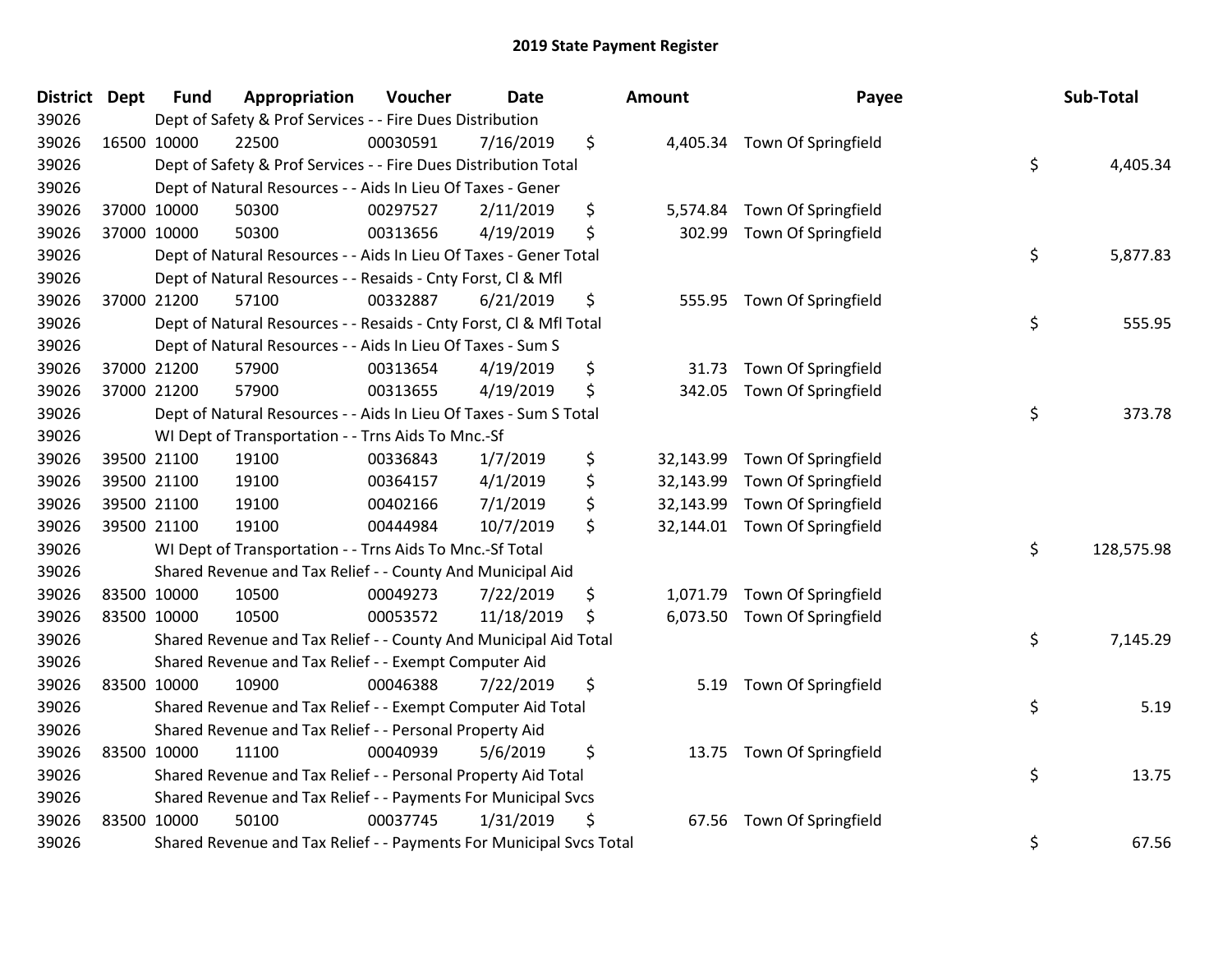| District Dept Fund | Appropriation | Voucher | Date | Amount | Payee | Sub-Total  |
|--------------------|---------------|---------|------|--------|-------|------------|
| 39026 Total        |               |         |      |        |       | 147,020.67 |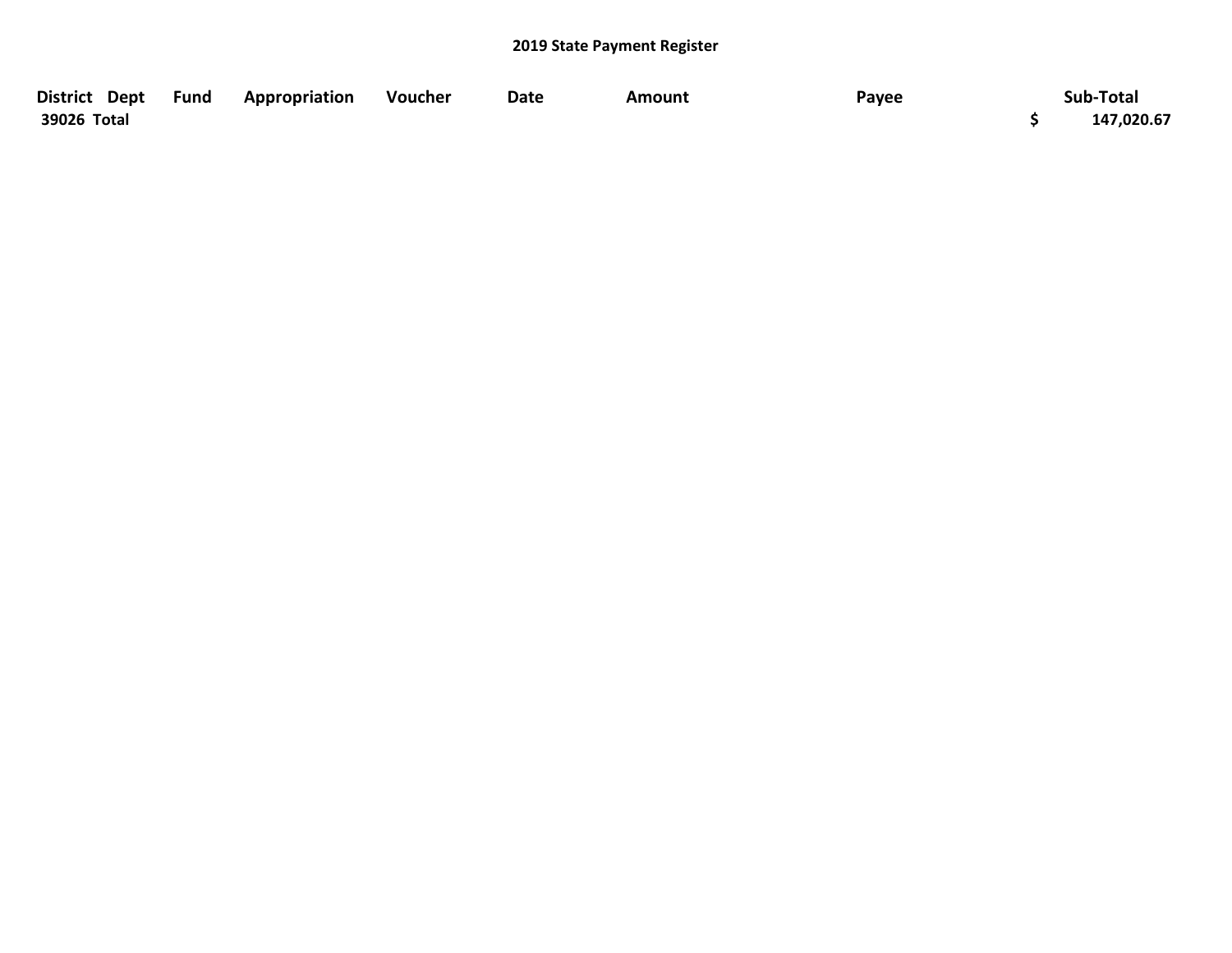| <b>District</b> | <b>Dept</b> | <b>Fund</b> | Appropriation                                                      | Voucher  | Date       | Amount          | Payee                       | Sub-Total       |
|-----------------|-------------|-------------|--------------------------------------------------------------------|----------|------------|-----------------|-----------------------------|-----------------|
| 39028           |             |             | Dept of Safety & Prof Services - - Fire Dues Distribution          |          |            |                 |                             |                 |
| 39028           |             | 16500 10000 | 22500                                                              | 00030648 | 7/16/2019  | \$              | 3,971.94 Town Of Westfield  |                 |
| 39028           |             |             | Dept of Safety & Prof Services - - Fire Dues Distribution Total    |          |            |                 |                             | \$<br>3,971.94  |
| 39028           |             |             | Dept of Natural Resources - - Aids In Lieu Of Taxes - Gener        |          |            |                 |                             |                 |
| 39028           |             | 37000 10000 | 50300                                                              | 00297521 | 2/11/2019  | \$<br>129.07    | Town Of Westfield           |                 |
| 39028           |             | 37000 10000 | 50300                                                              | 00313556 | 4/19/2019  | \$<br>7.95      | Town Of Westfield           |                 |
| 39028           |             |             | Dept of Natural Resources - - Aids In Lieu Of Taxes - Gener Total  |          |            |                 |                             | \$<br>137.02    |
| 39028           |             |             | Dept of Natural Resources - - Resaids - Cnty Forst, Cl & Mfl       |          |            |                 |                             |                 |
| 39028           |             | 37000 21200 | 57100                                                              | 00332888 | 6/21/2019  | \$<br>251.08    | Town Of Westfield           |                 |
| 39028           |             |             | Dept of Natural Resources - - Resaids - Cnty Forst, CI & Mfl Total |          |            |                 |                             | \$<br>251.08    |
| 39028           |             |             | Dept of Natural Resources - - Aids In Lieu Of Taxes - Sum S        |          |            |                 |                             |                 |
| 39028           |             | 37000 21200 | 57900                                                              | 00313557 | 4/19/2019  | \$              | 111.35 Town Of Westfield    |                 |
| 39028           |             |             | Dept of Natural Resources - - Aids In Lieu Of Taxes - Sum S Total  |          |            |                 |                             | \$<br>111.35    |
| 39028           |             |             | Dept of Natural Resources - - Land Acquisition                     |          |            |                 |                             |                 |
| 39028           |             | 37000 36300 | TA100                                                              | 00362466 | 10/1/2019  | \$<br>4,252.52  | Town Of Westfield           |                 |
| 39028           |             | 37000 36300 | TA100                                                              | 00362469 | 10/1/2019  | \$              | 4,252.52 Town Of Westfield  |                 |
| 39028           |             |             | Dept of Natural Resources - - Land Acquisition Total               |          |            |                 |                             | \$<br>8,505.04  |
| 39028           |             |             | WI Dept of Transportation - - Trns Aids To Mnc.-Sf                 |          |            |                 |                             |                 |
| 39028           |             | 39500 21100 | 19100                                                              | 00336844 | 1/7/2019   | \$              | 22,582.02 Town Of Westfield |                 |
| 39028           |             | 39500 21100 | 19100                                                              | 00364158 | 4/1/2019   | \$<br>22,582.02 | Town Of Westfield           |                 |
| 39028           |             | 39500 21100 | 19100                                                              | 00402167 | 7/1/2019   | \$              | 22,582.02 Town Of Westfield |                 |
| 39028           |             | 39500 21100 | 19100                                                              | 00444985 | 10/7/2019  | \$              | 22,582.03 Town Of Westfield |                 |
| 39028           |             |             | WI Dept of Transportation - - Trns Aids To Mnc.-Sf Total           |          |            |                 |                             | \$<br>90,328.09 |
| 39028           |             |             | Elections Commission - - 2018 Hava Election Security               |          |            |                 |                             |                 |
| 39028           |             | 51000 22000 | 18200                                                              | 00002811 | 11/21/2019 | \$<br>1,200.00  | Town Of Westfield           |                 |
| 39028           |             |             | Elections Commission - - 2018 Hava Election Security Total         |          |            |                 |                             | \$<br>1,200.00  |
| 39028           |             |             | Shared Revenue and Tax Relief - - County And Municipal Aid         |          |            |                 |                             |                 |
| 39028           |             | 83500 10000 | 10500                                                              | 00049274 | 7/22/2019  | \$<br>1,180.78  | Town Of Westfield           |                 |
| 39028           | 83500 10000 |             | 10500                                                              | 00053573 | 11/18/2019 | \$              | 6,691.09 Town Of Westfield  |                 |
| 39028           |             |             | Shared Revenue and Tax Relief - - County And Municipal Aid Total   |          |            |                 |                             | \$<br>7,871.87  |
| 39028           |             |             | Shared Revenue and Tax Relief - - Exempt Computer Aid              |          |            |                 |                             |                 |
| 39028           |             | 83500 10000 | 10900                                                              | 00046389 | 7/22/2019  | \$<br>6.24      | Town Of Westfield           |                 |
| 39028           |             |             | Shared Revenue and Tax Relief - - Exempt Computer Aid Total        |          |            |                 |                             | \$<br>6.24      |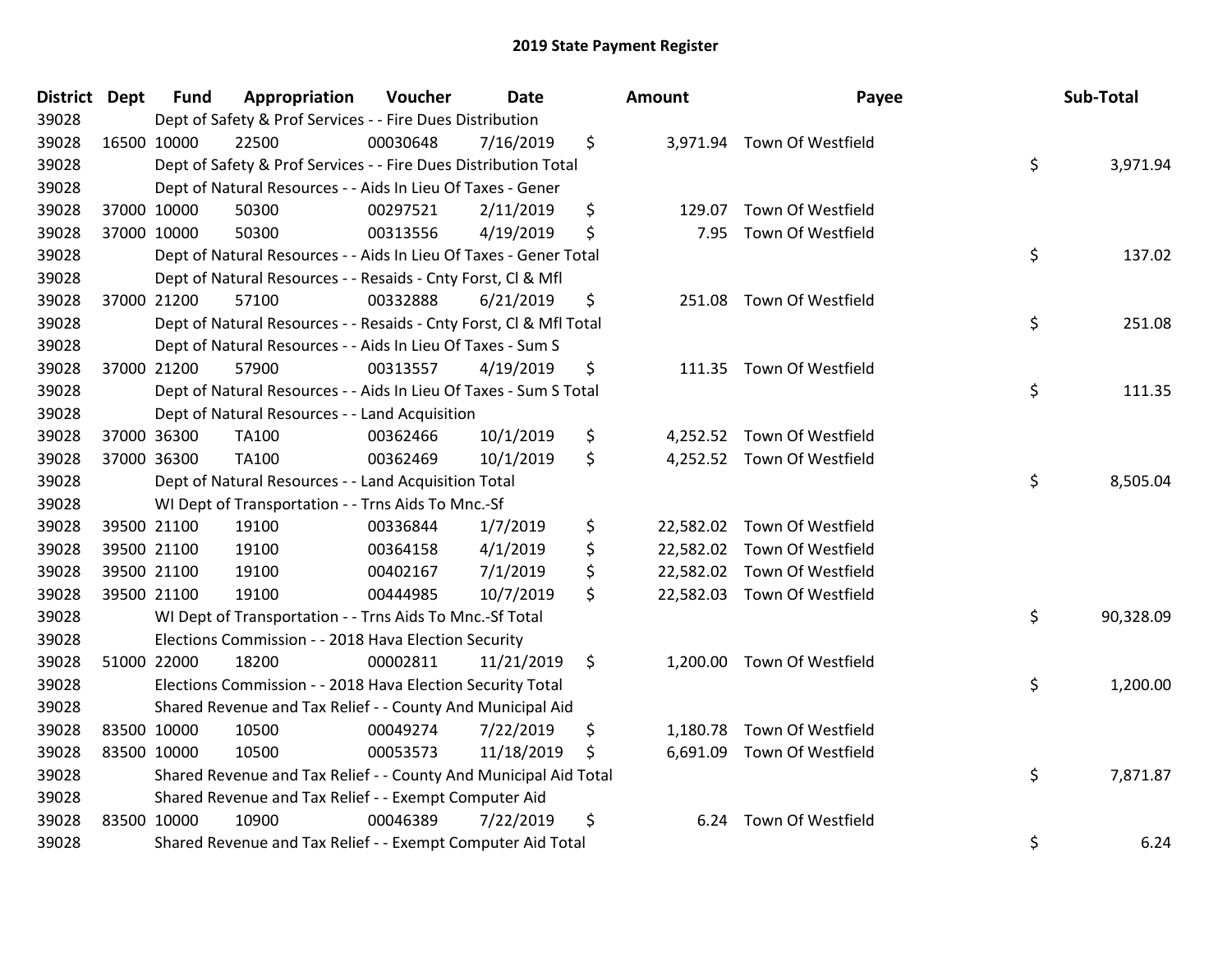| District Dept | Fund        | Appropriation                                                 | Voucher  | Date       |    | Amount | Payee                      | Sub-Total  |
|---------------|-------------|---------------------------------------------------------------|----------|------------|----|--------|----------------------------|------------|
| 39028         |             | Shared Revenue and Tax Relief - - Utility Aid                 |          |            |    |        |                            |            |
| 39028         | 83500 10000 | 11000                                                         | 00049274 | 7/22/2019  |    |        | 121.05 Town Of Westfield   |            |
| 39028         | 83500 10000 | 11000                                                         | 00053573 | 11/18/2019 |    |        | 1,258.46 Town Of Westfield |            |
| 39028         |             | Shared Revenue and Tax Relief - - Utility Aid Total           |          |            |    |        |                            | 1,379.51   |
| 39028         |             | Shared Revenue and Tax Relief - - Personal Property Aid       |          |            |    |        |                            |            |
| 39028         | 83500 10000 | 11100                                                         | 00040940 | 5/6/2019   | S. |        | 125.85 Town Of Westfield   |            |
| 39028         |             | Shared Revenue and Tax Relief - - Personal Property Aid Total |          |            |    |        |                            | 125.85     |
| 39028 Total   |             |                                                               |          |            |    |        |                            | 113,887.99 |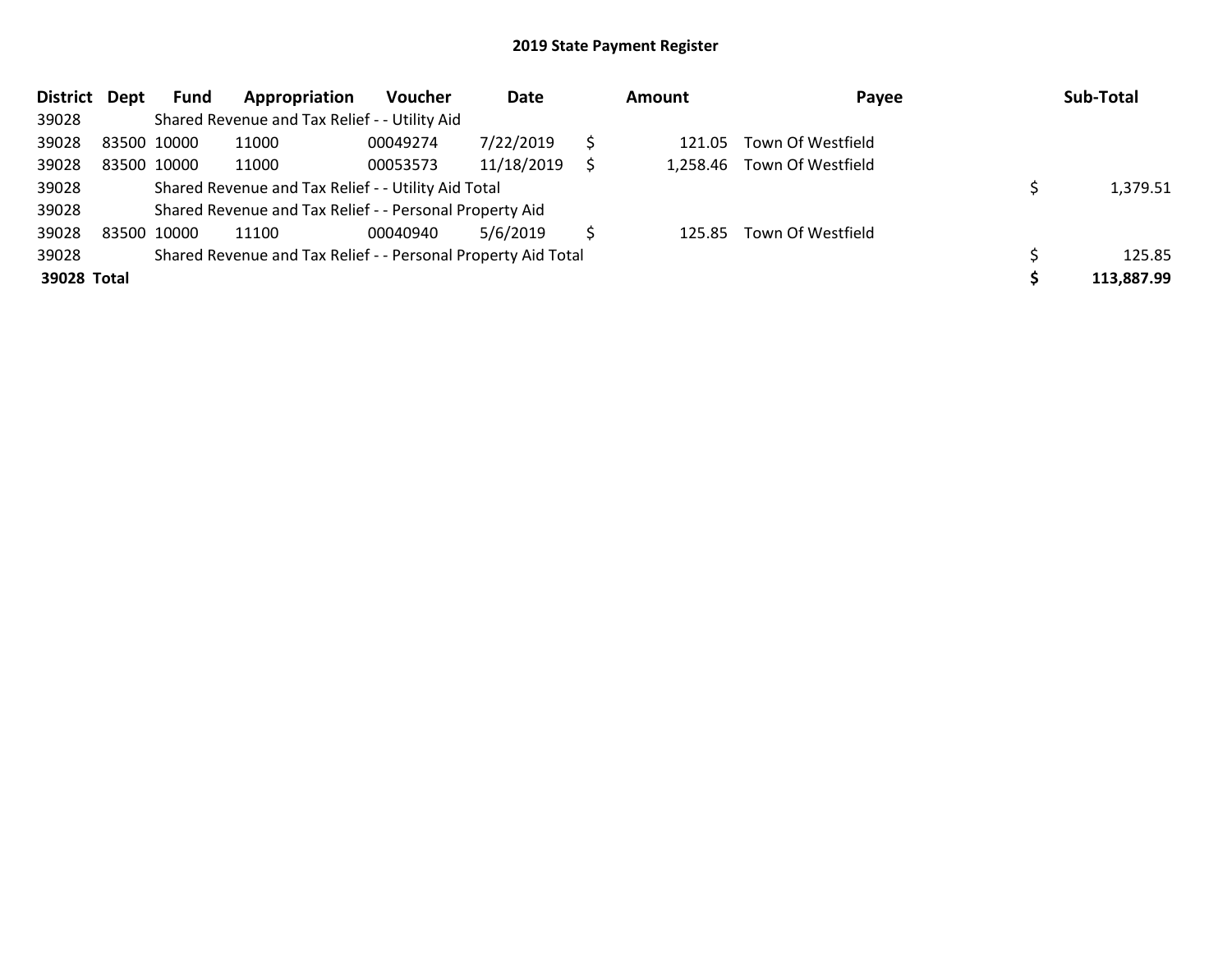| District Dept |             | <b>Fund</b> | Appropriation                                                         | Voucher  | <b>Date</b> | Amount         | Payee                         | Sub-Total        |
|---------------|-------------|-------------|-----------------------------------------------------------------------|----------|-------------|----------------|-------------------------------|------------------|
| 39121         |             |             | Dept of Safety & Prof Services - - Fire Dues Distribution             |          |             |                |                               |                  |
| 39121         |             | 16500 10000 | 22500                                                                 | 00031461 | 7/18/2019   | \$             | 927.54 Village Of Endeavor    |                  |
| 39121         |             |             | Dept of Safety & Prof Services - - Fire Dues Distribution Total       |          |             |                |                               | \$<br>927.54     |
| 39121         |             |             | Dept of Natural Resources - - Fin Asst For Responsible Units          |          |             |                |                               |                  |
| 39121         |             | 37000 27400 | 67000                                                                 | 00323347 | 5/22/2019   | \$             | 1,084.10 Village Of Endeavor  |                  |
| 39121         |             |             | Dept of Natural Resources - - Fin Asst For Responsible Units Total    |          |             |                |                               | \$<br>1,084.10   |
| 39121         |             |             | WI Dept of Transportation - - Trns Aids To Mnc.-Sf                    |          |             |                |                               |                  |
| 39121         |             | 39500 21100 | 19100                                                                 | 00336845 | 1/7/2019    | \$<br>2,944.44 | Village Of Endeavor           |                  |
| 39121         |             | 39500 21100 | 19100                                                                 | 00364159 | 4/1/2019    | \$<br>2,944.44 | Village Of Endeavor           |                  |
| 39121         |             | 39500 21100 | 19100                                                                 | 00402168 | 7/1/2019    | \$<br>2,944.44 | Village Of Endeavor           |                  |
| 39121         |             | 39500 21100 | 19100                                                                 | 00444986 | 10/7/2019   | \$             | 2,944.45 Village Of Endeavor  |                  |
| 39121         |             |             | WI Dept of Transportation - - Trns Aids To Mnc.-Sf Total              |          |             |                |                               | \$<br>11,777.77  |
| 39121         |             |             | Elections Commission - - 2018 Hava Election Security                  |          |             |                |                               |                  |
| 39121         |             | 51000 22000 | 18200                                                                 | 00002974 | 12/4/2019   | \$             | 1,200.00 Village Of Endeavor  |                  |
| 39121         |             |             | Elections Commission - - 2018 Hava Election Security Total            |          |             |                |                               | \$<br>1,200.00   |
| 39121         |             |             | Shared Revenue and Tax Relief - - Expenditure Restraint Program       |          |             |                |                               |                  |
| 39121         |             | 83500 10000 | 10100                                                                 | 00049275 | 7/22/2019   | \$             | 4,090.31 Village Of Endeavor  |                  |
| 39121         |             |             | Shared Revenue and Tax Relief - - Expenditure Restraint Program Total |          |             |                |                               | \$<br>4,090.31   |
| 39121         |             |             | Shared Revenue and Tax Relief - - County And Municipal Aid            |          |             |                |                               |                  |
| 39121         |             | 83500 10000 | 10500                                                                 | 00049275 | 7/22/2019   | \$             | 13,804.14 Village Of Endeavor |                  |
| 39121         |             | 83500 10000 | 10500                                                                 | 00053574 | 11/18/2019  | \$             | 78,223.48 Village Of Endeavor |                  |
| 39121         |             |             | Shared Revenue and Tax Relief - - County And Municipal Aid Total      |          |             |                |                               | \$<br>92,027.62  |
| 39121         |             |             | Shared Revenue and Tax Relief - - Exempt Computer Aid                 |          |             |                |                               |                  |
| 39121         |             | 83500 10000 | 10900                                                                 | 00046390 | 7/22/2019   | \$<br>35.33    | Village Of Endeavor           |                  |
| 39121         | 83500 10000 |             | 10900                                                                 | 00047906 | 7/22/2019   | \$<br>84.76    | Village Of Endeavor           |                  |
| 39121         |             |             | Shared Revenue and Tax Relief - - Exempt Computer Aid Total           |          |             |                |                               | \$<br>120.09     |
| 39121         |             |             | Shared Revenue and Tax Relief - - Personal Property Aid               |          |             |                |                               |                  |
| 39121         | 83500 10000 |             | 11100                                                                 | 00040941 | 5/6/2019    | \$             | 1,103.35 Village Of Endeavor  |                  |
| 39121         |             | 83500 10000 | 11100                                                                 | 00042652 | 5/6/2019    | \$             | 1,257.25 Village Of Endeavor  |                  |
| 39121         |             |             | Shared Revenue and Tax Relief - - Personal Property Aid Total         |          |             |                |                               | \$<br>2,360.60   |
| 39121 Total   |             |             |                                                                       |          |             |                |                               | \$<br>113,588.03 |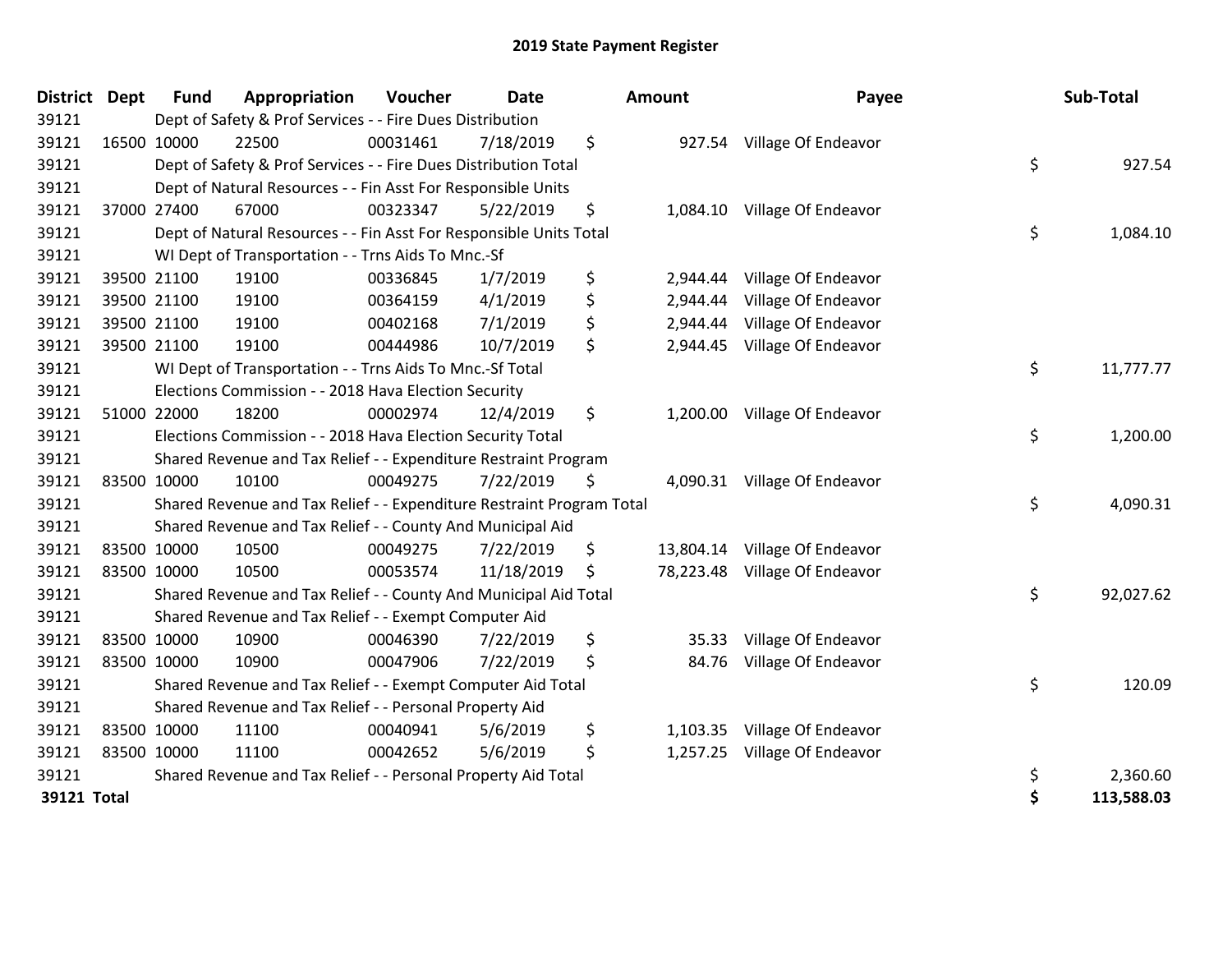| <b>District</b> | <b>Dept</b> | <b>Fund</b> | Appropriation                                                      | Voucher  | <b>Date</b> | <b>Amount</b>   | Payee               | Sub-Total        |
|-----------------|-------------|-------------|--------------------------------------------------------------------|----------|-------------|-----------------|---------------------|------------------|
| 39161           |             |             | Dept of Safety & Prof Services - - Fire Dues Distribution          |          |             |                 |                     |                  |
| 39161           |             | 16500 10000 | 22500                                                              | 00031458 | 7/18/2019   | \$<br>942.89    | Village of Neshkoro |                  |
| 39161           |             |             | Dept of Safety & Prof Services - - Fire Dues Distribution Total    |          |             |                 |                     | \$<br>942.89     |
| 39161           |             |             | Dept of Natural Resources - - Resaids - Cnty Forst, CI & Mfl       |          |             |                 |                     |                  |
| 39161           |             | 37000 21200 | 57100                                                              | 00332889 | 6/21/2019   | \$<br>27.40     | Village of Neshkoro |                  |
| 39161           |             |             | Dept of Natural Resources - - Resaids - Cnty Forst, Cl & Mfl Total |          |             |                 |                     | \$<br>27.40      |
| 39161           |             |             | WI Dept of Transportation - - Trns Aids To Mnc.-Sf                 |          |             |                 |                     |                  |
| 39161           |             | 39500 21100 | 19100                                                              | 00336846 | 1/7/2019    | \$<br>4,252.42  | Village of Neshkoro |                  |
| 39161           |             | 39500 21100 | 19100                                                              | 00364160 | 4/1/2019    | \$<br>4,252.42  | Village of Neshkoro |                  |
| 39161           |             | 39500 21100 | 19100                                                              | 00402169 | 7/1/2019    | \$<br>4,252.42  | Village of Neshkoro |                  |
| 39161           |             | 39500 21100 | 19100                                                              | 00444987 | 10/7/2019   | \$<br>4,252.42  | Village of Neshkoro |                  |
| 39161           |             |             | WI Dept of Transportation - - Trns Aids To Mnc.-Sf Total           |          |             |                 |                     | \$<br>17,009.68  |
| 39161           |             |             | Department of Justice - - Law Enforcement Train, Local             |          |             |                 |                     |                  |
| 39161           |             | 45500 10000 | 23100                                                              | 00073926 | 10/31/2019  | \$<br>160.00    | Village of Neshkoro |                  |
| 39161           |             |             | Department of Justice - - Law Enforcement Train, Local Total       |          |             |                 |                     | \$<br>160.00     |
| 39161           |             |             | Shared Revenue and Tax Relief - - County And Municipal Aid         |          |             |                 |                     |                  |
| 39161           |             | 83500 10000 | 10500                                                              | 00049276 | 7/22/2019   | \$<br>13,293.60 | Village of Neshkoro |                  |
| 39161           |             | 83500 10000 | 10500                                                              | 00053575 | 11/18/2019  | \$<br>75,330.39 | Village of Neshkoro |                  |
| 39161           |             |             | Shared Revenue and Tax Relief - - County And Municipal Aid Total   |          |             |                 |                     | \$<br>88,623.99  |
| 39161           |             |             | Shared Revenue and Tax Relief - - Exempt Computer Aid              |          |             |                 |                     |                  |
| 39161           |             | 83500 10000 | 10900                                                              | 00046391 | 7/22/2019   | \$<br>271.25    | Village of Neshkoro |                  |
| 39161           |             |             | Shared Revenue and Tax Relief - - Exempt Computer Aid Total        |          |             |                 |                     | \$<br>271.25     |
| 39161           |             |             | Shared Revenue and Tax Relief - - Personal Property Aid            |          |             |                 |                     |                  |
| 39161           |             | 83500 10000 | 11100                                                              | 00040942 | 5/6/2019    | \$<br>861.55    | Village of Neshkoro |                  |
| 39161           |             |             | Shared Revenue and Tax Relief - - Personal Property Aid Total      |          |             |                 |                     | \$<br>861.55     |
| 39161 Total     |             |             |                                                                    |          |             |                 |                     | \$<br>107,896.76 |

| ount     | Payee                         | Sub-Total        |
|----------|-------------------------------|------------------|
|          | 942.89 Village of Neshkoro    |                  |
|          |                               | \$<br>942.89     |
| 27.40    | Village of Neshkoro           |                  |
|          |                               | \$<br>27.40      |
|          | 4,252.42 Village of Neshkoro  |                  |
|          | 4,252.42 Village of Neshkoro  |                  |
|          | 4,252.42 Village of Neshkoro  |                  |
| 4,252.42 | Village of Neshkoro           |                  |
|          |                               | \$<br>17,009.68  |
| 160.00   | Village of Neshkoro           |                  |
|          |                               | \$<br>160.00     |
|          | 13,293.60 Village of Neshkoro |                  |
|          | 75,330.39 Village of Neshkoro |                  |
|          |                               | \$<br>88,623.99  |
| 271.25   | Village of Neshkoro           |                  |
|          |                               | \$<br>271.25     |
| 861.55   | Village of Neshkoro           |                  |
|          |                               | \$<br>861.55     |
|          |                               | \$<br>107,896.76 |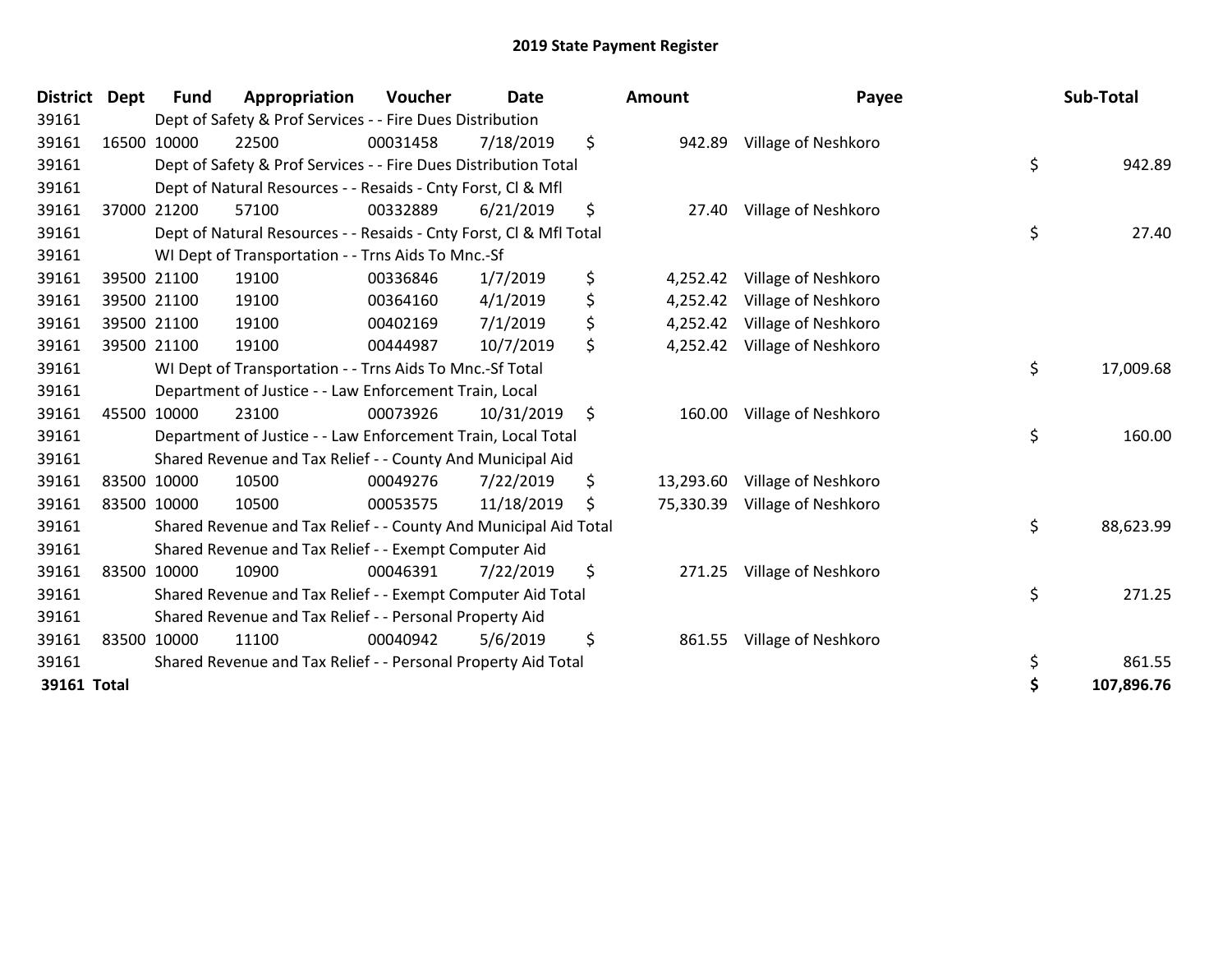| <b>District</b> | <b>Dept</b> | <b>Fund</b> | Appropriation                                                         | Voucher  | <b>Date</b> | <b>Amount</b>    | Payee                       | Sub-Total        |
|-----------------|-------------|-------------|-----------------------------------------------------------------------|----------|-------------|------------------|-----------------------------|------------------|
| 39165           |             |             | Dept of Safety & Prof Services - - Fire Dues Distribution             |          |             |                  |                             |                  |
| 39165           | 16500 10000 |             | 22500                                                                 | 00031368 | 7/18/2019   | \$<br>1,228.97   | Village Of Oxford           |                  |
| 39165           |             |             | Dept of Safety & Prof Services - - Fire Dues Distribution Total       |          |             |                  |                             | \$<br>1,228.97   |
| 39165           |             |             | Dept of Natural Resources - - Fin Asst For Responsible Units          |          |             |                  |                             |                  |
| 39165           |             | 37000 27400 | 67000                                                                 | 00322772 | 5/22/2019   | \$               | 1,872.61 Village Of Oxford  |                  |
| 39165           |             |             | Dept of Natural Resources - - Fin Asst For Responsible Units Total    |          |             |                  |                             | \$<br>1,872.61   |
| 39165           |             |             | WI Dept of Transportation - - Trns Aids To Mnc.-Sf                    |          |             |                  |                             |                  |
| 39165           |             | 39500 21100 | 19100                                                                 | 00336847 | 1/7/2019    | \$<br>5,375.70   | Village Of Oxford           |                  |
| 39165           | 39500 21100 |             | 19100                                                                 | 00364161 | 4/1/2019    | \$<br>5,375.70   | Village Of Oxford           |                  |
| 39165           |             | 39500 21100 | 19100                                                                 | 00402170 | 7/1/2019    | \$<br>5,375.70   | Village Of Oxford           |                  |
| 39165           |             | 39500 21100 | 19100                                                                 | 00444988 | 10/7/2019   | \$<br>5,375.71   | Village Of Oxford           |                  |
| 39165           |             |             | WI Dept of Transportation - - Trns Aids To Mnc.-Sf Total              |          |             |                  |                             | \$<br>21,502.81  |
| 39165           |             |             | Shared Revenue and Tax Relief - - Expenditure Restraint Program       |          |             |                  |                             |                  |
| 39165           |             | 83500 10000 | 10100                                                                 | 00049277 | 7/22/2019   | \$               | 2,910.15 Village Of Oxford  |                  |
| 39165           |             |             | Shared Revenue and Tax Relief - - Expenditure Restraint Program Total |          |             |                  |                             | \$<br>2,910.15   |
| 39165           |             |             | Shared Revenue and Tax Relief - - County And Municipal Aid            |          |             |                  |                             |                  |
| 39165           |             | 83500 10000 | 10500                                                                 | 00049277 | 7/22/2019   | \$<br>19,563.21  | Village Of Oxford           |                  |
| 39165           | 83500 10000 |             | 10500                                                                 | 00053576 | 11/18/2019  | \$<br>110,858.21 | Village Of Oxford           |                  |
| 39165           |             |             | Shared Revenue and Tax Relief - - County And Municipal Aid Total      |          |             |                  |                             | \$<br>130,421.42 |
| 39165           |             |             | Shared Revenue and Tax Relief - - Exempt Computer Aid                 |          |             |                  |                             |                  |
| 39165           | 83500 10000 |             | 10900                                                                 | 00046392 | 7/22/2019   | \$<br>202.66     | Village Of Oxford           |                  |
| 39165           |             |             | Shared Revenue and Tax Relief - - Exempt Computer Aid Total           |          |             |                  |                             | \$<br>202.66     |
| 39165           |             |             | Shared Revenue and Tax Relief - - Utility Aid                         |          |             |                  |                             |                  |
| 39165           |             | 83500 10000 | 11000                                                                 | 00049277 | 7/22/2019   | \$<br>2,467.96   | Village Of Oxford           |                  |
| 39165           | 83500 10000 |             | 11000                                                                 | 00053576 | 11/18/2019  | \$               | 14,207.41 Village Of Oxford |                  |
| 39165           |             |             | Shared Revenue and Tax Relief - - Utility Aid Total                   |          |             |                  |                             | \$<br>16,675.37  |
| 39165           |             |             | Shared Revenue and Tax Relief - - Personal Property Aid               |          |             |                  |                             |                  |
| 39165           | 83500 10000 |             | 11100                                                                 | 00040943 | 5/6/2019    | \$<br>698.55     | Village Of Oxford           |                  |
| 39165           |             |             | Shared Revenue and Tax Relief - - Personal Property Aid Total         |          |             |                  |                             | \$<br>698.55     |
| 39165 Total     |             |             |                                                                       |          |             |                  |                             | \$<br>175,512.54 |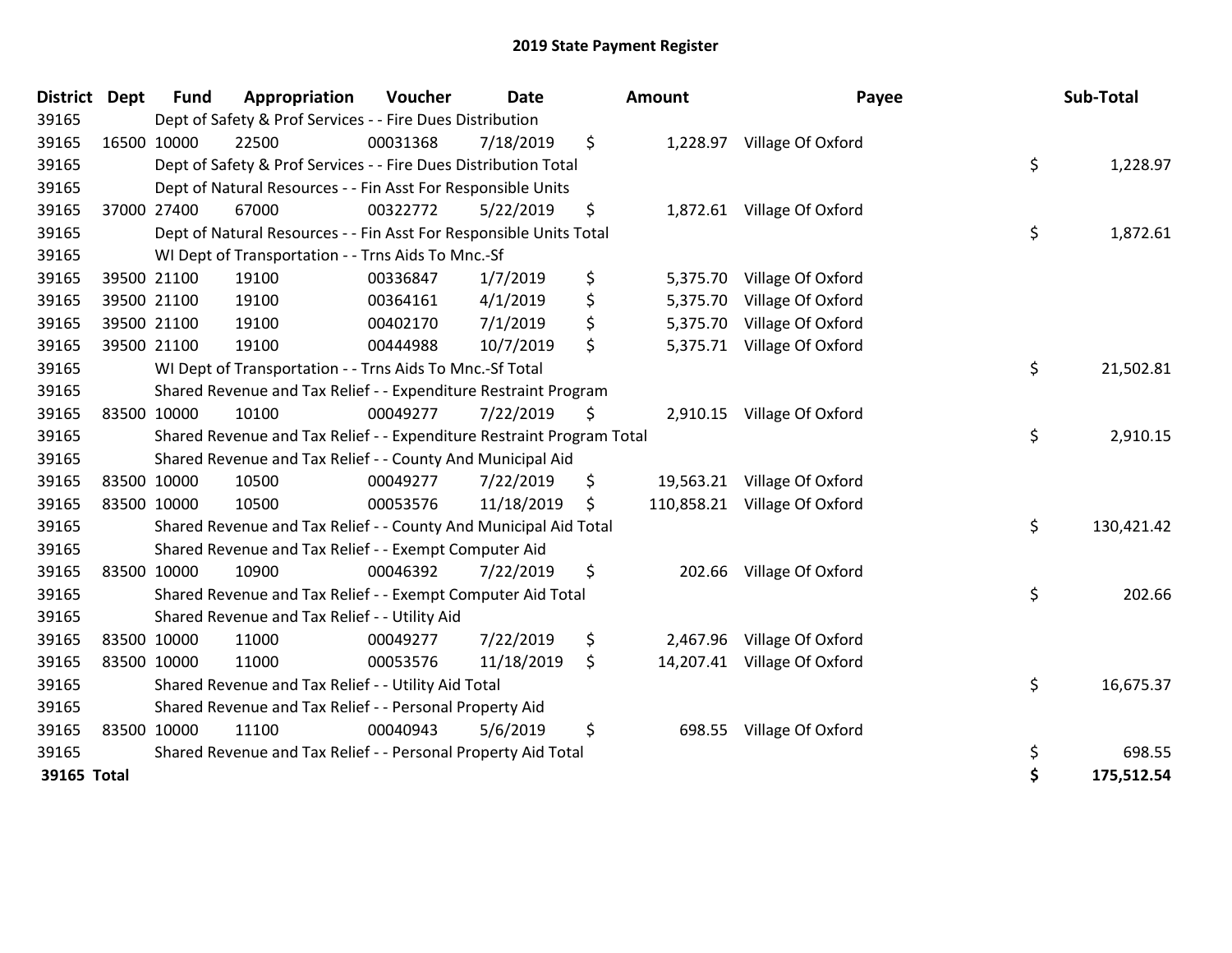| <b>District Dept</b> | <b>Fund</b> | Appropriation                                                     | Voucher  | <b>Date</b> | Amount          | Payee                         | Sub-Total       |
|----------------------|-------------|-------------------------------------------------------------------|----------|-------------|-----------------|-------------------------------|-----------------|
| 39191                |             | Dept of Safety & Prof Services - - Fire Dues Distribution         |          |             |                 |                               |                 |
| 39191                | 16500 10000 | 22500                                                             | 00030851 | 7/16/2019   | \$              | 2,878.47 Village Of Westfield |                 |
| 39191                |             | Dept of Safety & Prof Services - - Fire Dues Distribution Total   |          |             |                 |                               | \$<br>2,878.47  |
| 39191                |             | Dept of Natural Resources - - Aids In Lieu Of Taxes - Gener       |          |             |                 |                               |                 |
| 39191                | 37000 10000 | 50300                                                             | 00314704 | 4/19/2019   | \$<br>2.78      | Village Of Westfield          |                 |
| 39191                |             | Dept of Natural Resources - - Aids In Lieu Of Taxes - Gener Total |          |             |                 |                               | \$<br>2.78      |
| 39191                |             | Dept of Natural Resources - - Gen Program Ops-State Funds         |          |             |                 |                               |                 |
| 39191                | 37000 21200 | 16100                                                             | 00340794 | 7/15/2019   | \$<br>118.00    | Village Of Westfield          |                 |
| 39191                | 37000 21200 | 16100                                                             | 00340796 | 7/15/2019   | \$<br>118.00    | Village Of Westfield          |                 |
| 39191                | 37000 21200 | 16100                                                             | 00361204 | 9/27/2019   | \$<br>118.00    | Village Of Westfield          |                 |
| 39191                | 37000 21200 | 16100                                                             | 00362556 | 10/1/2019   | \$<br>118.00    | Village Of Westfield          |                 |
| 39191                |             | Dept of Natural Resources - - Gen Program Ops-State Funds Total   |          |             |                 |                               | \$<br>472.00    |
| 39191                |             | Dept of Natural Resources - - General Program Operations --       |          |             |                 |                               |                 |
| 39191                | 37000 21200 | 25400                                                             | 00329142 | 6/10/2019   | \$<br>285.00    | Village Of Westfield          |                 |
| 39191                | 37000 21200 | 25400                                                             | 00340198 | 7/10/2019   | \$<br>155.00    | Village Of Westfield          |                 |
| 39191                |             | Dept of Natural Resources - - General Program Operations -- Total |          |             |                 |                               | \$<br>440.00    |
| 39191                |             | Dept of Natural Resources - - Aids In Lieu Of Taxes - Sum S       |          |             |                 |                               |                 |
| 39191                | 37000 21200 | 57900                                                             | 00314703 | 4/19/2019   | \$<br>7.69      | Village Of Westfield          |                 |
| 39191                |             | Dept of Natural Resources - - Aids In Lieu Of Taxes - Sum S Total |          |             |                 |                               | \$<br>7.69      |
| 39191                |             | Dept of Natural Resources - - GPO--State Funds                    |          |             |                 |                               |                 |
| 39191                | 37000 21200 | 86100                                                             | 00288207 | 1/4/2019    | \$<br>118.00    | Village Of Westfield          |                 |
| 39191                | 37000 21200 | 86100                                                             | 00288210 | 1/11/2019   | \$<br>118.00    | Village Of Westfield          |                 |
| 39191                | 37000 21200 | 86100                                                             | 00316171 | 5/20/2019   | \$<br>119.18    | Village Of Westfield          |                 |
| 39191                | 37000 21200 | 86100                                                             | 00373471 | 11/25/2019  | \$<br>121.54    | Village Of Westfield          |                 |
| 39191                |             | Dept of Natural Resources - - GPO--State Funds Total              |          |             |                 |                               | \$<br>476.72    |
| 39191                |             | WI Dept of Transportation - - Trns Aids To Mnc.-Sf                |          |             |                 |                               |                 |
| 39191                | 39500 21100 | 19100                                                             | 00336848 | 1/7/2019    | \$<br>20,535.23 | Village Of Westfield          |                 |
| 39191                | 39500 21100 | 19100                                                             | 00364162 | 4/1/2019    | \$<br>20,535.23 | Village Of Westfield          |                 |
| 39191                | 39500 21100 | 19100                                                             | 00402171 | 7/1/2019    | \$<br>20,535.23 | Village Of Westfield          |                 |
| 39191                | 39500 21100 | 19100                                                             | 00444989 | 10/7/2019   | \$<br>20,535.23 | Village Of Westfield          |                 |
| 39191                |             | WI Dept of Transportation - - Trns Aids To Mnc.-Sf Total          |          |             |                 |                               | \$<br>82,140.92 |
| 39191                |             | Department of Justice - - Law Enforcement Train, Local            |          |             |                 |                               |                 |
| 39191                | 45500 10000 | 23100                                                             | 00075003 | 11/13/2019  | \$              | 320.00 Village Of Westfield   |                 |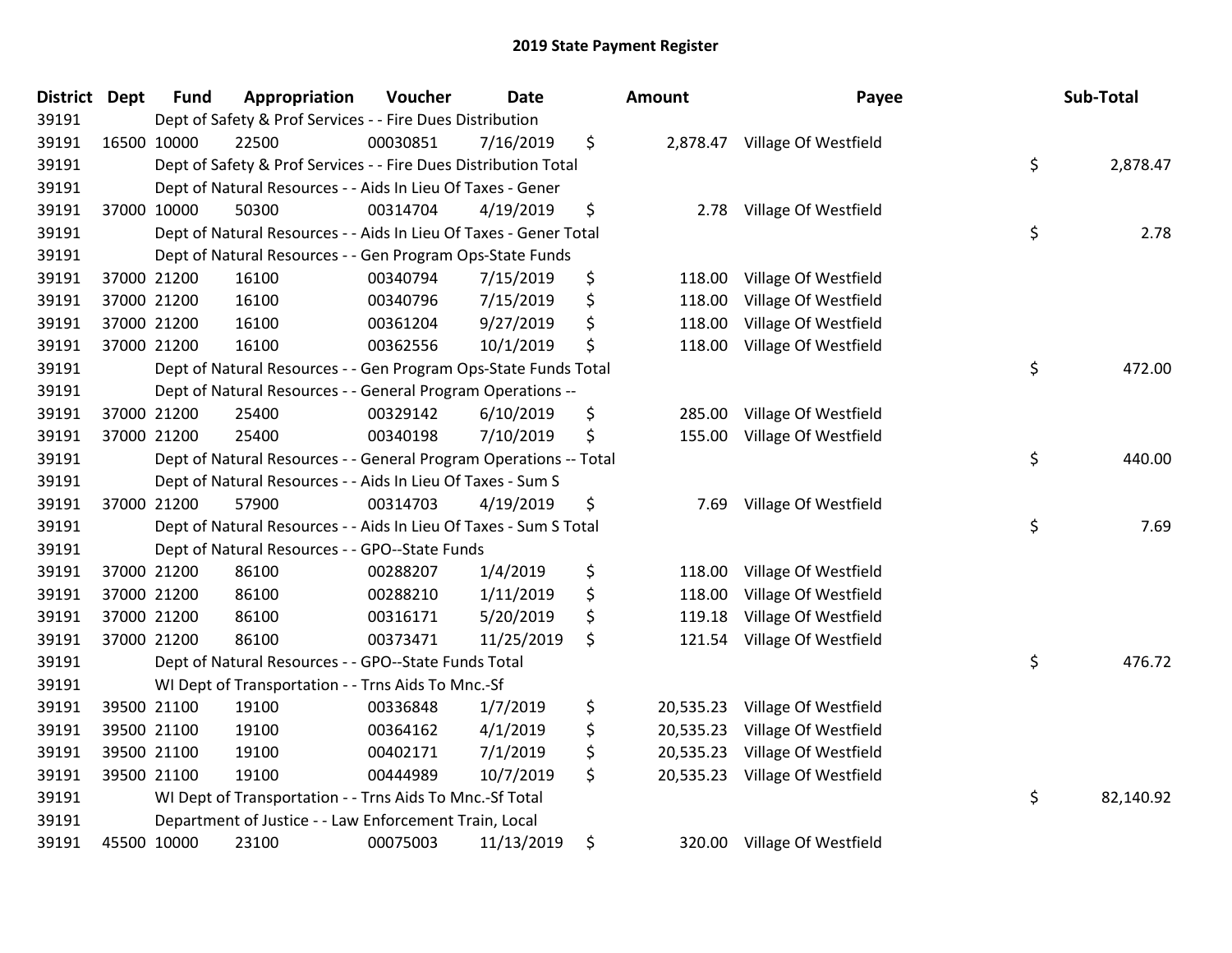| <b>District</b> | <b>Dept</b> | <b>Fund</b> | Appropriation                                                         | <b>Voucher</b> | <b>Date</b> |     | <b>Amount</b> | Payee                | Sub-Total        |
|-----------------|-------------|-------------|-----------------------------------------------------------------------|----------------|-------------|-----|---------------|----------------------|------------------|
| 39191           |             |             | Department of Justice - - Law Enforcement Train, Local Total          |                |             |     |               |                      | \$<br>320.00     |
| 39191           |             |             | Shared Revenue and Tax Relief - - Expenditure Restraint Program       |                |             |     |               |                      |                  |
| 39191           |             | 83500 10000 | 10100                                                                 | 00049278       | 7/22/2019   | \$. | 16,379.17     | Village Of Westfield |                  |
| 39191           |             |             | Shared Revenue and Tax Relief - - Expenditure Restraint Program Total |                |             |     |               |                      | \$<br>16,379.17  |
| 39191           |             |             | Shared Revenue and Tax Relief - - County And Municipal Aid            |                |             |     |               |                      |                  |
| 39191           |             | 83500 10000 | 10500                                                                 | 00049278       | 7/22/2019   | \$  | 37,166.15     | Village Of Westfield |                  |
| 39191           |             | 83500 10000 | 10500                                                                 | 00053577       | 11/18/2019  | \$  | 210,608.15    | Village Of Westfield |                  |
| 39191           |             |             | Shared Revenue and Tax Relief - - County And Municipal Aid Total      |                |             |     |               |                      | \$<br>247,774.30 |
| 39191           |             |             | Shared Revenue and Tax Relief - - Exempt Computer Aid                 |                |             |     |               |                      |                  |
| 39191           |             | 83500 10000 | 10900                                                                 | 00046393       | 7/22/2019   | \$  | 2,102.42      | Village Of Westfield |                  |
| 39191           |             | 83500 10000 | 10900                                                                 | 00047907       | 7/22/2019   | \$  | 844.34        | Village Of Westfield |                  |
| 39191           |             |             | Shared Revenue and Tax Relief - - Exempt Computer Aid Total           |                |             |     |               |                      | \$<br>2,946.76   |
| 39191           |             |             | Shared Revenue and Tax Relief - - Personal Property Aid               |                |             |     |               |                      |                  |
| 39191           |             | 83500 10000 | 11100                                                                 | 00040944       | 5/6/2019    | \$  | 3,195.95      | Village Of Westfield |                  |
| 39191           |             | 83500 10000 | 11100                                                                 | 00042653       | 5/6/2019    | \$  | 1,728.15      | Village Of Westfield |                  |
| 39191           |             |             | Shared Revenue and Tax Relief - - Personal Property Aid Total         |                |             |     |               |                      | \$<br>4,924.10   |
| 39191           |             |             | Shared Revenue and Tax Relief - - Payments For Municipal Svcs         |                |             |     |               |                      |                  |
| 39191           |             | 83500 10000 | 50100                                                                 | 00037964       | 1/31/2019   | \$, | 360.83        | Village Of Westfield |                  |
| 39191           |             |             | Shared Revenue and Tax Relief - - Payments For Municipal Svcs Total   |                |             |     |               |                      | \$<br>360.83     |
| 39191           |             |             | Shared Revenue and Tax Relief - - Lottery & Gaming Credit             |                |             |     |               |                      |                  |
| 39191           |             | 83500 52100 | 36300                                                                 | 00038389       | 3/25/2019   | \$  | 540.33        | Village Of Westfield |                  |
| 39191           |             |             | Shared Revenue and Tax Relief - - Lottery & Gaming Credit Total       |                |             |     |               |                      | \$<br>540.33     |
| 39191 Total     |             |             |                                                                       |                |             |     |               |                      | \$<br>359,664.07 |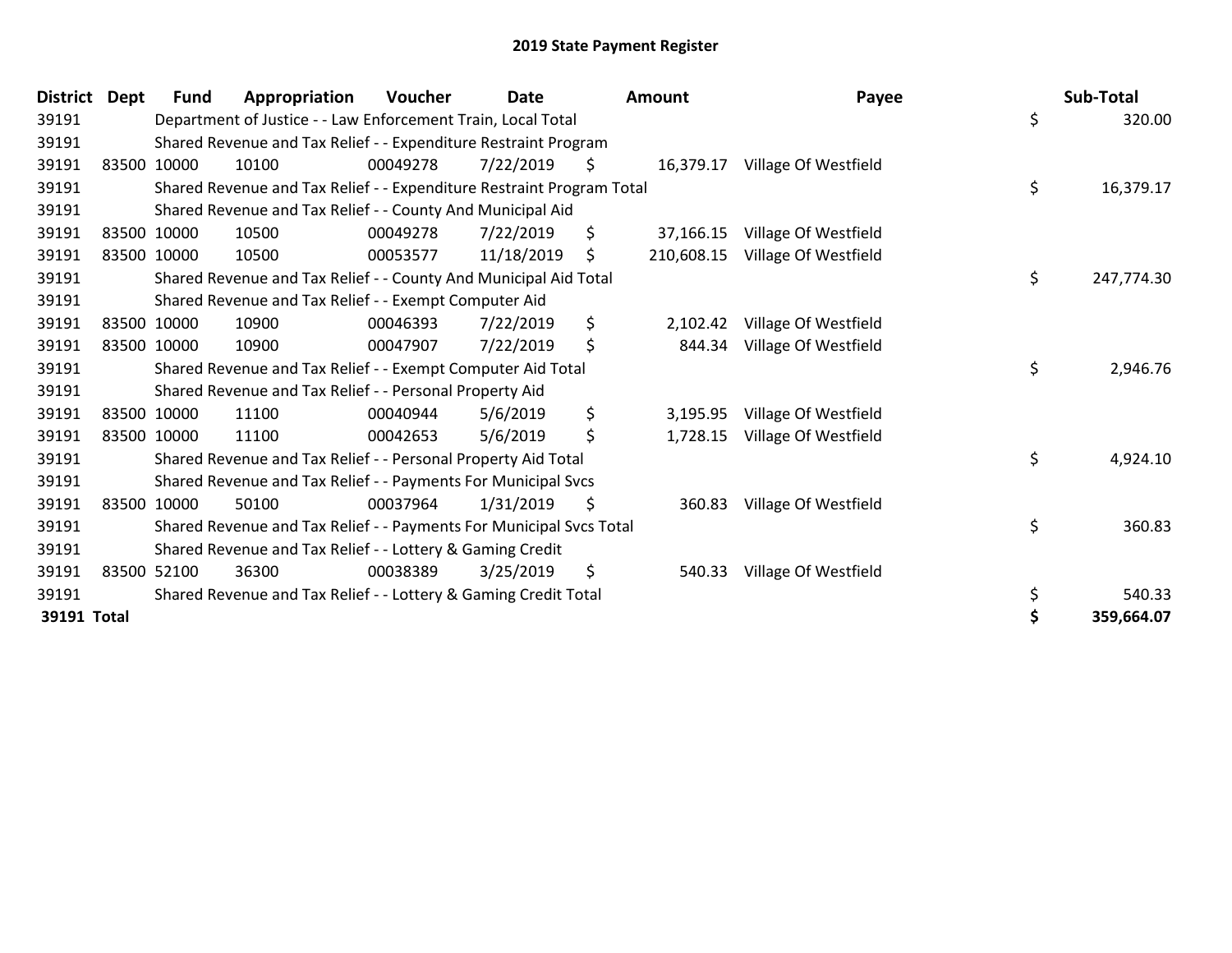| <b>District</b> | Dept | <b>Fund</b> | Appropriation                                                     | Voucher  | <b>Date</b> | Amount         | Payee            | Sub-Total      |
|-----------------|------|-------------|-------------------------------------------------------------------|----------|-------------|----------------|------------------|----------------|
| 39251           |      |             | Dept of Safety & Prof Services - - Fire Dues Distribution         |          |             |                |                  |                |
| 39251           |      | 16500 10000 | 22500                                                             | 00030640 | 7/16/2019   | \$<br>4,019.23 | City Of Montello |                |
| 39251           |      |             | Dept of Safety & Prof Services - - Fire Dues Distribution Total   |          |             |                |                  | \$<br>4,019.23 |
| 39251           |      |             | Dept of Natural Resources - - Aids In Lieu Of Taxes - Gener       |          |             |                |                  |                |
| 39251           |      | 37000 10000 | 50300                                                             | 00297573 | 2/11/2019   | \$<br>2,987.89 | City Of Montello |                |
| 39251           |      | 37000 10000 | 50300                                                             | 00314153 | 4/19/2019   | \$<br>306.34   | City Of Montello |                |
| 39251           |      |             | Dept of Natural Resources - - Aids In Lieu Of Taxes - Gener Total |          |             |                |                  | \$<br>3,294.23 |
| 39251           |      |             | Dept of Natural Resources - - Gen Program Ops-State Funds         |          |             |                |                  |                |
| 39251           |      | 37000 21200 | 16100                                                             | 00318644 | 5/10/2019   | \$<br>14.16    | City Of Montello |                |
| 39251           |      |             | Dept of Natural Resources - - Gen Program Ops-State Funds Total   |          |             |                |                  | \$<br>14.16    |
| 39251           |      |             | Dept of Natural Resources - - General Program Operations --       |          |             |                |                  |                |
| 39251           |      | 37000 21200 | 25400                                                             | 00290453 | 1/11/2019   | \$<br>13.13    | City Of Montello |                |
| 39251           |      | 37000 21200 | 25400                                                             | 00290577 | 1/11/2019   | \$<br>21.84    | City Of Montello |                |
| 39251           |      | 37000 21200 | 25400                                                             | 00297427 | 2/8/2019    | \$<br>21.59    | City Of Montello |                |
| 39251           |      | 37000 21200 | 25400                                                             | 00297428 | 2/8/2019    | \$<br>13.08    | City Of Montello |                |
| 39251           |      | 37000 21200 | 25400                                                             | 00303985 | 3/15/2019   | \$<br>13.27    | City Of Montello |                |
| 39251           |      | 37000 21200 | 25400                                                             | 00303990 | 3/15/2019   | \$<br>21.09    | City Of Montello |                |
| 39251           |      | 37000 21200 | 25400                                                             | 00310432 | 4/9/2019    | \$<br>210.00   | City Of Montello |                |
| 39251           |      | 37000 21200 | 25400                                                             | 00310433 | 4/9/2019    | \$<br>235.00   | City Of Montello |                |
| 39251           |      | 37000 21200 | 25400                                                             | 00310651 | 4/12/2019   | \$<br>20.60    | City Of Montello |                |
| 39251           |      | 37000 21200 | 25400                                                             | 00310663 | 4/12/2019   | \$<br>13.13    | City Of Montello |                |
| 39251           |      | 37000 21200 | 25400                                                             | 00315435 | 4/26/2019   | \$<br>140.00   | City Of Montello |                |
| 39251           |      | 37000 21200 | 25400                                                             | 00317341 | 5/16/2019   | \$<br>230.00   | City Of Montello |                |
| 39251           |      | 37000 21200 | 25400                                                             | 00318626 | 5/16/2019   | \$<br>21.59    | City Of Montello |                |
| 39251           |      | 37000 21200 | 25400                                                             | 00329890 | 6/13/2019   | \$<br>26.03    | City Of Montello |                |
| 39251           |      | 37000 21200 | 25400                                                             | 00329891 | 6/14/2019   | \$<br>13.50    | City Of Montello |                |
| 39251           |      | 37000 21200 | 25400                                                             | 00340528 | 7/15/2019   | \$<br>21.84    | City Of Montello |                |
| 39251           |      | 37000 21200 | 25400                                                             | 00340529 | 7/15/2019   | \$<br>13.77    | City Of Montello |                |
| 39251           |      | 37000 21200 | 25400                                                             | 00349740 | 8/12/2019   | \$<br>18.95    | City Of Montello |                |
| 39251           |      | 37000 21200 | 25400                                                             | 00349741 | 8/12/2019   | \$<br>14.75    | City Of Montello |                |
| 39251           |      | 37000 21200 | 25400                                                             | 00356491 | 9/10/2019   | \$<br>20.53    | City Of Montello |                |
| 39251           |      | 37000 21200 | 25400                                                             | 00356492 | 9/10/2019   | \$<br>15.28    | City Of Montello |                |
| 39251           |      | 37000 21200 | 25400                                                             | 00364615 | 10/16/2019  | \$<br>20.75    | City Of Montello |                |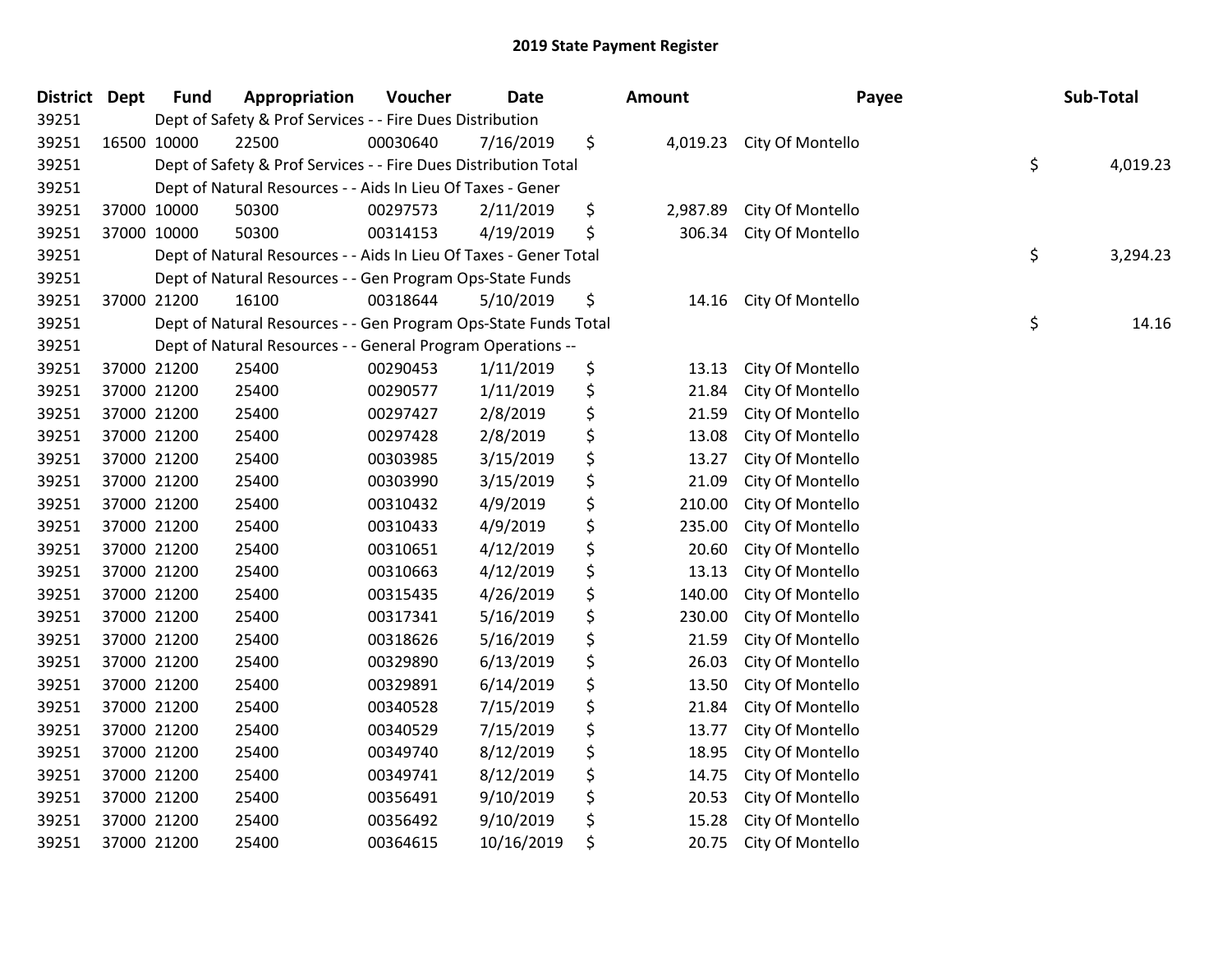| District Dept |             | <b>Fund</b>                                                            | Appropriation                                                     | Voucher  | <b>Date</b> |    | <b>Amount</b> |                            | Payee | Sub-Total |
|---------------|-------------|------------------------------------------------------------------------|-------------------------------------------------------------------|----------|-------------|----|---------------|----------------------------|-------|-----------|
| 39251         |             | 37000 21200                                                            | 25400                                                             | 00364616 | 10/16/2019  | \$ | 14.92         | City Of Montello           |       |           |
| 39251         | 37000 21200 |                                                                        | 25400                                                             | 00371936 | 11/14/2019  | \$ | 19.85         | City Of Montello           |       |           |
| 39251         | 37000 21200 |                                                                        | 25400                                                             | 00371937 | 11/14/2019  | \$ | 14.75         | City Of Montello           |       |           |
| 39251         |             | 37000 21200                                                            | 25400                                                             | 00377165 | 12/13/2019  | \$ | 19.85         | City Of Montello           |       |           |
| 39251         |             | 37000 21200                                                            | 25400                                                             | 00377166 | 12/13/2019  | \$ | 14.90         | City Of Montello           |       |           |
| 39251         |             |                                                                        | Dept of Natural Resources - - General Program Operations -- Total |          |             |    |               |                            | \$    | 1,223.99  |
| 39251         |             |                                                                        | Dept of Natural Resources - - GPO--State Funds                    |          |             |    |               |                            |       |           |
| 39251         |             | 37000 21200                                                            | 36100                                                             | 00349740 | 8/12/2019   | \$ | 1.90          | City Of Montello           |       |           |
| 39251         |             | 37000 21200                                                            | 36100                                                             | 00349741 | 8/12/2019   | \$ | 1.47          | City Of Montello           |       |           |
| 39251         |             | 37000 21200                                                            | 36100                                                             | 00356491 | 9/10/2019   | \$ | 2.05          | City Of Montello           |       |           |
| 39251         |             | 37000 21200                                                            | 36100                                                             | 00356492 | 9/10/2019   | \$ | 1.53          | City Of Montello           |       |           |
| 39251         |             | 37000 21200                                                            | 36100                                                             | 00364615 | 10/16/2019  | \$ | 2.07          | City Of Montello           |       |           |
| 39251         |             | 37000 21200                                                            | 36100                                                             | 00364616 | 10/16/2019  | \$ | 1.49          | City Of Montello           |       |           |
| 39251         |             | 37000 21200                                                            | 36100                                                             | 00371936 | 11/14/2019  | \$ | 1.99          | City Of Montello           |       |           |
| 39251         |             | 37000 21200                                                            | 36100                                                             | 00371937 | 11/14/2019  | \$ | 1.47          | City Of Montello           |       |           |
| 39251         |             | 37000 21200                                                            | 36100                                                             | 00377165 | 12/13/2019  | \$ | 1.99          | City Of Montello           |       |           |
| 39251         |             | 37000 21200                                                            | 36100                                                             | 00377166 | 12/13/2019  | \$ | 1.49          | City Of Montello           |       |           |
| 39251         |             |                                                                        | Dept of Natural Resources - - GPO--State Funds Total              |          |             |    |               |                            | \$    | 17.45     |
| 39251         |             |                                                                        | Dept of Natural Resources - - Aids In Lieu Of Taxes - Sum S       |          |             |    |               |                            |       |           |
| 39251         |             | 37000 21200                                                            | 57900                                                             | 00314152 | 4/19/2019   | \$ | 2.57          | City Of Montello           |       |           |
| 39251         |             | 37000 21200                                                            | 57900                                                             | 00314154 | 4/19/2019   | \$ | 5.34          | City Of Montello           |       |           |
| 39251         |             | Dept of Natural Resources - - Aids In Lieu Of Taxes - Sum S Total      |                                                                   |          |             |    |               |                            |       | 7.91      |
| 39251         |             | WI Dept of Transportation - - Trns Aids To Mnc.-Sf                     |                                                                   |          |             |    |               |                            |       |           |
| 39251         |             | 39500 21100                                                            | 19100                                                             | 00336849 | 1/7/2019    | \$ | 18,932.30     | City Of Montello           |       |           |
| 39251         |             | 39500 21100                                                            | 19100                                                             | 00364163 | 4/1/2019    | \$ | 18,932.30     | City Of Montello           |       |           |
| 39251         |             | 39500 21100                                                            | 19100                                                             | 00402172 | 7/1/2019    | \$ | 18,932.30     | City Of Montello           |       |           |
| 39251         |             | 39500 21100                                                            | 19100                                                             | 00444990 | 10/7/2019   | \$ | 18,932.30     | City Of Montello           |       |           |
| 39251         |             | WI Dept of Transportation - - Trns Aids To Mnc.-Sf Total               |                                                                   |          |             |    |               |                            |       | 75,729.20 |
| 39251         |             | Department of Military Affairs - - Federal Aid, Local Assistance       |                                                                   |          |             |    |               |                            |       |           |
| 39251         |             | 46500 10000                                                            | 34200                                                             | 00069754 | 11/21/2019  | \$ | 18,545.00     | City Of Montello           |       |           |
| 39251         |             | Department of Military Affairs - - Federal Aid, Local Assistance Total |                                                                   |          |             |    |               |                            | \$    | 18,545.00 |
| 39251         |             | Shared Revenue and Tax Relief - - County And Municipal Aid             |                                                                   |          |             |    |               |                            |       |           |
| 39251         | 83500 10000 |                                                                        | 10500                                                             | 00049279 | 7/22/2019   | \$ |               | 23,270.50 City Of Montello |       |           |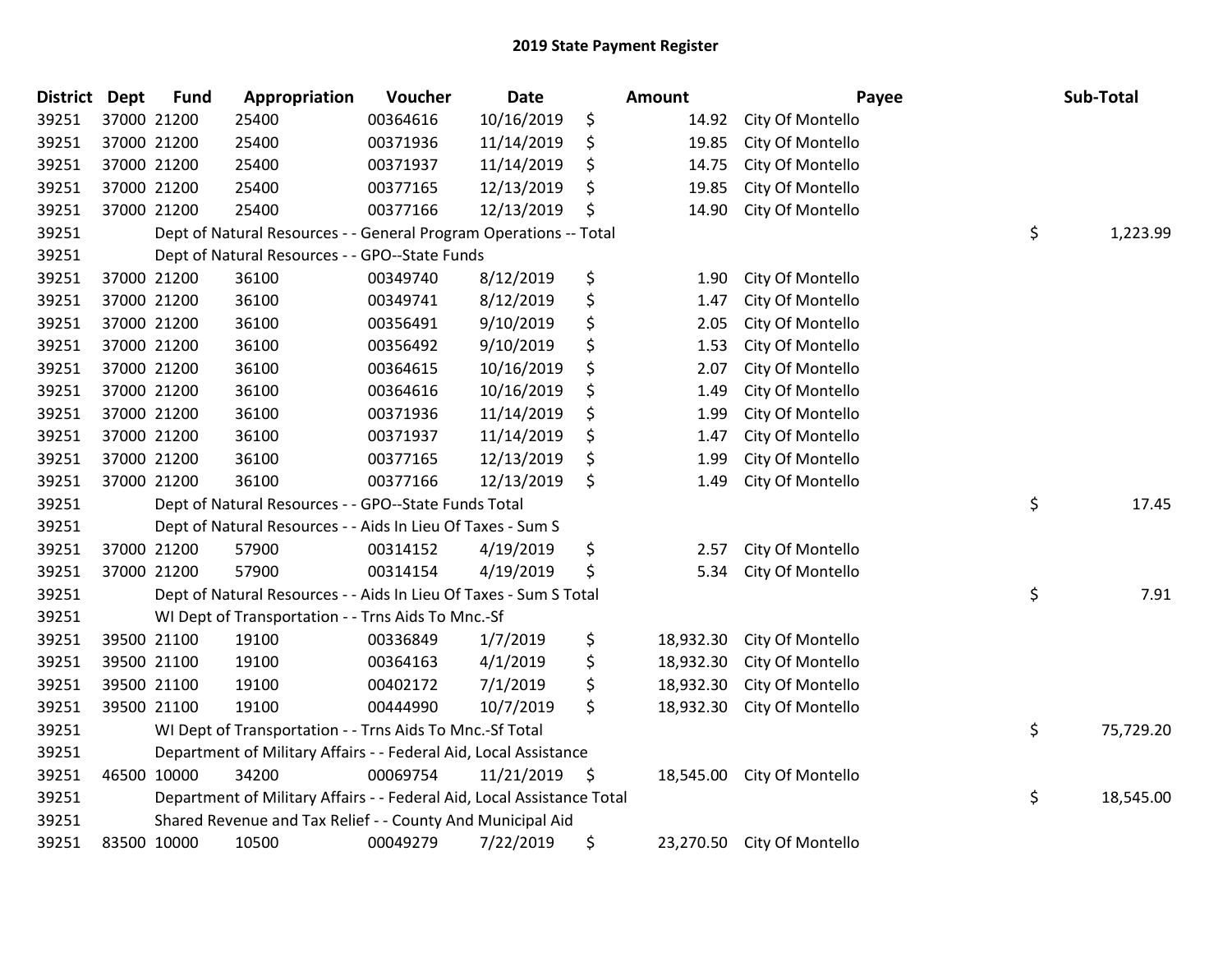| <b>District</b> | Dept | Fund                                                                | Appropriation                                                    | Voucher  | Date       |    | Amount     | Payee            |    | Sub-Total  |
|-----------------|------|---------------------------------------------------------------------|------------------------------------------------------------------|----------|------------|----|------------|------------------|----|------------|
| 39251           |      | 83500 10000                                                         | 10500                                                            | 00053578 | 11/18/2019 | \$ | 131,866.19 | City Of Montello |    |            |
| 39251           |      |                                                                     | Shared Revenue and Tax Relief - - County And Municipal Aid Total |          |            |    |            |                  | \$ | 155,136.69 |
| 39251           |      |                                                                     | Shared Revenue and Tax Relief - - Exempt Computer Aid            |          |            |    |            |                  |    |            |
| 39251           |      | 83500 10000                                                         | 10900                                                            | 00046394 | 7/22/2019  | \$ | 9,856.30   | City Of Montello |    |            |
| 39251           |      |                                                                     | Shared Revenue and Tax Relief - - Exempt Computer Aid Total      |          |            |    |            |                  | \$ | 9,856.30   |
| 39251           |      |                                                                     | Shared Revenue and Tax Relief - - Utility Aid                    |          |            |    |            |                  |    |            |
| 39251           |      | 83500 10000                                                         | 11000                                                            | 00049279 | 7/22/2019  | \$ | 1,563.87   | City Of Montello |    |            |
| 39251           |      | 83500 10000                                                         | 11000                                                            | 00053578 | 11/18/2019 | \$ | 9,224.53   | City Of Montello |    |            |
| 39251           |      | Shared Revenue and Tax Relief - - Utility Aid Total                 |                                                                  |          |            |    |            |                  | \$ | 10,788.40  |
| 39251           |      | Shared Revenue and Tax Relief - - Personal Property Aid             |                                                                  |          |            |    |            |                  |    |            |
| 39251           |      | 83500 10000                                                         | 11100                                                            | 00040945 | 5/6/2019   | \$ | 5,530.91   | City Of Montello |    |            |
| 39251           |      | \$<br>Shared Revenue and Tax Relief - - Personal Property Aid Total |                                                                  |          |            |    |            |                  |    | 5,530.91   |
| 39251           |      | Shared Revenue and Tax Relief - - Payments For Municipal Svcs       |                                                                  |          |            |    |            |                  |    |            |
| 39251           |      | 83500 10000                                                         | 50100                                                            | 00037833 | 1/31/2019  | \$ | 1,197.13   | City Of Montello |    |            |
| 39251           |      | Shared Revenue and Tax Relief - - Payments For Municipal Svcs Total |                                                                  |          |            |    |            |                  | \$ | 1,197.13   |
| 39251           |      | Shared Revenue and Tax Relief - - Lottery & Gaming Credit           |                                                                  |          |            |    |            |                  |    |            |
| 39251           |      | 83500 52100                                                         | 36300                                                            | 00038390 | 3/25/2019  | \$ | 1,525.43   | City Of Montello |    |            |
| 39251           |      |                                                                     | Shared Revenue and Tax Relief - - Lottery & Gaming Credit Total  |          |            |    |            |                  | \$ | 1,525.43   |
| 39251 Total     |      |                                                                     |                                                                  |          |            |    |            |                  |    | 286,886.03 |